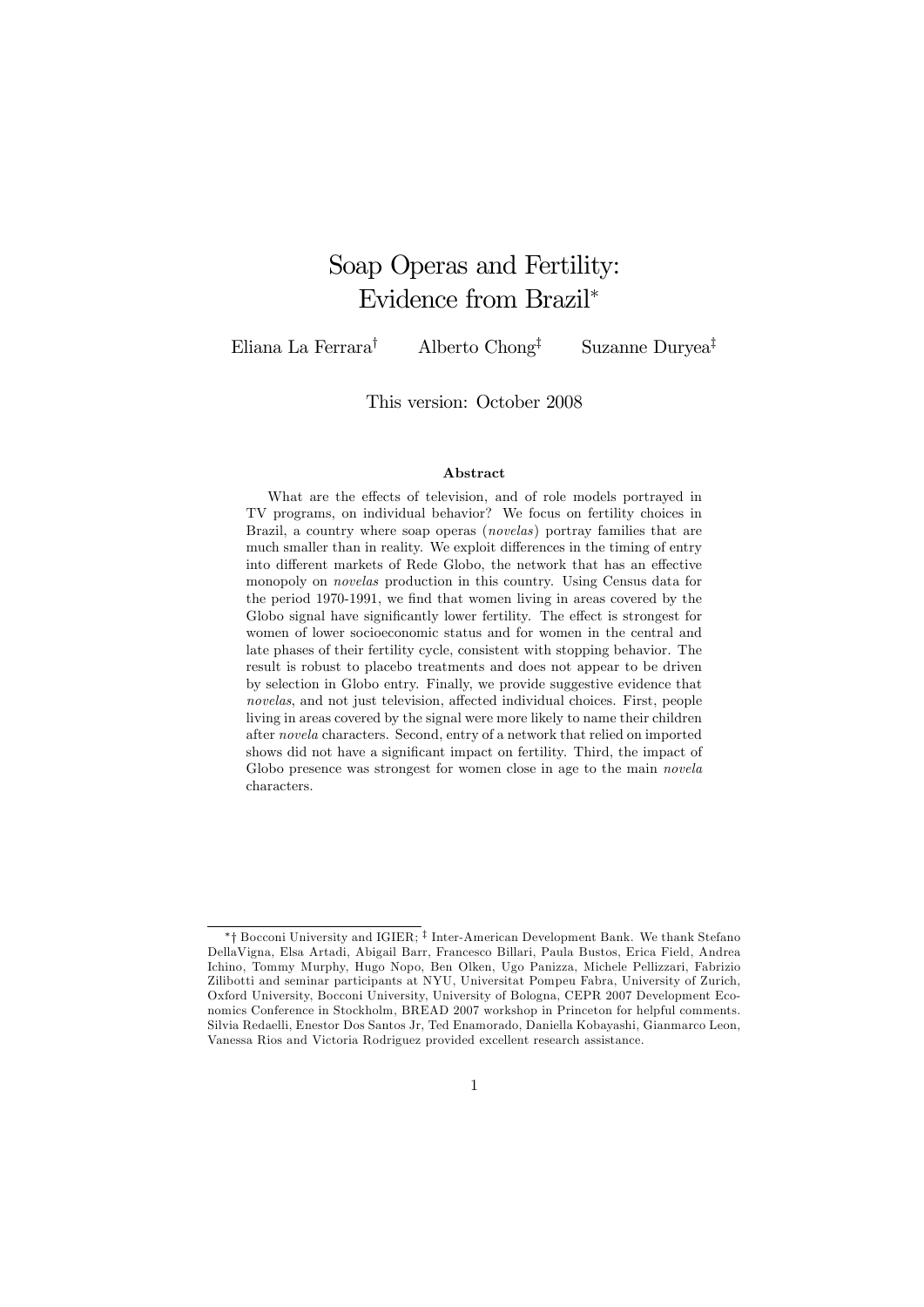## 1 Introduction

In the early 1990s, after more than thirty years of expansion of basic schooling, over 50% of 15 year olds in Brazil scored at the lowest levels of the literacy portion of the Programme for International Student Assessment (PISA), indicating that they could not perform simple task such as locating basic information within a text. People with four or fewer years of schooling accounted for 39 percent of the adult population in the urban areas, and nearly 73 percent in rural areas as measured by the 2000 Census. On the other hand, the share of households owning a television set had grown from 8 percent in 1970 to 81 percent in 1991, and remained approximately the same ten years later. The spectacular growth in television viewership in the face of slow increases in education levels characterizes Brazil as well as many other developing countries. Most importantly, it suggests that a wide range of messages and values, including important ones for development policy, have the potential to reach households through the screen as well as through the classroom.

This paper examines the effect of three decades of expansion of commercial television on fertility patterns in Brazil. Fertility is an interesting dimension of development policy to explore in the context of Brazil. In fact this country experienced a dramatic drop in fertility in the past forty years. The total fertility rate was 6.3 in 1960, 5.8 in 1970, 4.4 in 1980, 2.9 in 1991, and 2.3 in 2000 (Lam and Marteleto, 2003). The only other developing country comparable in size to have experienced such a sharp and generalized decline is China, where the decline was the result of deliberate government policy. In Brazil no population control policy was ever enacted by the government, and for a period of time advertising of contraceptive methods was even illegal. The change therefore originated from a combination of supply factors related to the availability of contraception and lower desired fertility. In this paper we focus on the latter and investigate one of the channels that may have led Brazilians to desire smaller family sizes. While there are certainly important changes to the structure of the Brazilian economy that may be associated with fertility decline, in this paper we focus on television as a vehicle for shaping individual preferences towards fewer births.

In particular, we examine the effect of exposure to one of the most pervasive forms of cultural communication in Brazilian society: soap operas, or novelas. To this date, the vast majority of the Brazilian population, across all social classes, watches regularly the 8 pm novela. One group has a virtual monopoly over the production of Brazilian novelas, Rede Globo. A content analysis of 115 novelas aired by Globo in the two time slots with highest audience between 1965 and 1999 reveals that 72 percent of the main female characters (aged 50 or below) had no children at all, and 21 percent had only one child. This is in marked contrast with the prevalent fertility rates in Brazilian society over the same period.

To identify the effects on fertility of exposure to this kind of family values, we exploit information on the timing of Globo entry into different areas. Our key independent variable is a dummy that captures whether an area receives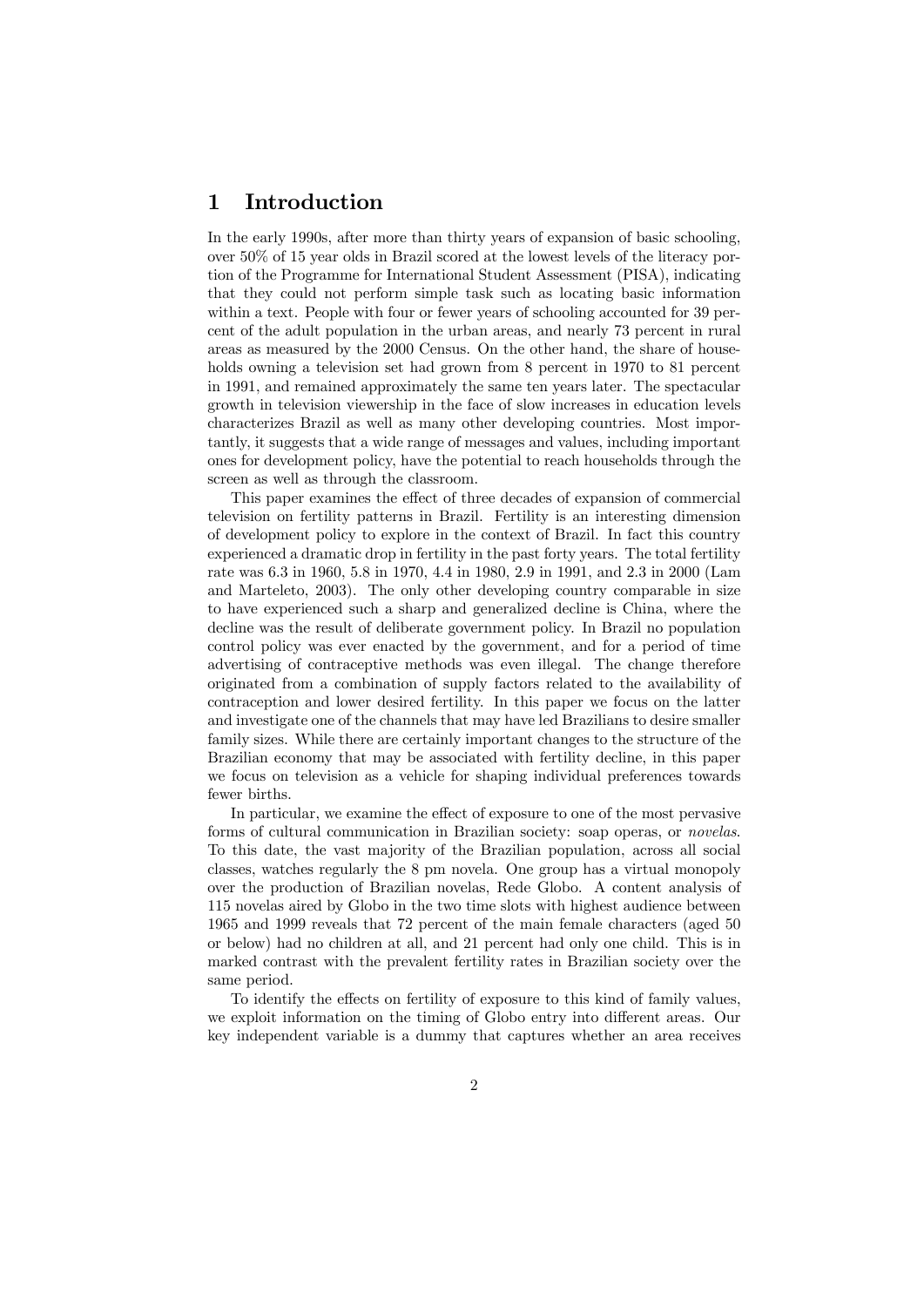the Globo signal in a given year, and is constructed from information on the location and radial reach of Globo broadcasting and retransmitting stations in every year.

In a first set of results we examine the relationship at the aggregate level, i.e. over time and across 3,475 Minimally Comparable Areas (AMCs) in Brazil. Using Census data for the period 1970-1991 we find that, after controlling for time varying covariates and for time-invariant area characteristics, AMCs reached by the Globo signal had significantly lower fertility, measured as the number of children born alive for women aged 15-49. The magnitude of the effect is about  $1/4$  of the effect of being married, and is comparable to that associated with an increase of 1 doctor or nurse per 1,000 people.

In a second set of results we use individual level data and estimate the likelihood that a woman gives birth in any given year between 1980 and 1991, as a function of individual and household characteristics and of the availability of Globo signal in the area where the woman lives. Ceteris paribus, Globo coverage is associated with a decrease in the probability of giving birth of .6 percentage points, which is 6 percent of the mean. The magnitude of this effect is comparable to that associated with an increase of 2 years in women's education. The (negative) effect of Globo exposure is stronger for households with lower education and wealth, as one would expect given that these households are relatively less likely to get information from written sources or to interact with peers that have small family sizes. There is also considerable heterogeneity along the age dimension. Interestingly, the effect of Globo coverage is insignificant for women aged 15-24, and is quantitatively larger and significant for women aged 25-34 (a decrease of 8 percent of the mean probability of giving birth for this age group) and for women aged 35-44 (a decrease of 11 percent of the mean). This is consistent with the demographic literature on Brazil, which has highlighted how the decline in fertility was mostly due to stopping and not to delayed first births.

In the last part of the paper we discuss the extent to which these results may be interpreted as related to television viewing per se, or also to the type of programs (novelas) broadcast by Globo. We find evidence consistent with the idea that novelas did play a role in family decisions, including possibly those on fertility. Our first piece of evidence comes from naming patterns among school aged children. Using administrative data on a random sample of AMCs, we find that the parents living in areas that are reached by Globo are significantly more likely to name their children after the name of the main characters of novelas aired in the year in which the children were born. Our second piece of evidence comes from the entry of the second largest commercial network, Sistema Brasileiro de Televisao (SBT). Running similar regressions to those that we run for Globo, we find that exposure to SBT does not significantly affect fertility patterns. Interestingly, SBT broadcasts programs that are imported from Mexico and the US and are generally not perceived as realistic portraits of Brazilian society. Our third piece of evidence exploits variation in novela content across years, as well as variation in the potential extent of identification between viewers and novelas' main characters. We find that decreases in fertility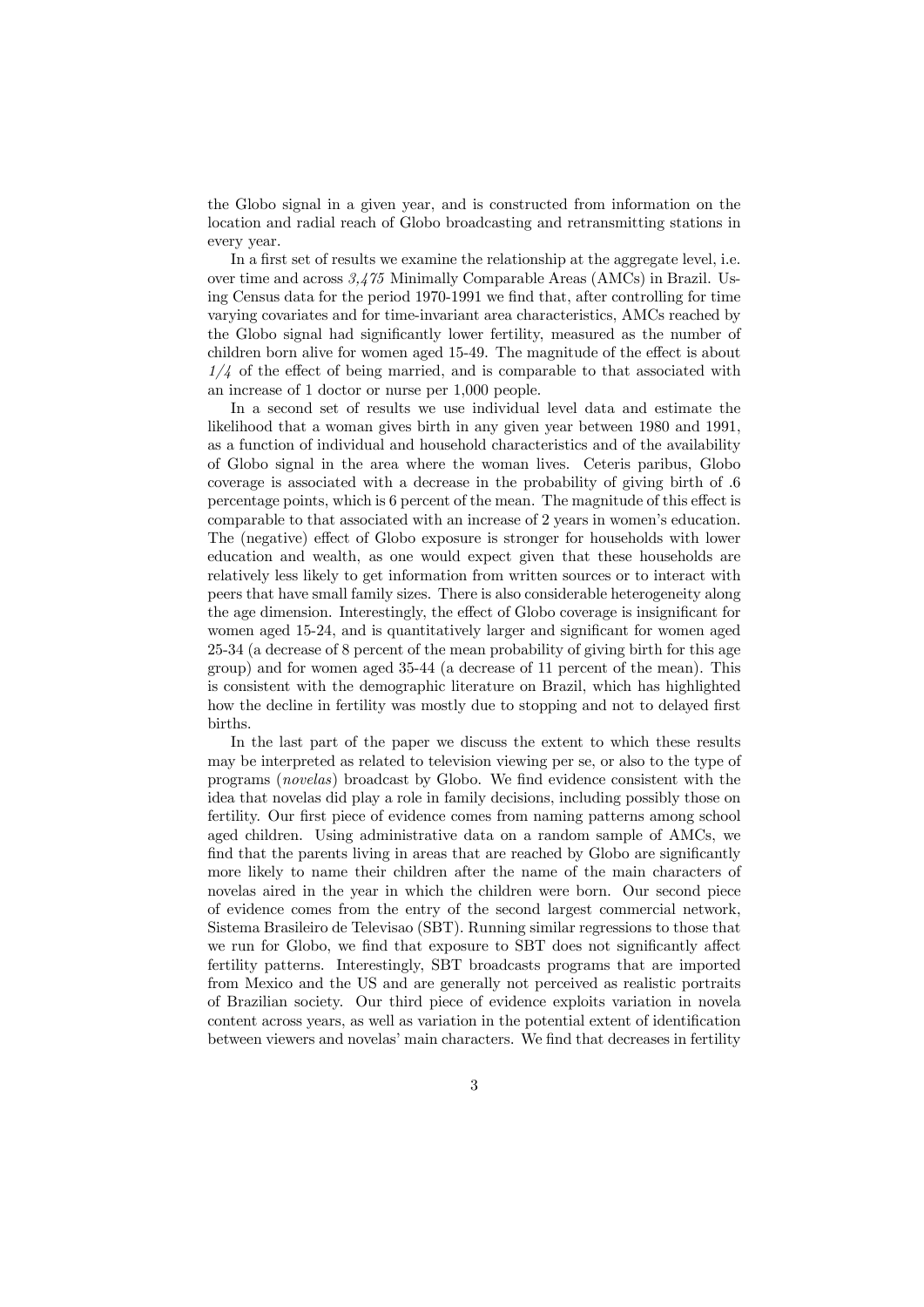were stronger in years immediately following novelas that portrayed messages of upward social mobility, and for women whose age was closer to that of the main female characters in those years.

A key challenge for our identification strategy is the possibility that Globo presence may be correlated with unobserved determinants of fertility. Because we employ area fixed effects in all regressions, the relevant concern is whether Globo entry may be correlated with pre-existing fertility trends. We address this issue in several ways. First, using aggregate data for three Census waves we show that changes in Globo coverage across waves are not correlated with changes in the average number of children that women have. Second, we exploit yearly data on the flow of new births for the period 1958-2000 and we regress fertility on a set of dummies going from 10 years before Globo entry to 10 years after. Importantly, we find that there is no decline in fertility before the year in which Globo enters, but only afterwards (this result is displayed in figure 5 and discussed in section 5.3). Third, we conduct a series of placebo regressions and find that (i) future Globo entry in an area does not predict current fertility, and (ii) Globo presence in neighboring areas does not predict local fertility. Finally, as we discuss below, our results on content exploit variation within area-year or across years in a way that is intrinsically non-monotonic, and it would be difficult to explain those results as originating from trends.

Our paper is related to two strands of literature. The first is the literature on the determinants of fertility, with particular reference to the role of television in Latin America. We shall not review this literature here, as we discuss it in section 2 below in the context of Brazilian novelas. It should be observed that with respect to these contributions, that are mostly sociological and based on case studies, our work is the first attempt to identify a causal link with econometric techniques using a country-wide dataset.

The second strand of literature related to our paper is that on the effects of the media on social and political outcomes. Contributions in this field focussed on the role of newspapers and radio as mechanisms of accountability for politicians (Besley and Burgess, 2002; Stromberg, 2004), and on the effects of the media on voters' behavior (Gentzkow, 2006; DellaVigna and Kaplan, 2007). Other studies investigate the effects of television on social, as opposed to political, behavior, in particular on children's school performance (Gentzkow and Shapiro, 2006) and on adults' participation in social activities and trust (Olken, 2006).

In a recent contribution, Jensen and Oster (2007) estimate the impact that the entry of cable TV had on subjective measures of female autonomy, school enrollment and fertility. They use survey data on a sample of 180 rural villages in India for the years 2001-2003. Of these villages, 21 introduced cable TV during the survey period. One difference between our work and Jensen and Oster's lies in the breadth of the area covered (using Census data we cover the universe of Brazilian municipal areas) and time horizon (we explore the effects of Globo since its entry in the mid-1960s and until the early 1990s). This allows us to have a considerable degree of variation across areas over time and to look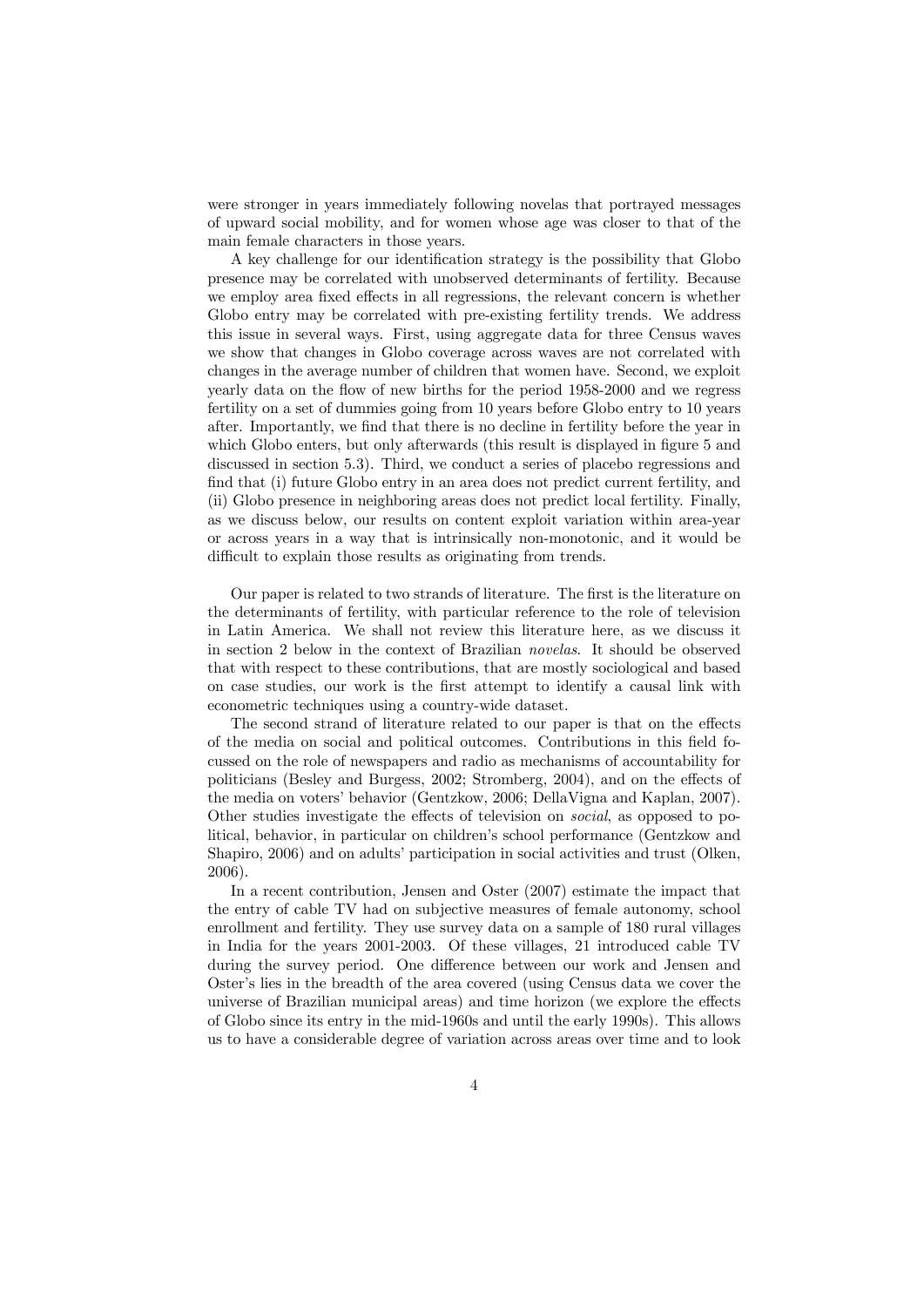at the long run impact of TV viewing on fertility. At the same time, the Census does not contain information on attitudes.

Another difference with respect to Jensen and Oster (2007) —and to most of the above cited literature— is that they do not exploit information on the content of media programs. In our analysis we provide suggestive evidence that what matters is not only television viewing, but also viewing a set of programs  $\overline{\phantom{a}}$ novelas— containing certain messages and framed in a way that makes it easy for the viewers to directly relate to the situations portrayed. Two recent papers have explored the role of media content. One is the paper by Dahl and DellaVigna (2008), who focus on the short run effects of movie violence on crime. The second is the paper by Paluck (2008) who estimates the effects on beliefs and norms of a radio soap opera featuring messages of intergroup tolerance in Rwanda. Our work shares a similar motivation as Paluck's, in that we are also interested in the possibility that media programs may become vehicles of development policy.

The remainder of the paper is organized as follows. In section 2 we provide some information on Brazilian novelas and on their main producer, Rede Globo. Sections 3 and 4 illustrate, respectively, our empirical strategy and the data. Section 5 contains our econometric results. Section 6 discusses the interpretation of our results in terms of TV exposure and media content. Finally, section 7 concludes.

### 2 Background on Brazilian novelas

Television has played a central role for the functioning and reproduction of contemporary Brazilian society and has played a strategic role in the process of articulating, diffusing, and institutionalizing new behavioral and attitudinal patterns in the country (Faria and Potter, 1999). In the span of three decades, exposure to television messages rose from zero to become universal in urban areas and to almost half in rural households. One of the crucial reasons for television's influence in the country is the strength of its oral tradition.<sup>1</sup> In the early 1990s, after more than thirty years of expansion of basic schooling, adult literacy had reached only 80 percent. Ten years later, people with four or fewer years of schooling accounted for 39 percent of the adult population in the urban areas, and 73 percent in rural areas (Census 2000). Another characteristic of the country that contributes to the impact of television is the high rate of geographical, occupational, and social mobility: in this context, television helps give a sense of belonging (Faria and Potter, 1999). As noted by anthropologists, in Brazil the effect of television on values and attitudes is by no means confined to urban areas, but also reaches remote communities in the Amazons, inducing among other things a reorientation of beliefs on the role of women in society towards greater autonomy (Kottak, 1990).

 $1$ In 2006, 39% of 15 year students in Brazil reported that they lived in homes with fewer than 10 books according to the PISA survey. In comparison, fewer than 10% of students from the OECD countries lived in homes with such few books (OECD, PISA 2006). The OECD average excludes Mexico. The sample excludes 15 year olds who have left school.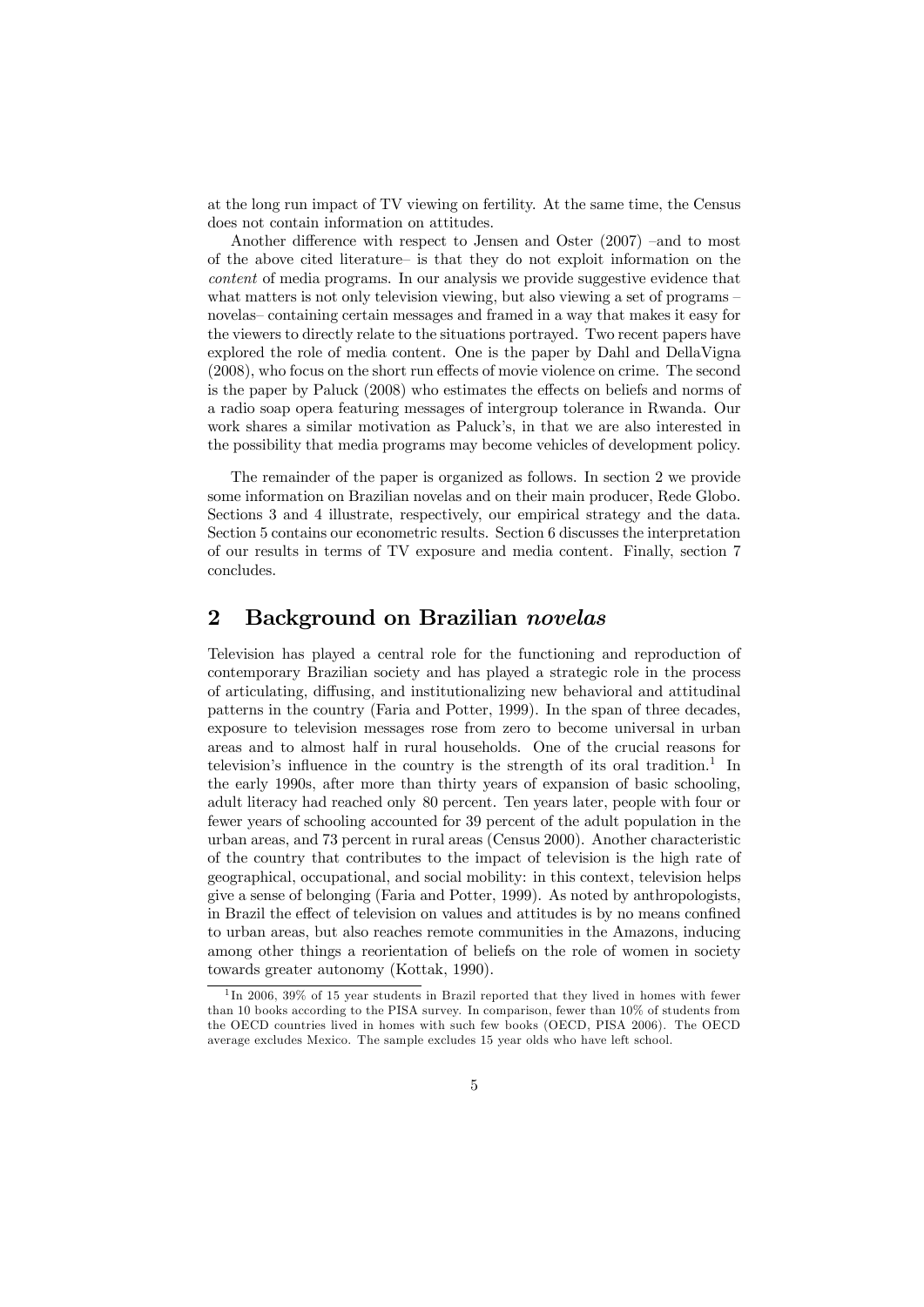#### Rede Globo

Television became a mass medium in Brazil earlier than in most developing countries. The military government in power in 1964 saw the potential of television as a tool for integrating the country, creating a national identity, developing markets, and controlling political information. The military pushed television deeper into the population by subsidizing credit for set sales and, in particular, by promoting the growth of one specific network to encourage national production. Rede Globo, selected as the privileged partner, began functioning in 1965 and quickly became the leading national network. Today, Rede Globo is the fourth biggest commercial network in the world, after ABC, CBS, and NBC, with a coverage of about 98 percent of the total number of municipalities in Brazil, which represents about 17.6 millions of households.

For the purpose of our identification strategy, it is important to understand how the expansion of Rede Globo occurred. During the military regime of general Joao Baptista Figueredo (1978-1985), the concessions of television networks followed clientelistic, political, and ideological criteria. The dictator had the absolute power to give the licenses for radio and television stations. Although this law was changed to put the congress in charge of approving the licenses, the clientelistic criterion was not abandoned at all (Lima, 2001). The relevance of the role of the media for the military regime was central. As several authors have stated, the military regime had an "obsession" with national integration, and the media was in charge of the cultural, political and economic integration. During that period the association between the government and Rede Globo was clear (Miguel, 2001).

The government of president Jose Sarney (1985-1990), the first elected government after the fall of the military dictatorship, provides a good example on how the clientelistic provision of licenses kept going. On 1989, there was a constitutional amendment to enlarge the government term from four to five years. During the two years before, the government gave a large number of TV and radio licences to companies associated with congressmen who later voted in favor of the constitutional amendment (Costa and Brener, 1997). About the same situation happened again during the first mandate of president Fernando Henrique Cardoso (1995-1998), when the congress was about to vote another constitutional amendment which intended to approve reelection. Again a large number of licenses for retransmission stations were given to firms associated with congressmen (Lima and Capparelli, 2004). Indeed, to date there is a highly concentrated ownership of the media in Brazil: TV concessions, in particular, are controlled by eight families or groups.

An important reason why Rede Globo was the chosen partner of the government has to do with the fact that the network had a long standing cooperation agreement with Time-Life during the sixties. This included assistance with marketing strategies which at the time were unheard of in Brazil. The military government apparently assessed that Rede Globo matched best with their integration objectives especially given the fact that by the early seventies the marketing know-how had already been assimilated (dos Santos and Capparelli, 2005).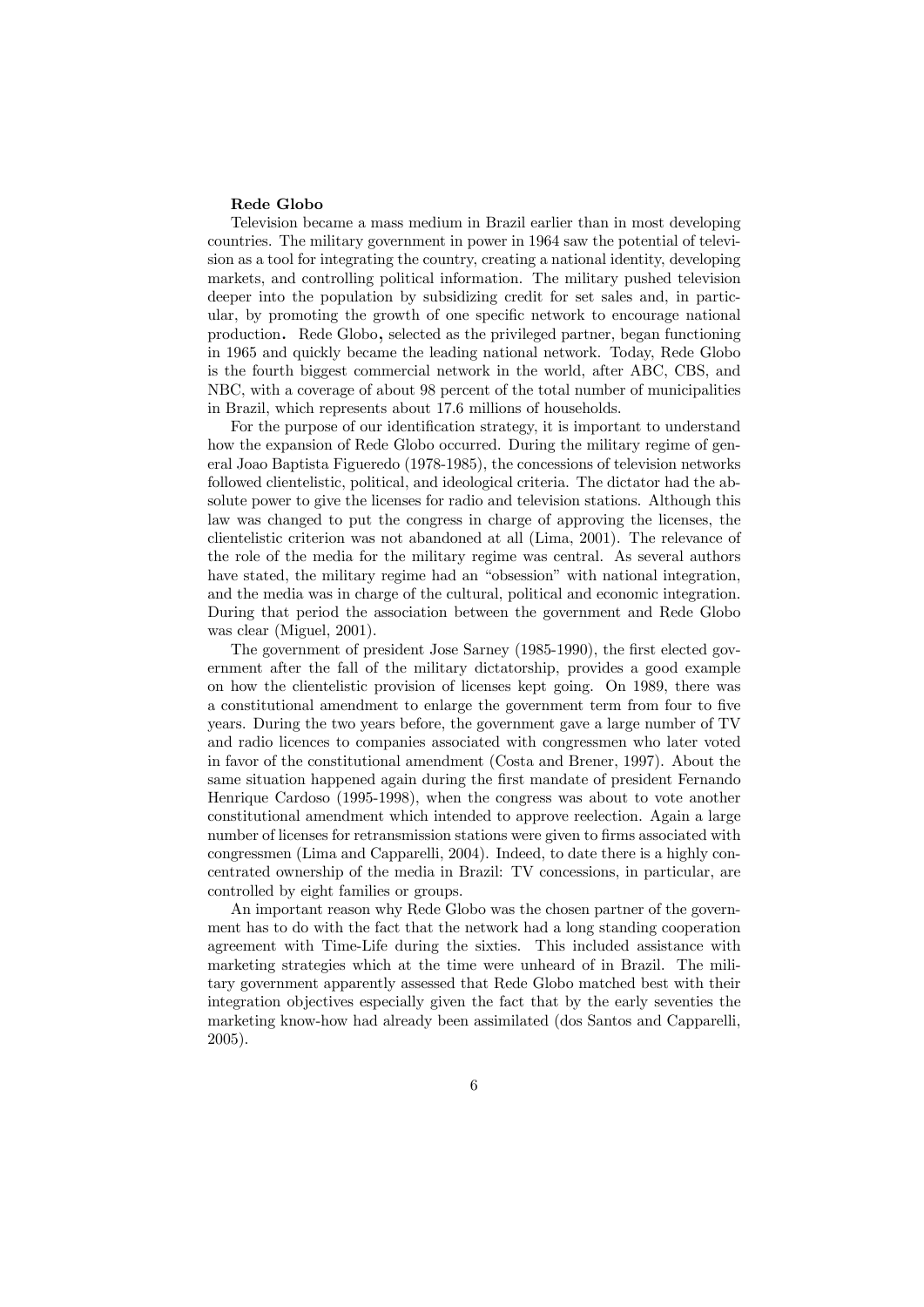The instrumental use of licenses for clientelistic and political goals helps our identification strategy in that it mitigates concerns that Globo entry in different municipal areas may be driven by pre-existing (declining) fertility trends. Indeed, we empirically test for this possibility below and find that it is not supported in the data.

Obviously, political clientelism and a solid marketing strategy had to be complemented with a viable, quality product. Such product was the novelas. In fact, to this day a typical novela is watched by anything between 60 to 80 million viewers. The reason for the enormous success of this television format from Rede Globo during the last three decades can be traced to three aspects. First, they are all set up in easily recognizable locations so that viewers can better relate with the story. The context and the issues novelas deal with always relate to the daily life of the Brazilian population. Second, the network reaches viewers by making sure that its novelas use a colloquial language, a typical middle class setup, as most of the viewers identify, regardless of their own socioeconomic background, most telenovelas have an element of social mobility, and the novelas mix each other with real, everyday life, as its characters celebrate the same festivities, and national occurrences in "real time". Third, the network spare no expenses in order to produce novelas of the highest technical and artistic quality. In fact, to this day, each episode of an average novela costs around 125,000 dollars, which is about fifteen times more than the production costs of the other Latin American novela powerhouse, the Mexican Televisa (Marques de Melo, 1988).

#### Fertility decline in Brazil

As mentioned in the Introduction, in a few decades fertility fell rapidly in Brazil, with the total fertility rate (TFR) declining by over 50% from 1970 to 1990. With the military government far more interested in populating remote areas to protect borders than in organizing and promoting family planning programs, Brazil has often been described as an ideal environment for exploring specific determinants of fertility decline.

A large demographic literature has examined the proximate determinants of fertility. High rates of female sterilization have played a role as a main proximate determinant, along with increased use of the birth control pill (Merrick and Berquó 1983, Rutenberg et. al 1987). The rank of sterilization as a preferred method of contraception is related to institutional policies encouraging the delivery of births by cesarean section as well as government propaganda in the late 1960s which warned of the dangers of the birth control pill. The role of abortion, illegal in Brazil, is less clear.

The timing of births over the life cycle has also been explored in detail. Changes in the starting age of fertility have been negligible, related both to relatively stable marital patterns as well as persistently high rates of adolescent fertility. An increased spacing of births has contributed to the overall decline, although the stopping of childbirth at younger ages has been found to be more important (Martine (1996), Flores and Nuñez (2003)). While the increase in education explored by Lam and Duryea (1999) can explain a large share of the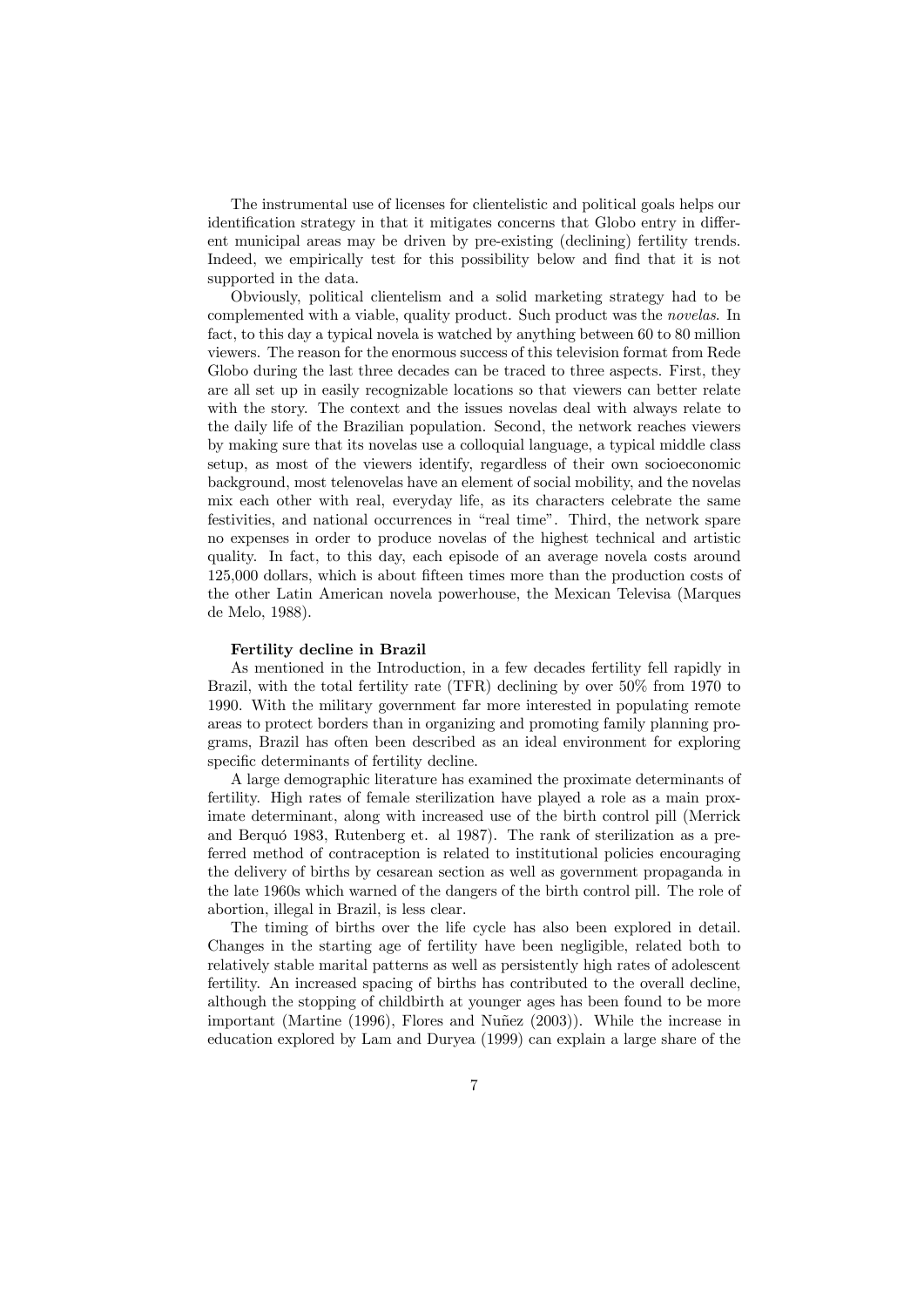overall decline, none of the aforementioned factors replicate the intertemporal and interspatial pace of the decline satisfactorily. Additionally, these studies typically do not address the underlying forces driving the higher demand for contraceptives or education.

#### Novelas and fertility

One of the ideas advanced in sociological and communication studies is that there may be a link between the diffusion of television, and specifically of novelas, and fertility decline (e.g., Vink, 1988).

Brazilian novelas are rather different from Mexican ones, and in general from stereotypical Latin American telenovelas, because of the high quality of their plots and of their making. Since military-imposed censorship was in effect during most of the developmental period of the novela, a number of important writers started to write screen plots for Rede Globo. Several of them were having political problems with the military government.<sup>2</sup> These authors saw the opportunity of employment in the cultural industry as a way to fight dictatorship through the reinforcement of new values and ideas in their plots. In addition to freedom, recurrent themes include: criticism to religious and traditional values, consumption of luxurious goods, the portrayal of wealthy families, the display of new lifestyles, the circulation of modern ideas such as female emancipation in the work sphere, the female pursuit of pleasure and love even if through adultery, display of homosexuality, criticisms to machismo, and emphasis on individualism (Rios-Neto, 2001; Fadul, 1999). In section 4.2 below, we try to quantify the extent to which some of these values (specifically, on fertility, marriage and divorce) are contained in the novelas produced by Rede Globo.

Interestingly, family planning and population control were not explicitly addressed by Brazilian television or by novelas. Moreover, until the late seventies the government was reluctant to adopt population control policies: even advertising of contraception methods was considered illegal (McDonough and Souza, 1994). Still, novelas in Brazil were, and still are, loaded with material directly or indirectly relevant to family size preferences. Television reiterates the disclosure of a very specific model of family: small, beautiful, white, healthy, urban, middle and upper middle class consumerist family. Novelas have been a powerful medium through which the small family has been idealized. On the one hand, in many instances, the content of the story is related to the urban middle class of Rio de Janeiro and Sao Paulo, and the novela material, a fortiori, deals with the family type, spreading its values, attitudes and behavioral patterns. On the other hand, the small family may result from the constraints imposed by the plot. In Brazilian novelas the drama typically revolves around four or five families. In order to keep the number of characters manageable, no family

<sup>2</sup>The extreme example is the case of Roque Santeiro, the most popular Brazilian novela ever, which was initially censored by the military government and later, when it was broadcast once democracy was brought back, it was viewed by nearly 100 million people, achieving a rating that fluctuated between 90 and one hundred percent. The reason for the censorship of the novela had little to do with the topic itself, but rather with the fact that the author was a communist.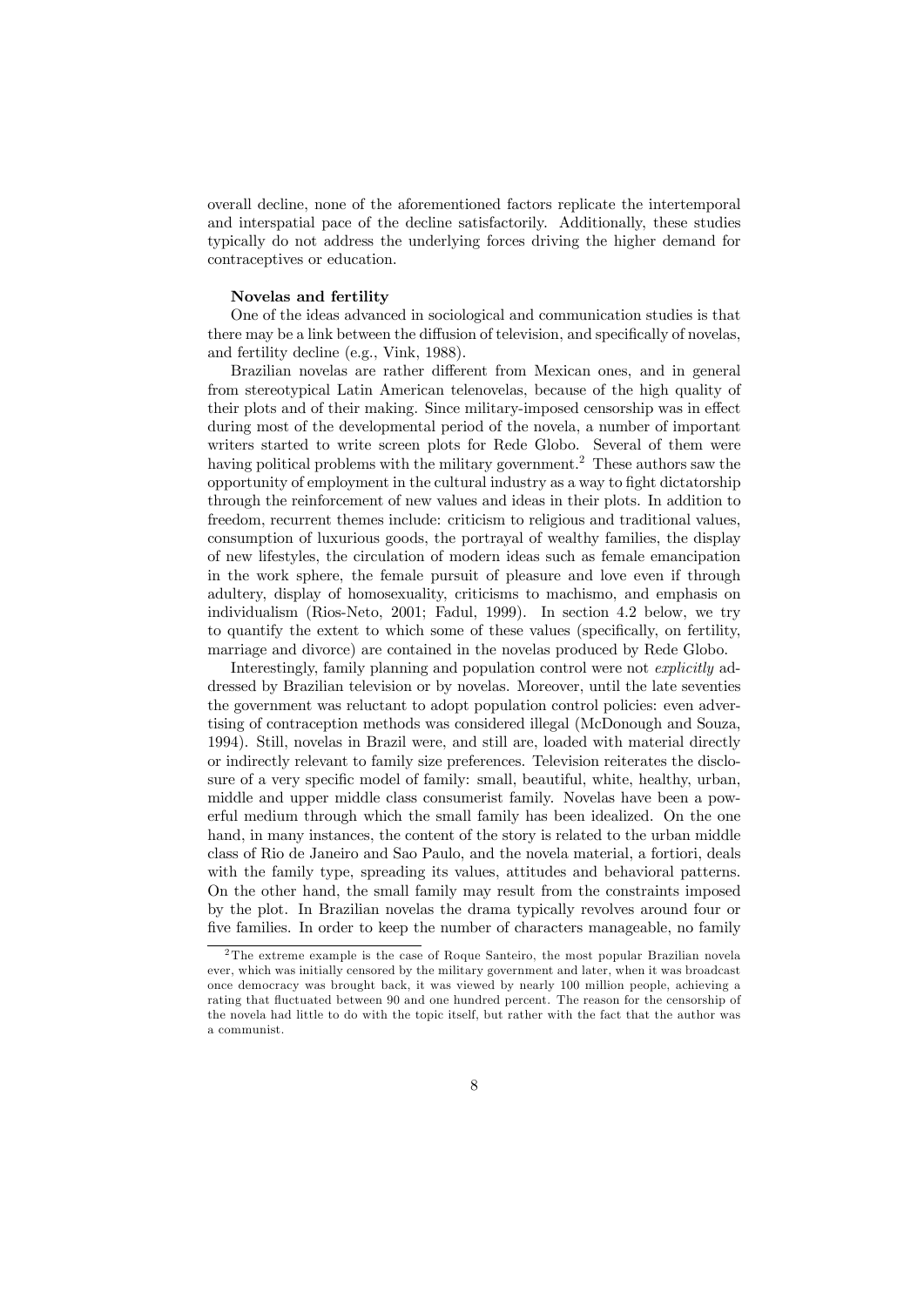can be very large. Sometimes this constraint leads to highly unrealistic family profiles.

The findings of an experimental focus group discussion illustrate this point. Herzog (1994) asked the group subjects, adult women of middle and lowerclass backgrounds, to portray the families that are more frequently displayed on television by using available photographs, drawings, and printed material. They asked the same subjects to portray the family of common people using the same material. The results were clear: television families are small, rich and happy; the families portrayed as common people are poor, contain more children and the faces reveal unhappiness.

To sum up, constant exposure to smaller, less burdened television families, may have created a preference for fewer children and greater sensitivity to the opportunity costs of raising children (Faria and Potter, 1999).

## 3 Empirical strategy

In this paper we try to provide empirical evidence for the above conjecture, as advanced by the sociological literature. We shall do so by combining information on fertility with information on the timing of Rede Globo penetration in different areas of Brazil. We shall conduct our analysis at different levels of aggregation.

The first set of results uses aggregate data at the Minimal Comparable Area (AMC) level -defined below- over three time periods covering Census years 1970, 1980 and 1991. We estimate:

$$
y_{jt} = X_{jt}\beta + \gamma G_{jt} + \mu_j + \lambda_t + \varepsilon_{jt}
$$
\n<sup>(1)</sup>

where  $y_{it}$  is the outcome of interest (average fertility in area j at time t, as defined below),  $G_{it}$  is a dummy equal to 1 if area j received the signal of Rede Globo in year t,  $X_{it}$  is a set of time-varying controls at the area level,  $\mu_i$ and  $\lambda_t$  are, respectively, area and year fixed effects, and  $\varepsilon_j$  is the error term. Time-varying controls  $X_{it}$  include the share of married women in the area, the share of catholic households, the average years of education of the household head, an index of household wealth, and the number of doctors and nurses per 1,000 people in the area. Note that by adding area fixed effects  $(\mu_i)$  we control for time-invariant unobserved characteristics that affect fertility and may also be correlated with the timing of Globo entry. The time dummies capture instead the secular (declining) trend in fertility that is common to all areas. Our identifying assumption is that, conditional on area and time fixed effects and on the time-varying controls  $X_{it}$ , the year of Globo entry is orthogonal to the error term. We shall test the plausibility of this assumption in section 4.2 below. In all regressions our standard errors are clustered by AMC.

There are two potential sources of endogeneity in the timing of Globo entry to different locations. The first is that the Ministry of Telecommunications may have used selective criteria in awarding licenses. As we explained in section 2, the considerations underlying the Ministry's choices were mostly linked to patronage vis-a-vis influential Brazilian families, and with no obvious link to local fertility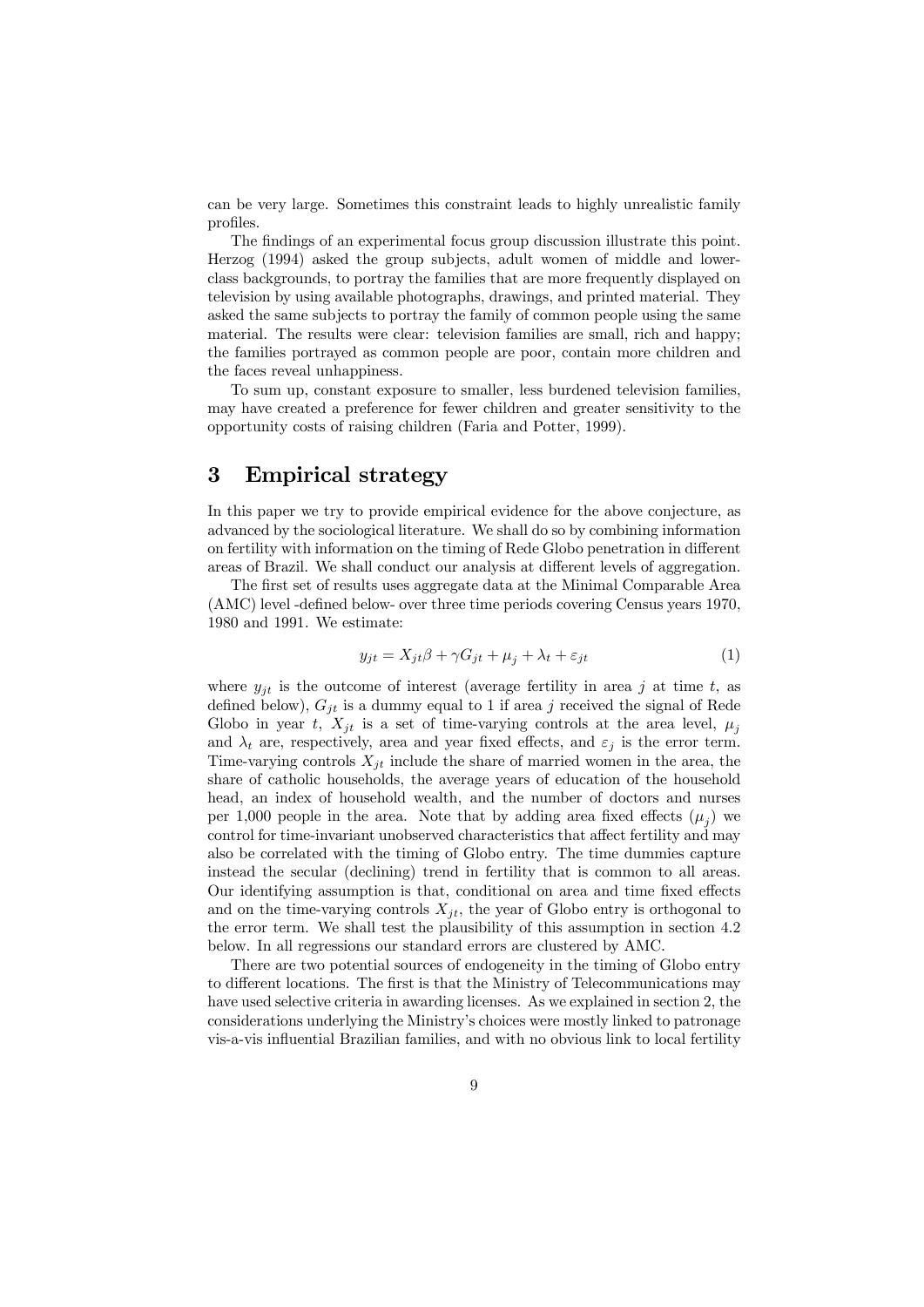patterns. A second concern is that, because Globo is a commercial television, it may have chosen to enter wealthier locations first, as the latter would yield higher profits from advertising. For these reasons, we control for area fixed effects and for time-varying characteristics including a proxy for wealth in our regressions. We also explicitly assess the potential selection on our variables of interest.

In a second set of results we exploit individual level data to estimate the probability that a woman gives birth in a given year as a function of individual controls and Globo presence. As we explain below, in these regression we employ the 1991 Census wave and build a retrospective history of a woman's fertility for the previous 12 years. We thus have 13 observations (years) for each woman in childbearing age. We estimate the following linear probability model:

$$
y_{ijt} = X_{ijt}\beta + \gamma G_{jt} + \mu_j + \lambda_t + \varepsilon_{ijt}
$$
\n<sup>(2)</sup>

where  $y_{ijt}$  is equal to 1 if a woman i living in area j gives birth to a child in year t;  $G_{jt}$  is a dummy equal to 1 if area j received the signal of Rede Globo at least 9 months prior to year t;  $\mu_i$  are AMC fixed effects and  $\lambda_t$  are year fixed effects. The variables in  $X_{ijt}$  include the woman's age, the stock of children she had up to year t, and a dummy for whether she gave birth in  $t-1$ , plus her marital status, religion, the education of the household head and an index of household wealth. We shall estimate (2) both for the full sample of women aged 15-49, and for different age brackets, to assess what are the age categories on which Globo viewing has a relatively larger impact. We cluster our standard errors by AMC in all regressions.

We shall also consider if exposure to television during different periods of a woman's life leads different outcomes in terms of fertility behavior. For this purpose, we shall modify our estimating equation as follows:

$$
y_{ijt} = X_{ijt}\beta + \gamma_1 N_{ijt}^{10-19} + \dots + \gamma_4 N_{ijt}^{40-49} + \mu_j + \lambda_t + \varepsilon_{ijt},
$$
 (3)

where  $N_{ijt}^{10-19}$  is the number of years woman i living in area j at time t has been exposed to Globo programs during age 10-19, 20-29, and so on in 10-year brackets until  $N_{ijt}^{40-49}$ , which is the number of years of exposure to Globo during age 40-49.

Using individual level data we shall also test for the presence of heterogeneous effects in the impact of Globo according to socioeconomic status, and estimate the interacted specification:

$$
y_{ijt} = X_{ijt}\beta + \gamma G_{jt} + \delta(G_{jt} * x_{ijt}) + \mu_j + \lambda_t + \varepsilon_{ijt},\tag{4}
$$

where  $x_{ijt}$  will be, alternatively, education and wealth.

Finally, in a last set of results we shall explore the extent to which our results can be linked to novela viewing rather than simply television viewing, and rely on ancillary regressions as well an on estimates of (1) and (2) where instead of a dummy for the presence of the Globo signal, we introduce a dummy for the presence of another TV network with different programming characteristics.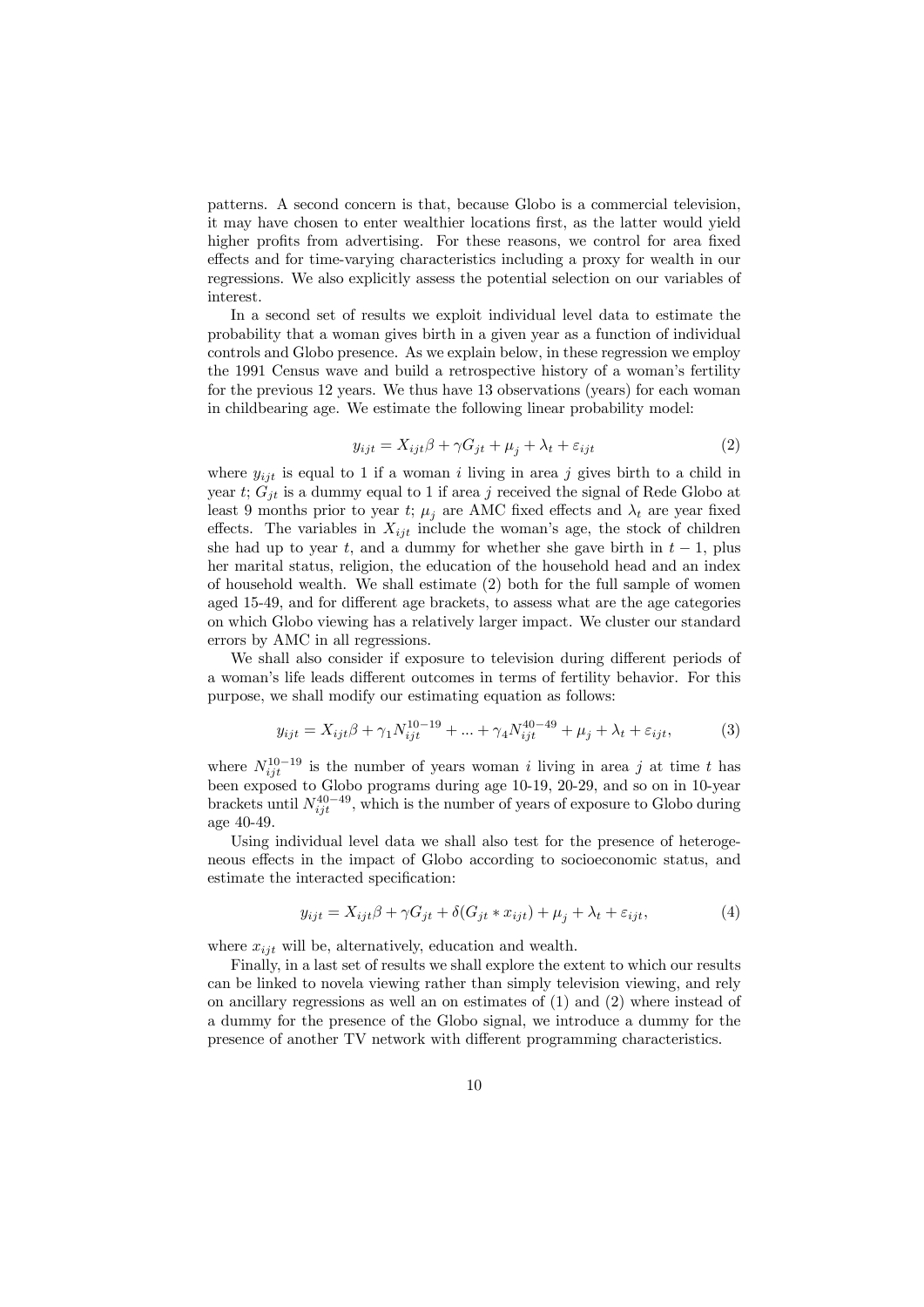## 4 Data

#### 4.1 Fertility

For the first set of regressions (1), our dependent variable is constructed aggregating individual level data from three rounds of the Brazilian Census: 1970, 1980 and 1991. We restrict the sample to women aged 15 to 49. Each woman has a geographic identifier that allows us to attribute her to the municipio where she lives. We do not actually use municipios but rather Minimally Comparable Areas (AMCs) as our spatial unit of analysis because this is the smallest consistently defined geographic area provided by the Brazilian Statistical Institute. The geographic borders of Brazil's approximately 5000 municipalities changed over time, while there are 3,659 consistently defined AMCs for each round of the Census.

We define fertility as the number of live births that a woman declares to have had. This variable, which we denote as 'LIVEBIRTHS', is recorded directly as a specific question in each round of the Census and includes children born alive to a woman, regardless of whether the child is currently living in the household or not. Our dependent variable  $y_{it}$  is the average value of 'LIVEBIRTHS' for all women aged 15-49 in AMC  $j$  and Census year t. Note that this variable moves rather slowly over time: in our sample the average number of live births across AMCs decreases from 3.0 in 1970 to 2.4 in 1991.

From the Census we also construct the following independent variables at the AMC level: average age of women aged 15-49; average years of education of the household head<sup>3</sup>; a proxy for average wealth that is constructed through principal component analysis from durables ownership and access to basic services (electricity, sanitation, etc.)<sup>4</sup>; share of women aged 15-49 who are married; share of catholic households; and the number of doctors and nurses with a diploma per 1000 people. The latter variable is meant to control for supply side factors that may have driven the reduction in fertility contemporaneously with the entry of Globo into different areas, notably health facilities and medical staff.

For the individual level regressions (2) we shall employ as dependent variable a "flow" variable, that is, a dummy  $BIRTH_{ijt}$  equal to 1 if woman i living in area  $j$  gave birth in year  $t$ . This variable is not explicitly incorporated in the Census questionnaire. We therefore impute it using the following procedure. For

We chose the education of the household head, rather than that of the woman, to mitigate potential endogeneity problems. For younger women, the decision to acquire more education may be a response to novela viewing; also, for these women the causality may run from fertility to education as they may stop studying once they have a child. If we include among the controls the number of years of education of the woman (as opposed to those of the head), our estimates of the Globo effect remain virtually unchanged. We show this for the individual level regressions in table 5.

<sup>&</sup>lt;sup>4</sup>The variable denoted as "wealth" in the regressions is the first principal component extracted from the following set of variables: share of households with access to piped water from the public system, share of households with sanitation, share of households with electricity, share of households owning a radio, share of households owning a refrigerator, share of households owning a car. We do not consider ownership of a TV set, as this is likely endogenous to the availability of the Globo signal.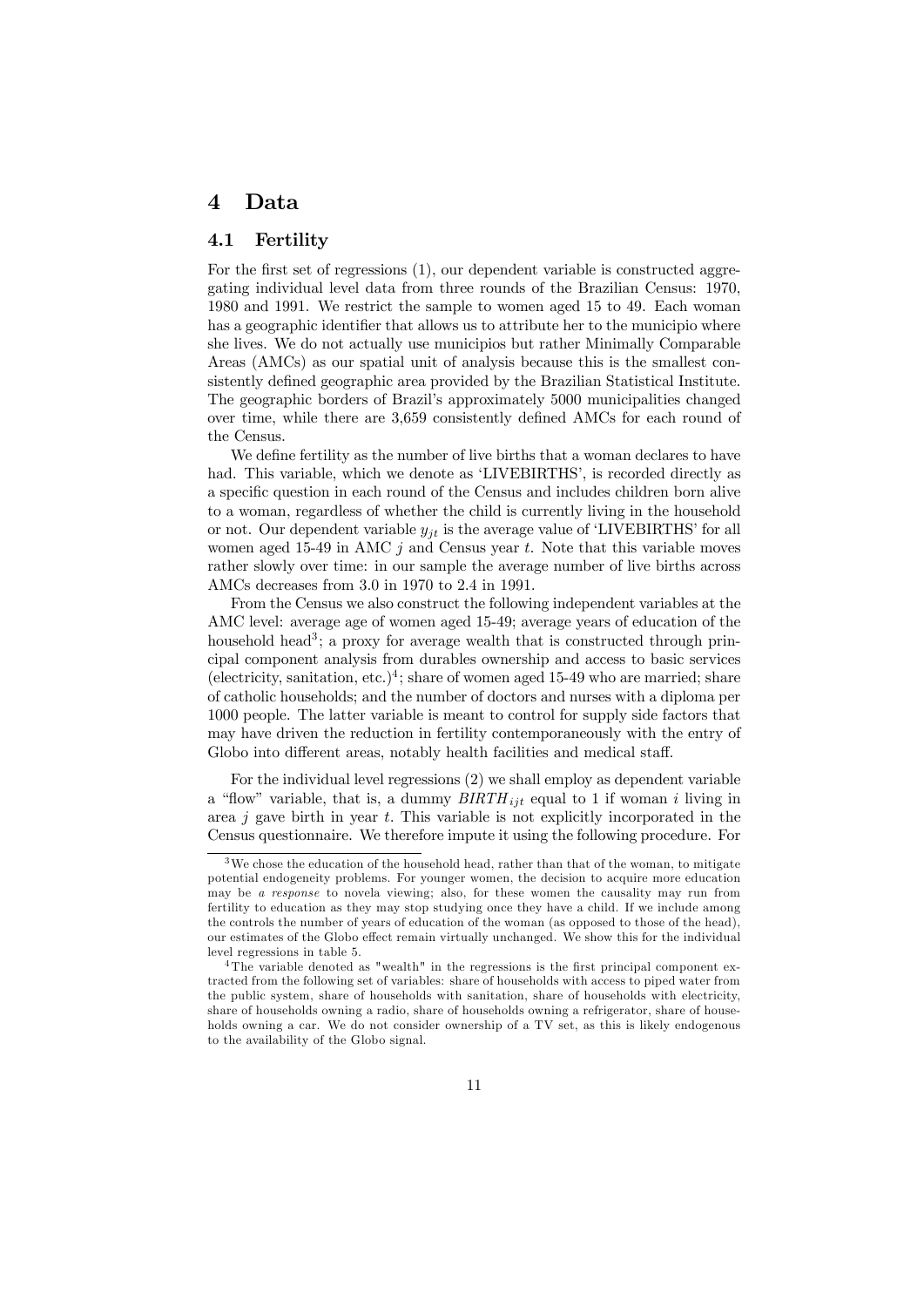each woman in the age range 15-49, we know from the household roster which children of hers are living in the household. We retain only children younger than 12, as this increases our confidence that we measure all the births occurred in that time period. In fact in the Brazilian context it is extremely unlikely that a child leaves the household before the age of 12. Given that the Census reports the age of all household members, we compute the year of birth of a child as the difference between the year of the Census interview and the age of the child. We thus recover every year in which a woman gave birth over the 12-year period before the Census. Consider for example a woman interviewed in 1991 who has two children living with her. One is 2 years old and the other is 7 years old. Then we know that this woman gave birth in 1984 and 1989 and, according to our procedure, in no other year during the period 1979-91. We thus construct a dummy taking value 1 in years 1984 and 1989, and 0 in the remaining years during the period 1979-1991.

Due to the size of the original data, for the individual level regressions we extract a 5% random sample from the 1991 Census. We chose this Census wave because the 12 years before are the period where the bulk of Globo expansion occurred, as we document in the next section (figure 1).

The construction of the variable  $BIRTH_{iit}$  rests on the assumption that a woman's children do not leave the household before the age of 12. While we cannot rule out that this may occur in a small number of cases -which would lead us to underestimate fertility- we have checked the consistency of our method by comparing our imputed figures with the answer to the Census question about the number of children currently alive for women younger than 25. In fact, given their age, these are women whose children should all be in the household if our conjecture is correct . Our results indicate that our method is quite reliable: in 96 percent of the cases our imputed number of children exactly coincides with the number of births these women declare; in a remaining 3.5 percent of the cases we underestimate the number of children born by 1 unit.

From the Census we also take the following independent variables: age of the woman; years of education of the household head; a proxy for wealth constructed from durable goods ownership and access to basic services<sup>5</sup>; a dummy equal to one if the woman is married, a dummy for catholic religion, and the number of doctors and nurses with a diploma per 1000 people.

Summary statistics of all variables are reported in Appendix Table A1.

#### 4.2 Rede Globo and novelas

Our second data source is information provided by Rede Globo on the year in which different areas got access to their programs. For each broadcasting or retransmitting station, we know the year and the location where it was installed (latitude and longitude), as well as its radial reach in kilometers. This allows us

<sup>5</sup>The variable denoted as "wealth" in the regressions is the first principal component extracted from the following set of dummies for each household: access to piped water from the public system; sanitation; electricity in the house; ownership of a radio; ownership of a refrigerator; ownership of a car.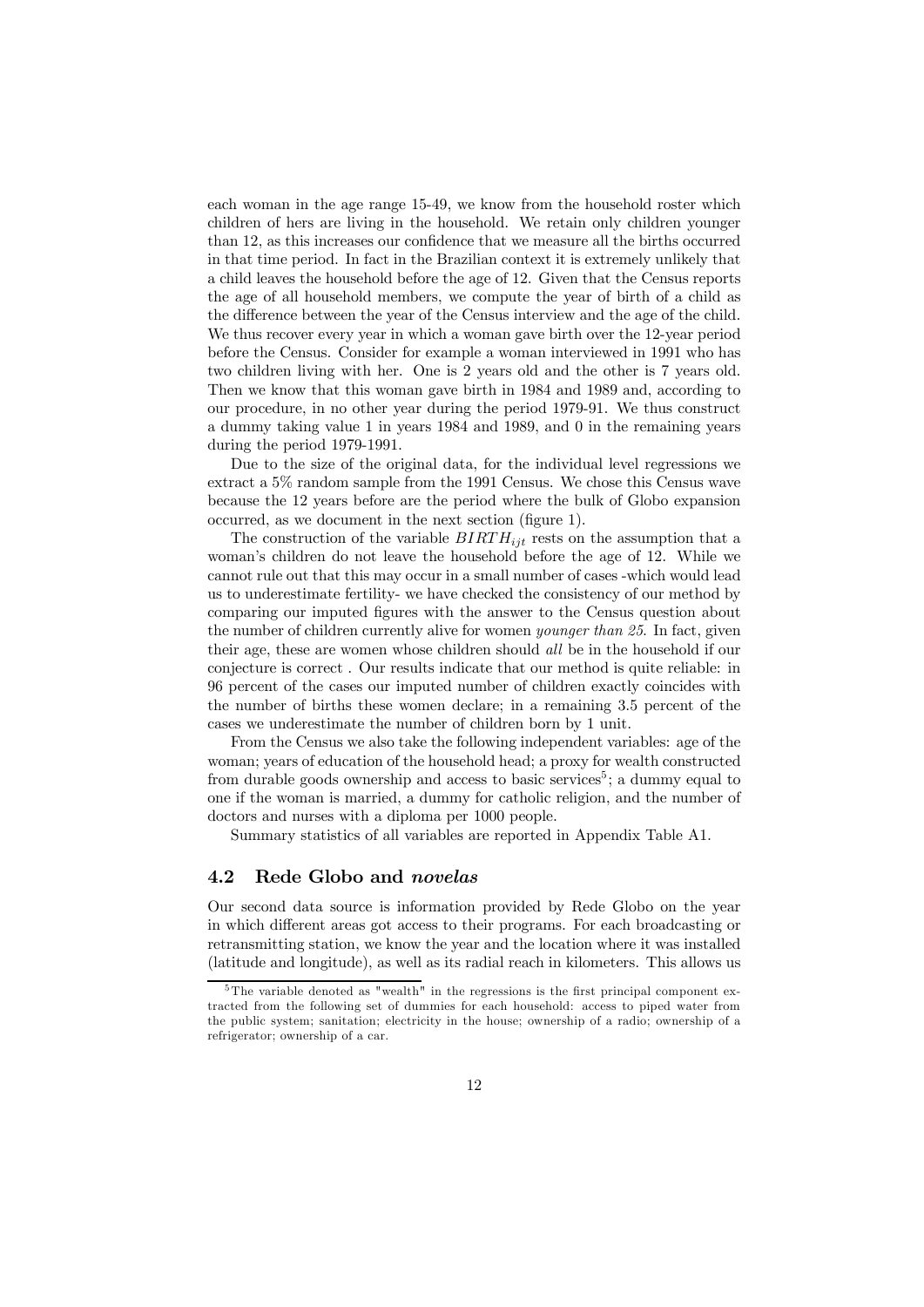to know which municipios where reached by the signal of any particular antenna and in which year they first started receiving the signal. We then match this information with the AMC corresponding to each municipio, and construct a variable Globo coverage<sub>it</sub> equal to 1 if AMC j is within the signal radius of a Globo broadcasting or retransmitting station in year t, and 0 otherwise.<sup>6</sup>

#### [Insert Figures 1, 2]

Figure 1 shows the increase over time in the number of AMCs reached by the Globo signal. In 1970, only 4 AMCs out of 3,659 were receiving the Globo signal; in 1980 the number had increased to 1, 300 and in 1991 to 3, 147. Figure 2 shows the geographic expansion of the network between 1970 and 2000. Lighter colors correspond to an earlier exposure to the signal (with the exception of white, which stands for 'no signal'). This figure suggests that the entry of Globo into different areas may not have been random. Globo reached the most developed parts of Brazil first, which is potentially a concern for our identification strategy because these areas are also those with lower fertility. However, we show below that after controlling for our time-varying controls and for AMC fixed effects there seems to be no evidence of selection on unobservables correlated with fertility trends.

To motivate our analysis and help us interpret the results, we have collected a large amount of data on the content of individual novelas broadcast by Rede Globo since the start of its operations. Rede Globo traditionally airs three sets of novelas:

- novela das seis, at 6 pm, which are typically historical stories about slavery and colonial time and have romantic content. These are the novelas with the lowest audience.
- novela das sete, at 7 pm, which are mostly contemporary comedies and often include elements of envy and conspiracy;
- *novela das oito*, at 8 pm (or 9 pm), which are heavily focussed on social issues and have by far the highest audience throughout the country.

We have coded a number of variables for all the 7 pm and 8 pm novelas from 1965 to 1999. Appendix Table A2 reports the full list of titles with beginning and ending date. For the purpose of the present analysis, the most relevant variables coded are: age of first female character; number of children of first female character; marital status of first female character; and whether the first female character is unfaithful to her partner (in the case of a married woman, whether she has an extra-marital relationship). The distribution of these variables is shown in table 1.

 $6$ In order to minimize the error due to the fact that we attribute coverage to the entire municipal area, we exclude from the sample the top 5% AMCs in size, and use for our regressions 3, 485 AMCs. The results are very similar when using the full sample.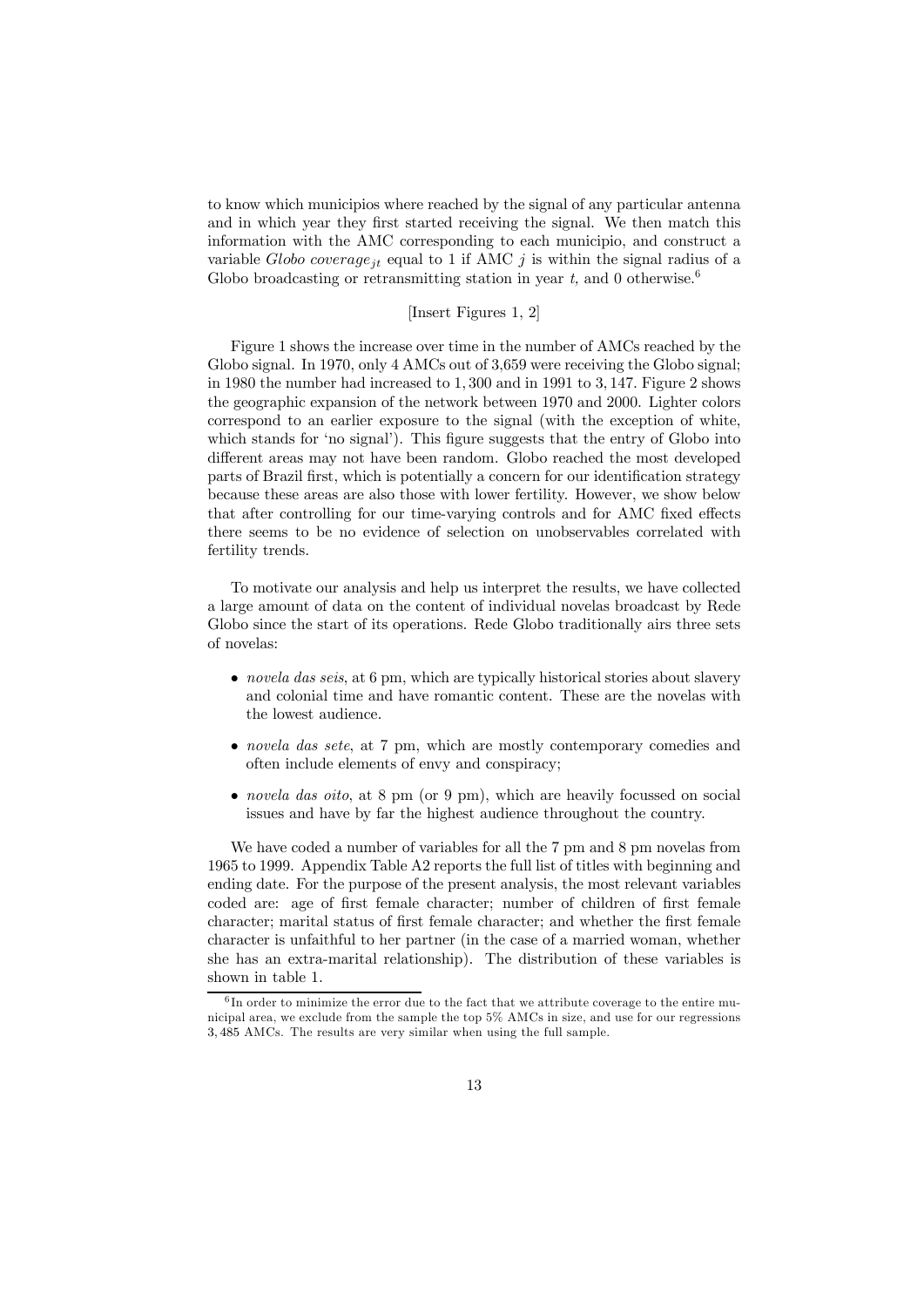#### [Insert Table 1]

Over the full sample of 7 and 8 pm novelas aired between 1965 and 1999, in 62.2 percent of the novelas the main female character does not have any children, in 20.7 percent she has one child, 9 percent two children, 4.5 percent three children, and in the remaining cases has four or more children. It is interesting to also consider a restricted sample of novelas where the main female character is below 50 years of age (which anyway comprises 97 out of 115 novelas), as these may be the characters with whom women in childbearing age most easily identify. In this smaller sample, the percentage of childless women increases to 71.6, 21.1 percent of the women have one child, and only 7.4 percent have two or three children (no woman has four or more). Finally, if we look at married women only, 41.2 percent of them has no children, 33.3 percent has one child and 20.1 has two. These figures are quite astonishing if we compare them to actual fertility patterns in the Brazilian population over this period. Furthermore, the low fertility among novela heroines is not driven by the more recent novelas: if anything, quite the opposite.

#### [Insert Figure 3]

Figure 3 shows the average number of children of the main female character of all 7 pm and 8 pm novelas aired in a given year. The numbers corresponding to each observation represent the sample size (number of novelas) from which the average is computed. As a general observation, with the exception of year 1996, the average female main character has no more than one child in each and every year between 1965 and 1999. Most strikingly, in the first decade of operation of Rede Globo, every 7 pm and 8 pm novela with the exception of two were about a woman who had no children at all. Similar observations apply to variables like marriage, divorce and extra-marital relationships. Only 29 percent of the main female characters in novelas are married (27 in the sample younger than 50); 12 percent are divorced or separated (10 percent in the sample younger than 50). In the full sample, 26 percent of the main female characters are unfaithful to their partner (29 percent in the sample younger than 50 and 42.3 in the married sample younger than 50). While for the latter variable it is not possible to find a counterpart in Census data, in the fiction marriage rates are markedly lower and divorce rates markedly higher than in Brazilian contemporaneous society. In fact, in related work we analyze at the aggregate level the relationship between Globo presence and divorce rates (Chong and La Ferrara, 2008). These observations make us confident that the role models portrayed in the programs of the television channels we shall analyze were clearly consistent with a radical re-orientation of society's attitudes towards women's roles in the family, including fertility.

## 5 Econometric results

In this section we take advantage of variation in the timing of Globo entry into different areas to formally test the hypothesis that exposure to the programs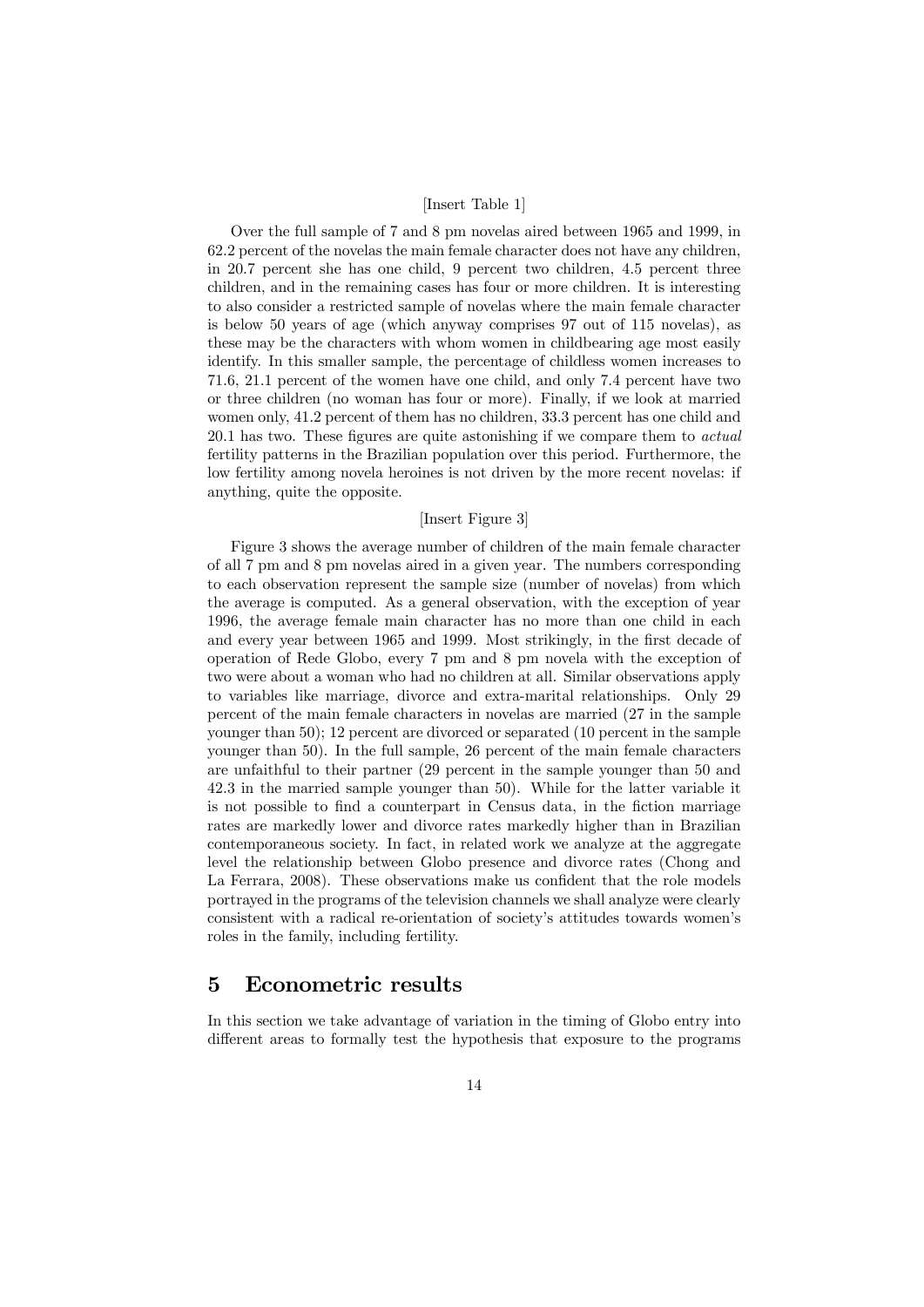of this television network was associated with a reduction in fertility rates. We start by presenting evidence at the aggregate level, and then move to individual level regressions.

#### 5.1 Aggregate regressions

Table 2 contains our first set of results, obtained using aggregate data at the Minimal Comparable Area (AMC) level for the Census years 1970-1991.

#### [Insert Table 2]

The dependent variable in this table is  $LIVEBIRTHS_{it}$ , i.e. the average number of live births for women aged 15-49 in the AMC in any given Census year. Our key variable of interest (Globo coverage) is a dummy equal to one if the AMC receives the Globo signal in that year. The table reports OLS coefficients and standard errors clustered by AMC. In column 1 we run a simple regression on the full sample controlling only for time dummies. On average, after accounting for the secular declining trend in fertility, areas reached by Globo have an average number of live births that is lower by 0.3. Of course, this coefficient cannot be interpreted due to the fact that Globo presence in an area may be correlated with unobserved characteristics that are associated with lower fertility. In columns 2 and 3 we thus introduce different area fixed effects to control for differences in time-invariant unobservables across locations. We start with State (Unidade Federacao, UF) fixed effects in column 2, and move to AMC fixed effects in column 3, which gives a full panel fixed effects regression. In this last regression the coefficient of the Globo variable is −.027.

In columns 4 to 6 we include a number of controls to account for time-varying differences across AMCs. These variables are: the average age of women in the AMC, as well as the share of women ages 15 to 24 and the share of women aged 25 to 34; the average years of education of the household head; an index of wealth built from information on durable goods ownership and quality of the house; the share of married women in the AMC; the share of Catholic households in the AMC; and the number of doctors and nurses with a diploma per 1000 people in the AMC. We do not include the share of households owning a TV set as this is likely an endogenous variable, but we show this control in a sensitivity table below. After we include these time-varying controls and we control for AMC fixed effects, the coefficient on the Globo variable is −.03, and is significant at the 5 percent level (column 6). Surprisingly, once we control for AMC fixed effects, the education of the head has a very small effect on fertility. Age, wealth, marriage rates and health supply factors play a significant role in explaining fertility. The coefficient on the share of catholic households is not statistically significant.

Prima facie, the effect we find on Globo coverage may seem small. The mean of our dependent variable across AMCs is 2.67 and the standard deviation is .55. However, it should be noted that the average number of live births changes very little over time. In fact the mean value of LIV EBIRTHS is 2.98 in 1970,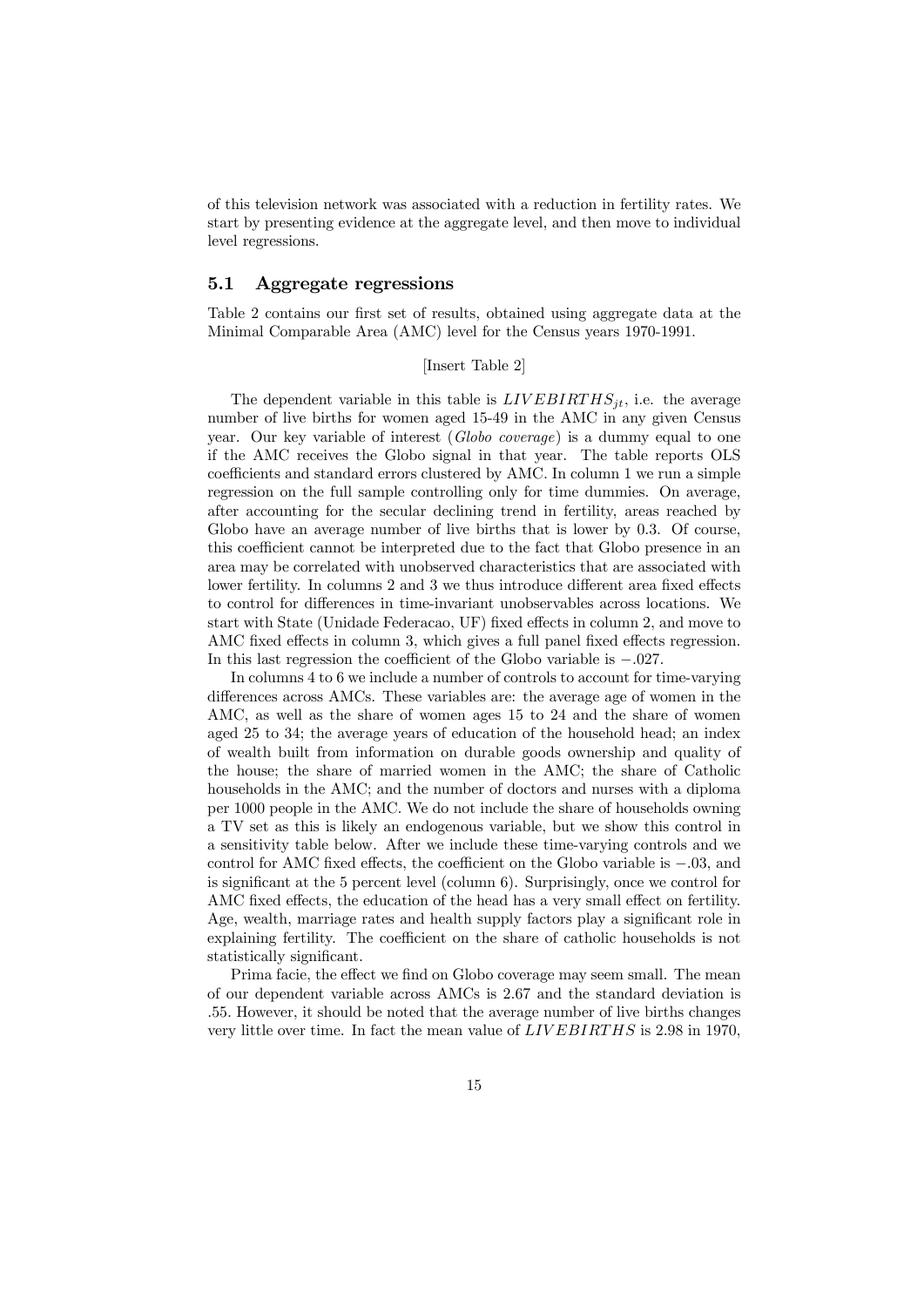2.66 in 1980 and 2.36 in 1991. If we compare the effect of Globo exposure with that of one more year of education of the household head, the effect of Globo is substantially larger. This is remarkable in a country where the average education of household heads over this period is 2.72 years (and the standard deviation is 2.37). Also, from column (6) of table 2 we see that the effect of Globo exposure is comparable in size to that of having one more doctor or nurse per 1000 people, which is also remarkable given that the mean of this variable is .2 (standard deviation .75).

Finally, to quantify the magnitude of the effect it can be useful to combine the estimated coefficient of Globo coverage with the rate of TV ownership in the population, which is .41 on average over this period. If all and only women living in households that owned a TV watched Rede Globo, the effect of Globo on women effectively watching TV would be a decrease in LIV EBIRTHS of .073. This rough estimate may still be downward biased if the audience of Rede Globo were below 100 percent. On the other hand, it may be biased upwards if people watched TV in their neighbors' house or in public places.

#### [Insert Table 3]

In table 3 we perform some sensitivity analysis adding to the specification of column 6 of table 2 a number of variables that we prefer not to include in our baseline specification as they may be endogenous, but that may have been relevant in shaping Globo's entry decisions. The first is the ownership rate of television sets among households in the AMC. As we see in column 1 of table 2B, this variable is positively correlated with fertility, and its inclusion does not substantially affect the coefficient of Globo coverage. In column 2 we control for female employment, and again find no effect on our Globo variable, despite the fact that higher female employment is associated with lower fertility. A similar consideration applies to population density. Finally, in column 4 we include the "Index of Potential Consumption" (IPC) estimated by the Instituto Target Pesquisas e Servicos de Marketing, an index use by Globo in order to measure the acquisitive power of the different areas.<sup>7</sup> This variable is not significantly correlated with fertility and its inclusion does not affect the coefficient on Globo coverage.

#### [Insert Table 4]

In table 4 we estimate a similar set of regressions, but we focus on the length of exposure to Globo programs, rather than simply on whether an area was reached by the signal. Our variable of interest is the number of years for which an AMC was covered by the Globo signal. The results we obtain are very similar to those of table 2. In the specification with all controls and AMC fixed effects (column 6), ceteris paribus one more year of Globo coverage is associated with a reduction in *LIVEBIRTHS* of .01.

<sup>&</sup>lt;sup>7</sup>We were not able to receive the index directly from the Instituto Target, but we constructed it from raw data using the methodology described by Target in its supporting documentation.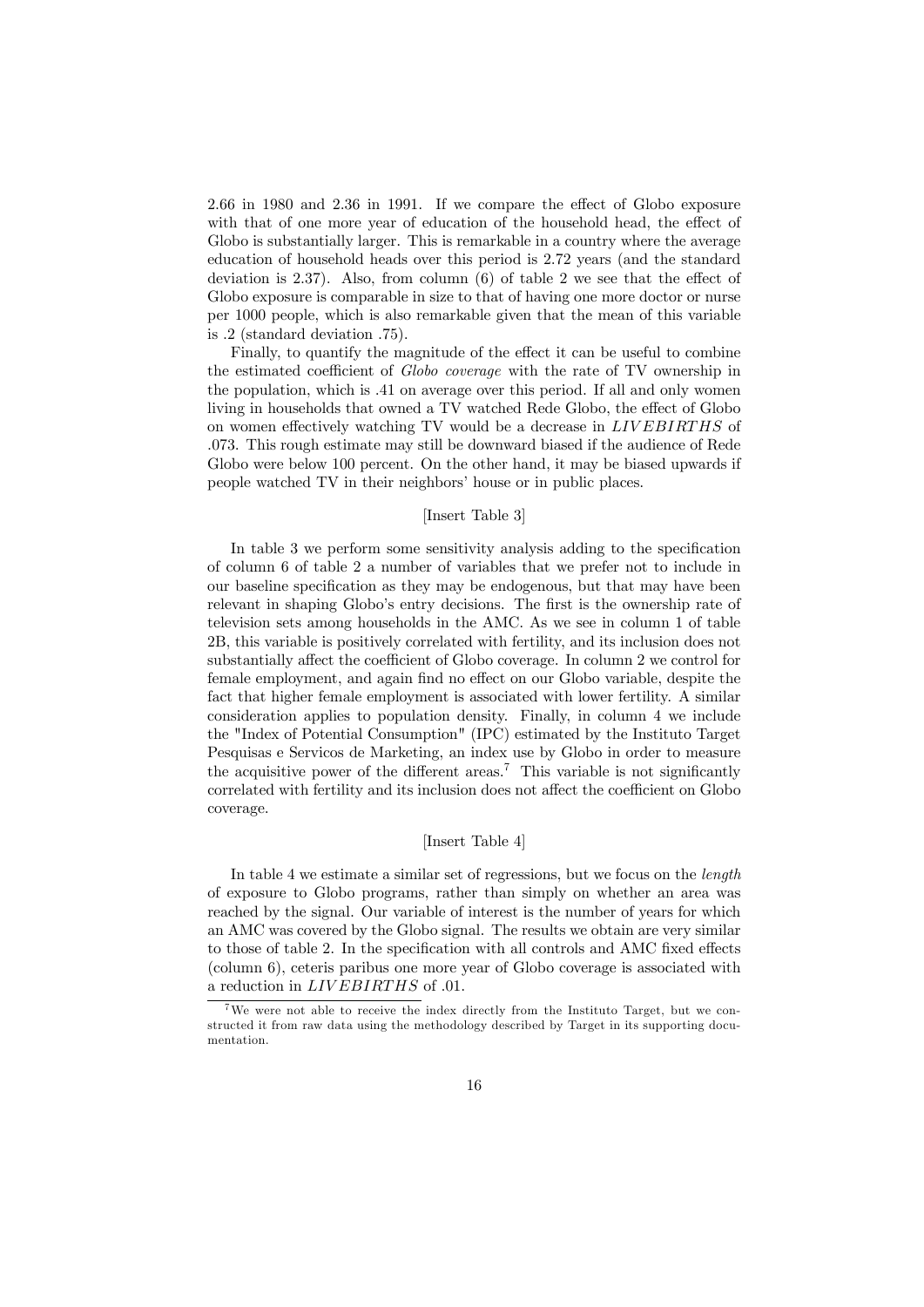#### 5.2 Individual level regressions

We next move to a second set of results which employs yearly data at the individual level. The sample includes women aged 15 to 49 in the years 1979- 1991. We estimate model (2) as a linear probability model and cluster the standard errors by AMC. We have also tried clustering by individual, to allow for arbitrary autocorrelation within a woman over time, and we found that our standard errors were actually smaller. In what follows we therefore chose to report the more conservative standard errors, i.e. those clustered by AMC.

The dependent variable  $BIRTH_{ijt}$  is a dummy equal to 1 if woman i living in area  $j$  gave birth in year  $t$ , and 0 otherwise. Our variable of interest is a dummy capturing whether the area where the woman lived received the Globo signal in that year. $8$  Other controls include the age of the woman and its squared, the stock of children the woman already has (excluding the newborn) and the square of this variable, a dummy for whether the woman gave birth in the previous year, marital status of the woman, the average years of education of the household head (or of the woman, depending on the specification), and an index of wealth built from information on durable goods ownership and quality of the house.9 The results are reported in table 5.

#### [Insert table 5]

Column 1 displays our baseline estimates for the full sample of women aged 15 to 49. The coefficient of Globo coverage is negative and significant at the 1 percent level. Ceteris paribus, a woman living in an area that receives Globo is .6 percentage points less likely to give birth in any given year (the mean of the dependent variable is .09). In column 2 we control for the number of years of education of the woman, rather than of the household head. The estimated coefficient of the Globo variable is unchanged. The magnitude of the coefficients indicates that, ceteris paribus, being exposed to Globo programs leads to the same decrease in the probability of giving birth as an increase of 2 years in the woman's education. This is quite relevant, given that the average education of women in our sample is 5.7 years.

In columns 3 to 5 we test for the presence of heterogeneous effects along the dimensions of education and wealth. We introduce among the regressors an interaction term between Globo coverage and (i) the years of education of the household head (column 3); (ii) the years of education of the woman (column 4); and (iv) the wealth index of the household (column 5). In all cases we find that the negative effect of Globo exposure on fertility is strongest for women living in poorer households and households with lower levels of education, and

<sup>8</sup>To take into account the length of the pregnancy period, at any point in tome we consider the AMC as covered if it was reached by the signal at least the year before.

<sup>9</sup>Age and the stock of children vary across women and are time-varying for each woman; marital status, education and wealth vary across women but are time invariant. We do not control for Doctors and nurses per 1000 people in these regressions because this variable only varies across AMCs and is absorbed by the AMC fixed effect. Our results are virtually unchanged if we include a dummy for whether the woman gave birth in the previous year.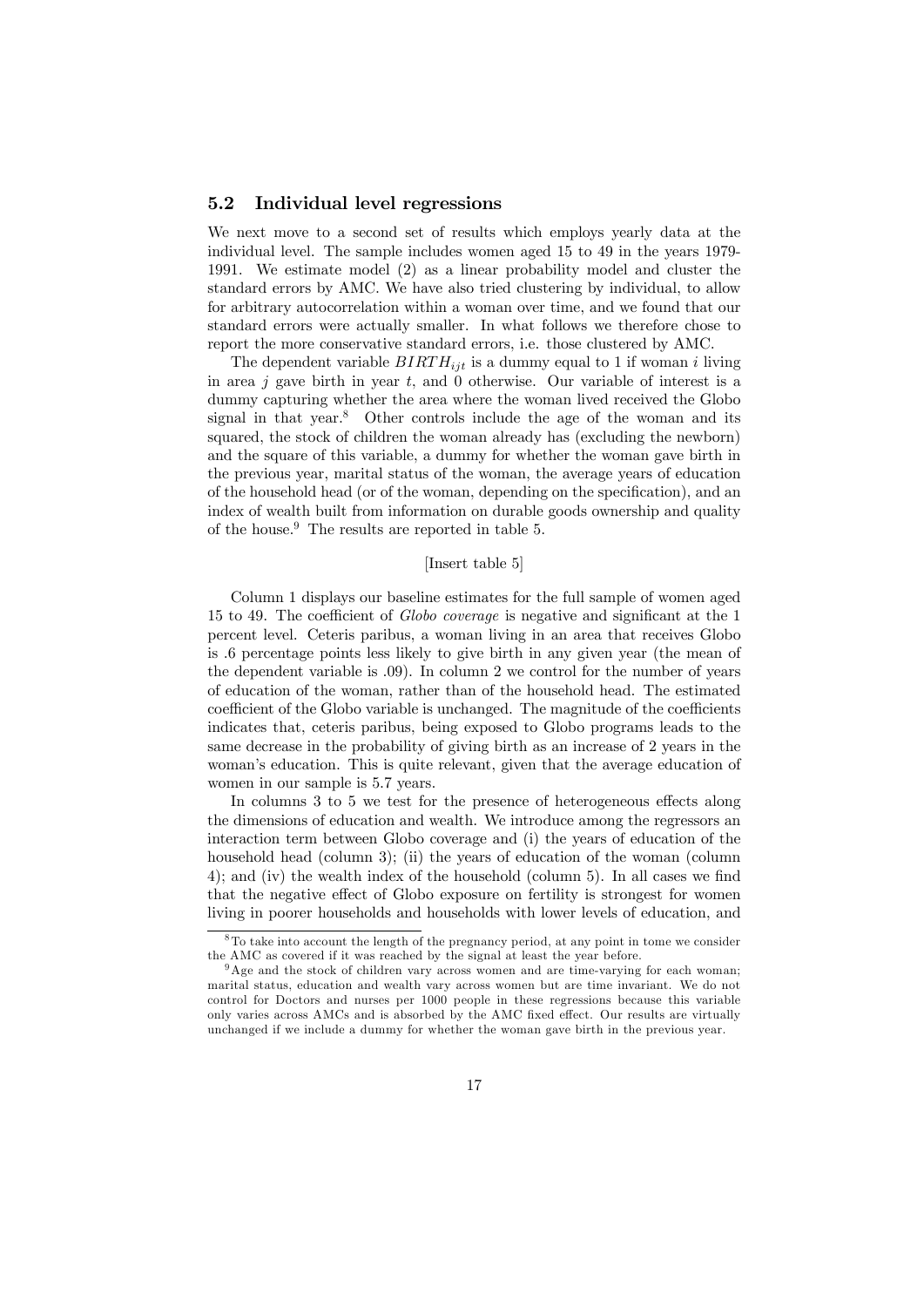is attenuated for richer and more educated households. This is quite important from a policy point of view, because it is exactly for the poorer and less educated individuals that we should expect a medium like television to have the most potential in terms of communication. Rich and educated households may already be exposed to different life-styles and role models through written media or social interactions.

#### [Insert table 6]

In table 6 we explore another dimension of heterogeneity in impact, that is, age. In columns 1 to 3 we split the sample into three age groups: 15-24, 25-34, 35-44. The results in the table suggest interesting differences among age groups. For the youngest age bracket, i.e. women aged 15-24, Globo coverage decreases the probability of giving birth by .2 percentage points, but the effect is not statistically significant (the mean of BIRTH for this group is .10). For the age group 25-34, which on average has a probability of giving birth in any given year of .135, Globo presence is associated with a reduction of 1 percentage point in the likelihood of giving birth. The effect is also very strong for the next age group, i.e. women aged 35 to 44. The average probability of giving birth for this group is .057 and exposure to Globo leads to a reduction of .7 percentage points, that is quite sizeable in relation to the mean.

In columns 4 and 5 of table 6 we estimate the effect of *length* of exposure to Globo, allowing for a differential effect of exposure at different ages.<sup>10</sup> We find that among women aged 30 to 49, one more year of exposure as a teenager (i.e., during age 10-19) decreases the likelihood of giving birth by .003, and has a similar impact in terms of magnitude as one more year of exposure during age 20 to 29. On the other hand, years of exposure during age 30 to 39 have the strongest effect on fertility, with an estimated coefficient of −.006. Among women aged 40 to 49 (column 5) we find that one more year of exposure during age 20 to 29 decreases the likelihood of giving birth by .008, a similar effect as one more year of exposure during age 30 to 39 (the estimate being −.009). Exposure during the age 40-49 leads to a reduction of .2 percentage points in the probability of giving birth.

It is worth discussing the above findings in relation to the demographic literature on Brazil. An apparently puzzling result in table 6 is the absence of significance of Globo exposure for the youngest age group, women aged 15 to 24. However, this is very consistent with what is known about the nature of changing fertility patterns in Brazil. Martine (1996) and Flores and Nuñez (2003) find that changes in the starting age of fertility have been negligible in this country, related both to relatively stable marital patterns as well as persistently

 $10$ The variables "Years exposed during  $10-19$ ", ... "Years exposed during  $40-49$ " are defined only for women who have reached the relevant age bracket. Therefore the sample in column 5 includes women aged 40 to 49 because these are the only ones for which "Years exposed during 40-49" is non-missing. On the other hand in this column "Years exposed during 10-19" is not included among the regressors because it is identically zero for the 40-49 age group. Column 4 enlarges the sample to women aged 30 to 49, and for this group the coefficient on "Years exposed during 10-19" can be estimated.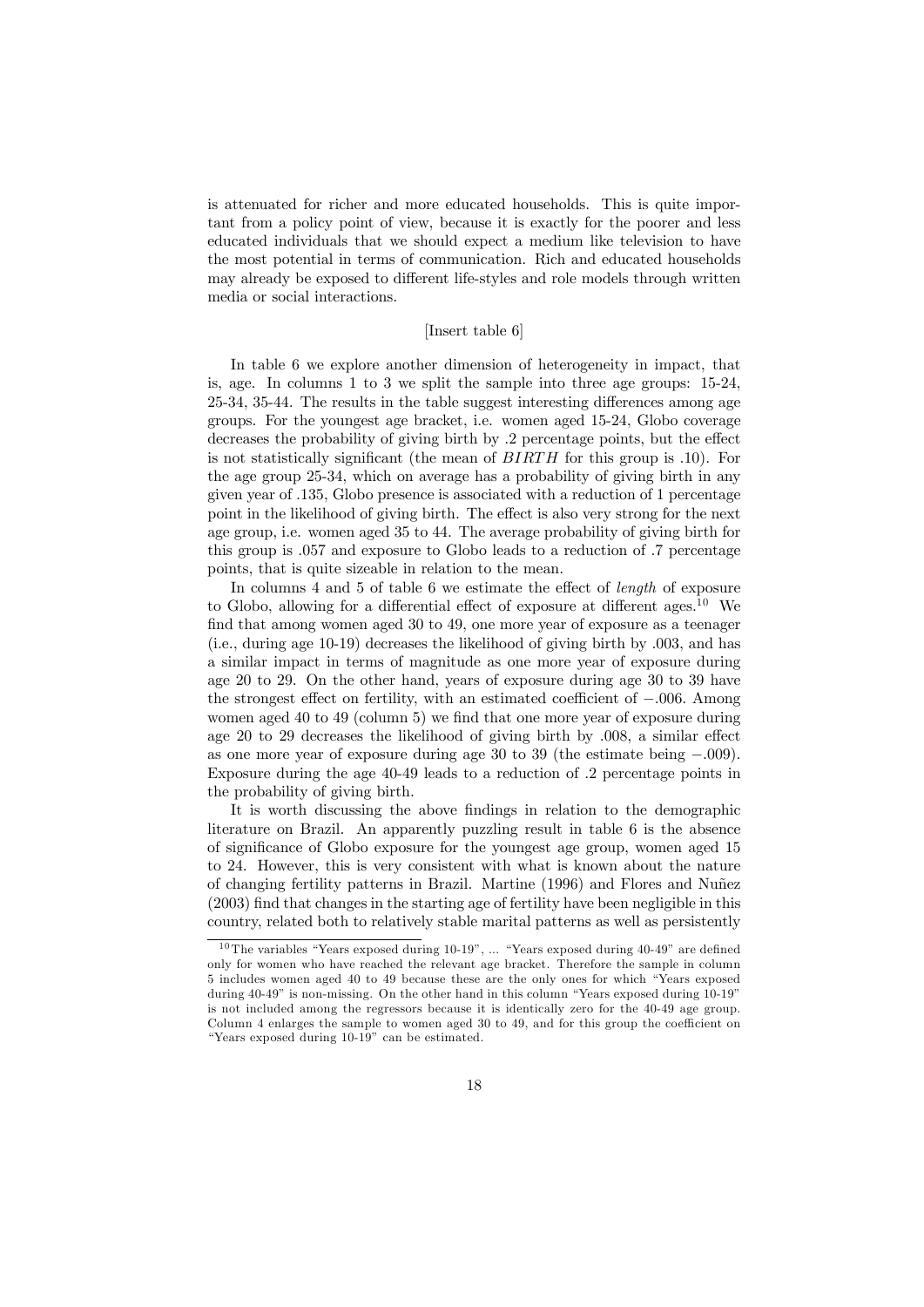high rates of adolescent fertility. On the other hand, increased spacing of births and -especially- stopping of childbirth have been found to be more important (Moreno, 1991). These findings are confirmed in our data, as illustrated in figure 4.

#### [Insert figure 4]

The histograms in figure 4 represent the average number of live births for women aged 15-19, 20-24, and so on until 40-44, for the three Census years in our sample. Interestingly, over the period 1970-1991 there has been absolutely no decrease in the average number of live births for women younger than 25. By the age of 24, the average woman in our sample had one child both in 1970 and in 1991. What happens between the age of 25 and that of 35, on the other hand, is very different over this period. In 1970, a woman aged 30 to 34 would have had on average 4.4 live births in her life; in 1991 this number had decreased to 3.2. A similar decline occurred between 35 and 45 years of age. In 1970, a woman aged 40-45 would have had on average 6.4 live births in her life; in 1991 this number had decreased to 4.9. This data suggests that it is in the intermediate and late stages of their reproductive life that Brazilian women chose to have fewer children, which is consistent with our estimates in table 6.

#### 5.3 Identification

The key identification assumption underlying our approach is that Globo entry in a market, though not random, was uncorrelated with pre-existing differences in fertility trends across areas, after controlling for time varying controls and time invariant area characteristics. To assess the plausibility of this assumption we proceed in several ways.

First of all we rely on the individual level data to exploit yearly variation in birth flows and test whether the decline in fertility occurs in correspondence with the introduction of Rede Globo in an area, or precedes it. For this purpose, we use four Census waves (1970, 1980, 1991, and 2000) in order to be able to include a full set of dummies going from 10 years before the introduction of Globo to 10 years after. For each AMC and each year we then construct the Age Specific Fertility Rate (ASFR) of women aged 15 to 49 in each given year as the number of births occurred for women in that age range over the number of women. We then estimate the following regression:

### $ASFR_{it} = \alpha_{-10}D_{-10} + \alpha_{-9}D_{-9} + ... + \alpha_0D_0 + ... + \alpha_{+9}D_{+9} + \alpha_{+10}D_{+10} + \delta_t + \varepsilon_{it}$

where  $D_0$  is a dummy for the year of Globo entry,  $D_{-t}$  is a dummy for t years before Globo entry,  $D_{+t}$  is a dummy for t years after Globo entry, and  $\delta_t$ is a set of year dummies for the period 1958-2000. The estimated coefficients  $\{\hat{\alpha}_{-10}, ..., \hat{\alpha}_{+10}\}$  are reported in figure 5, together with 95% confidence bands.

[Insert figure 5]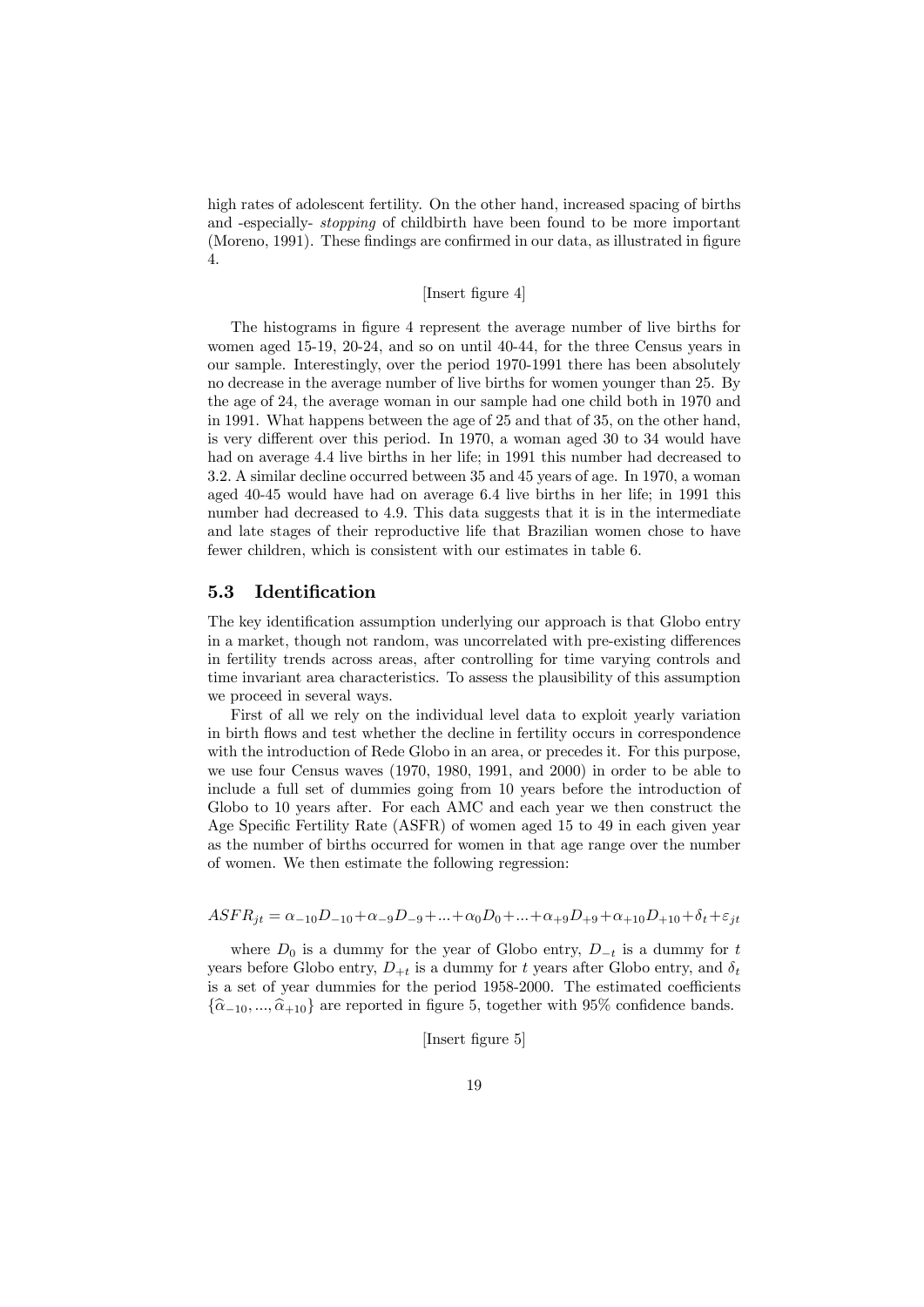Figure 5 clearly shows that the decline in fertility does not occur before Globo entry. Also, the negative effect of Globo on fertility is realized immediately and persists at similar levels as in the immediate aftermath of entry in subsequent years.

A second way to investigate the nature of the possible selection in Globo entry is to estimate the following linear probability model:

Globo coverage<sub>jt</sub> = 
$$
X_{jt} \lambda_0 + \Delta X_{j(t-1,t)} \lambda_1 + \zeta \Delta y_{j(t-1,t)} + \mu_i + \delta_t + \varepsilon_{jt}
$$

where  $Globo$  coverage<sub>it</sub> is a dummy equal to 1 if AMC j receives the Globo signal in year t and 0 otherwise;  $X_{it}$  is the set of time-varying controls that we use in all regressions,  $\Delta y_{j,(t-1,t)}$  is the change in fertility between  $t-1$  and t;  $\mu_i$  and  $\delta_t$  are AMC and time fixed effects. The results are reported in table 7.

#### [Insert Table 7]

In column 1 of table 7 we estimate the probability of having Globo in a given year as a function of contemporaneous controls, time and AMC dummies. The set of controls is the same employed in tables 2 and 3. As we can see from the table, the only two controls significantly correlated with Globo presence have signs that go in the opposite direction to those that may cause concerns of spurious correlation with fertility. In columns 2 and 3 we regress Globo presence at time t on the change in fertility between  $t-1$  and t. In this regression, we control for contemporaneous levels of the controls (column 2) and additionally for changes in the controls between  $t-1$  and t (column 3). We find no significant correlation between changes in fertility and Globo coverage (if anything, the coefficient is positive). Finally, in columns 4 and 5 we regress Globo presence at time t on the change in fertility between  $t - 2$  and  $t - 1$ .<sup>11</sup> Again, we find that the fertility trend is not a significant predictor of Globo presence.

#### [Insert table 8]

Finally, in table 8 we perform a falsification test, constructing a placebo treatment based on the timing of Globo entry. We perform analogous regressions to the ones we performed in table 2 (our baseline AMC-level specification), but instead of only looking at the effects of Globo past entry on current behavior, we also look at the effects of future entry. Our dependent variable is  $LIVEBIRTHS_{jt}$ , i.e. the average number of live births for women aged 15-49 in AMC j in Census wave t. Our regressor of interest is Globo coverage in  $t+1$ , i.e. a dummy equal to one if AMC  $j$  receives the Globo signal in Census wave  $t + 1$ . Because every area that receives the signal in t maintains its coverage status in  $t + 1$ , the coefficient on this variable effectively captures the effect of future entry for areas that are not covered by the signal in t. Our hypothesis for the "placebo" experiment is that fertility in places that do not receive the

<sup>&</sup>lt;sup>11</sup> Given that we are using three Census rounds, this means we can only exploit a cross section of AMCs for this regression, hence we do not include AMC and time fixed effects.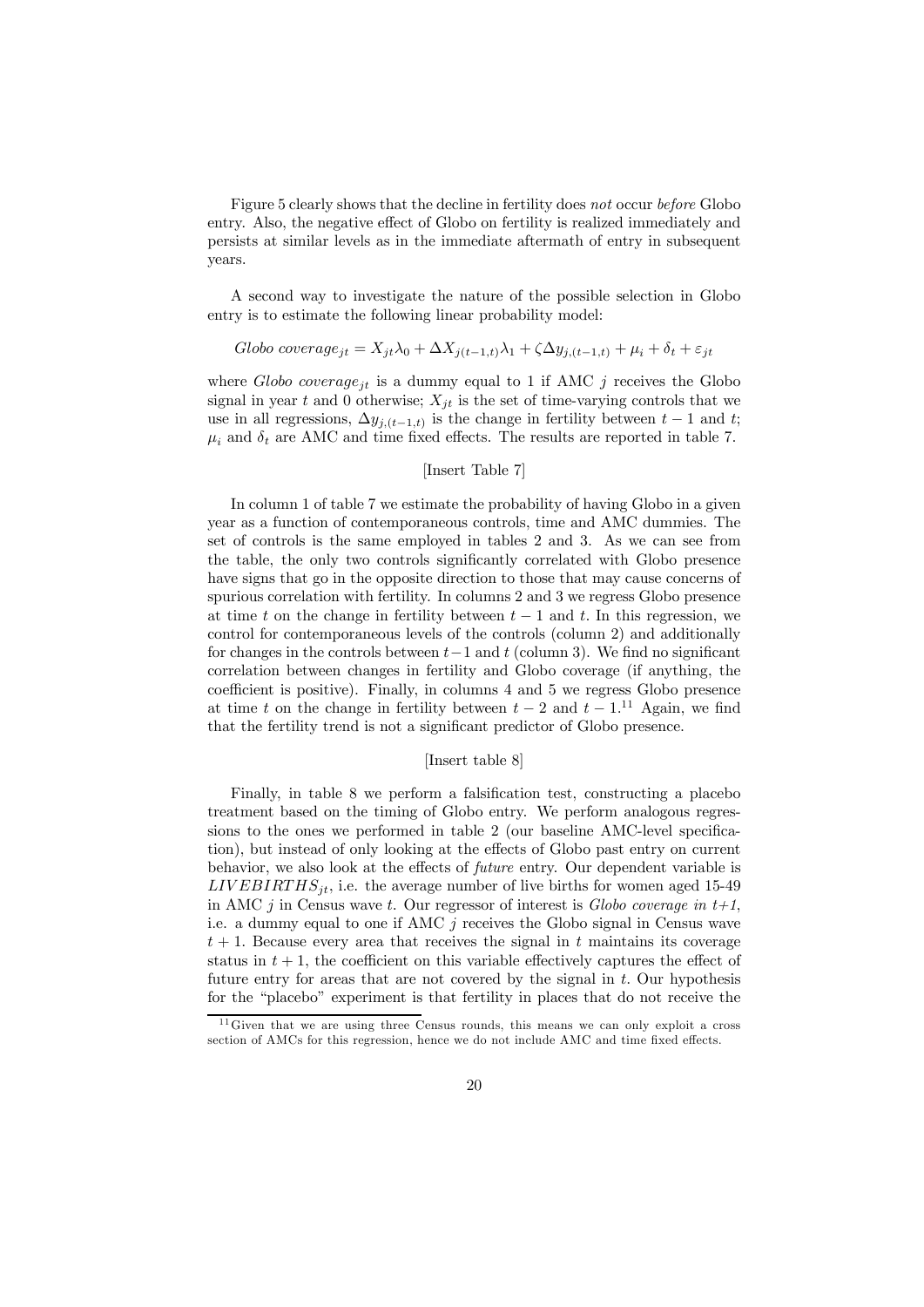Globo signal should not be affected by the fact that the signal may become available in the future. Indeed, the results of table 8 show that both when we omit time-varying controls (column 1) and when we include them (column 2), the coefficient on future presence of Globo is virtually zero.

Taken together, we think the results in figure 5 and tables 7 and 8 increase our confidence that our findings are not spurious.

## 6 Interpretation: TV or novelas?

Our results so far indicate a robust and negative effect of Globo presence on fertility choices in Brazil. In this section we try to understand to what extent this is a general effect of television viewing, and to what extent it may be linked to the particular type of programs broadcast by Rede Globo. The data available does not allow to identify the effect of Globo programming separately from the effect of Globo entry, hence our arguments in this section should be considered only suggestive. Nonetheless, given that a lot of the anthropological and sociological literature on Brazil has stressed the role of novela content in shaping individual behavior, we think it can be interesting to explore different strategies to assess the plausibility of such hypotheses.

A first step is to show that indeed people watched novelas and that some of the decisions people made were affected by the content of novelas. We focus on naming patterns among children and test whether, ceteris paribus, it is more common for parents living in areas that are reached by Globo to name their children after popular characters in novelas. In particular, we use administrative data on the names of Brazilian fifth-graders in 2004 (Ministry of Education of Brazil, 2005) and compare the pattern of their first names with the first names of the main characters in the novelas aired in the year in which these children were born, typically  $1994<sup>12</sup>$  We do this for a 10 percent random sample of AMCs in the country, i.e. for 366 AMCs. $^{13}$ 

Our variable of interest is a dummy  $NAMESMATCH$  that equals 1 if at least one of the top twenty most prevalent names of children born in 1994 is one of the names of the main novela characters of that year. Since novela names tend to be very idiosyncratic in Brazil and elsewhere in Latin America, we believe that evidence on possible name patterns strongly suggests a link between novela content and behavior. Table 9 reports the results of this exercise.

#### [Insert table 9]

Of the 366 AMCs for which we have data, 319 had received the Globo signal by 1994 (the birth year of the children in our sample), and 47 received it after

 $12$ We coded the names of the three main male and female characters of Globo novelas aired in 1994 based on detailed plot descriptions provided by Globo itself.

<sup>&</sup>lt;sup>13</sup>While we would have liked to compare names for the full spectrum of AMCs in our sample, this was not possible due to data limitations. However, we tested for possible differences in observables among the AMCs for which we had names and the remaining ones, and in no case we could reject the null of equality of means, suggesting that the randomization worked well.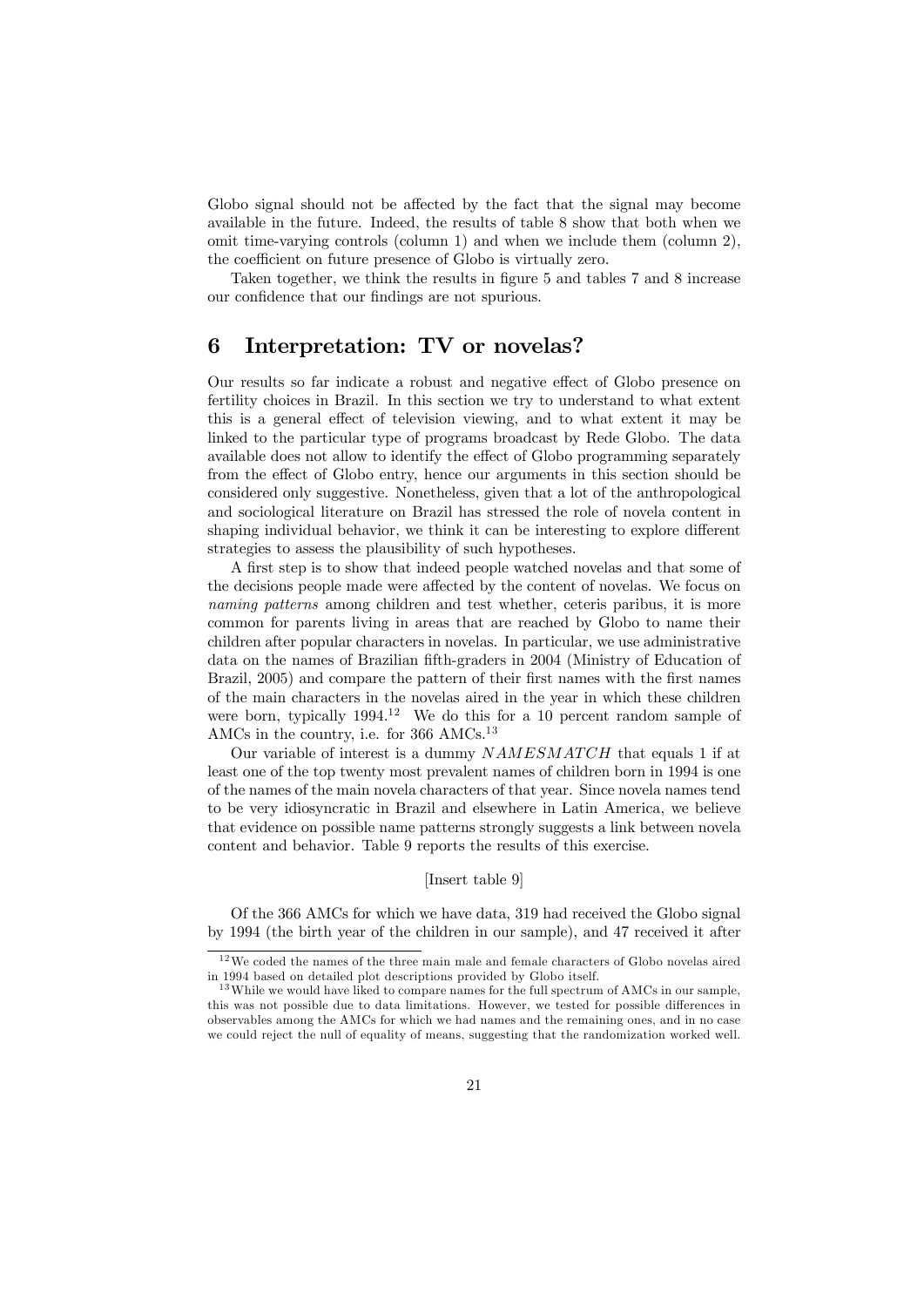1994 or did not receive it at all. Panel A of the table shows a simple comparison of means in the two subsamples. The mean of the  $NAMESMATCH$  variable is 0.329 in the group of AMCs covered by Globo and 0.085 in the other group. In other words, the likelihood that the twenty most popular names chosen by parents for their newborns would include one or more names of the main characters of novelas aired that year was about 33 percent if the area where parents lived received the Globo signal and only 8.5 percent if it did not. Panel A also reports confidence intervals and shows that the difference is statistically significant at the 1 percent level.

In Panel B we run a linear probability model and a probit model using as dependent variable  $NAMESMATCH$  and clustering the standard errors at the State (Unidade Federacao) level. The Globo coverage variable has a positive and significant effect also after we control for the same variables used in previous regressions (columns 2 and 4), and the size of the coefficient is basically the same as without the controls (columns 1 and 3). Our estimates suggest that, ceteris paribus, AMCs that receive the Globo signal have a 24 percent higher probability of displaying a "match" between children's and novela characters' names.

A second way to assess the role of Globo programming separately from general TV viewership is to test if the entry of other TV networks had similar effects on fertility. The channel we focus on is SBT (Sistema Brasileiro de Televisao), which started operating in 1980 and is the second most popular network after Globo in Brazil. Appendix Table A3 shows audience rates of all major networks in Brazil from 1975 to 2000, the only years for which data is available. The table clearly shows the virtual monopoly of Globo until the early 1990s, as well as the fact that SBT is the only other network whose impact may be easily detected, given its audience shares. Interestingly, the marketing strategy of SBT was very different from that of Rede Globo. While Globo heavily relied on national productions, strengthening the concept of "Brazilian identity", SBT always relied heavily on imports, including foreign shows and Mexican and US soap operas.

#### [Insert table 10]

In table 10 we estimate equations (1) and (2) at the AMC and individual level, respectively, including among the controls the entry of SBT instead of Rede Globo. In particular, the dummy SBT coverage is constructed exactly in the same way as Globo coverage, namely assigning a value of 1 to the observations reached by the SBT signal in a given year (as calculated from the radial reach of SBT broadcasting and retransmitting stations in that year) and 0 otherwise. In columns [1] to [4] the units of observations are AMCs for the Census years 1970, 1980 and 1991, and the dependent variable is the average number of live births for women aged 15-49 in the AMC in a given year  $(LIVEBIRTHS_{it}).$ In columns [5]-[6], the units are individual women aged 15-49 in the 12 years 1980-1991, and the dependent variable is a dummy equal to 1 if a woman gave birth in a given year  $(BIRTH_{ijt})$ . All specifications include the same set of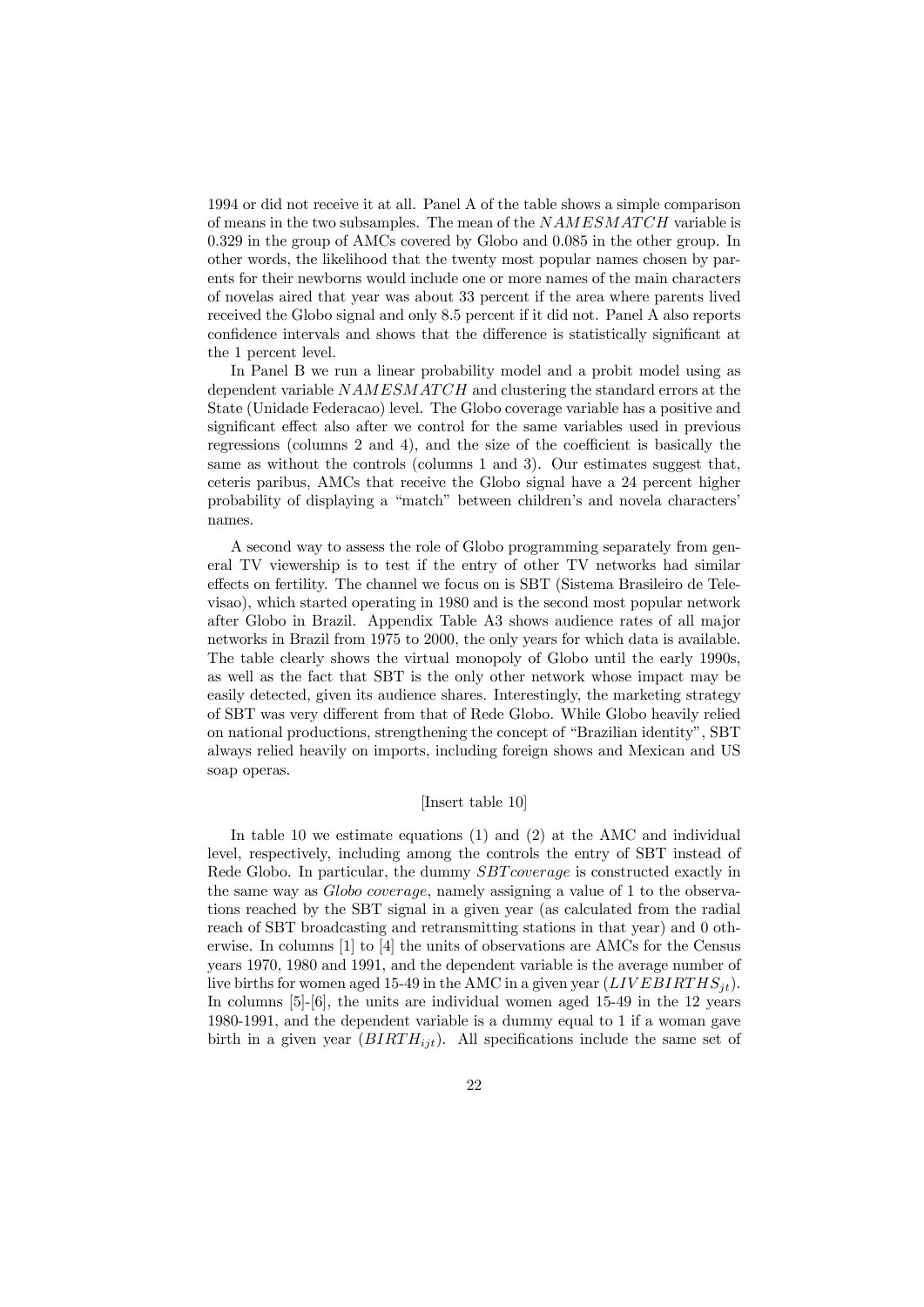controls as the AMC level and the individual level regressions. Columns [1], [2] and [5] use the full sample of AMCs available. In this sample, SBT presence has no significant effect on fertility. However, in its decisions to enter any given market, SBT may have been a follower with respect of Rede Globo. Therefore we cannot exclude that an AMC where SBT enters in a given year may have received Globo programming earlier on. To rule out this possibility, in columns [3], [4] and [6] we restrict the sample to areas that were not reached by Rede Globo in a given year (i.e. for which the variable  $Globocoverae$  was equal to 0 in that year). Also in this smaller sample, SBT presence never has a significant effect on fertility.

One way to interpret the above findings is that Globo programming had a stronger impact on fertility choices because it portrayed a reality with which Brazilian viewers could more easily identify. The role of "frame salience" has been underlined in the communications literature on Brazilian novelas (e.g., Vink, 1988), which has stressed how viewers tend to be more affected by the content of a novela when they can more easily relate to its main character(s) and to the environment.

To shed more light on the role of content and of "frame salience", we turn to individual level Census data and explore the possibility that viewers may have been differently affected by novelas depending on their content or on the extent to which they could identify with the main characters. The results are displayed in table 11.

#### [Insert table 11]

In the first column we repeat a regression analogous to that of column 1 of table 5 and we include interactions of the Globo coverage variable with a dummy identifying the years in which at least one novela in the previous season featured upward social mobility for its main female character, according to our coding of novela plots. We find that while there is a generalized negative effect of Globo coverage on fertility, the effect is stronger the years after particularly appealing messages, such as those of improving one's socioeconomic status. Notice that because there are several "reversals" over the years in the coverage of social mobility, it would be difficult to explain this result as originating from (monotonic) trends leading to fertility decline.

In column 2 we investigate the role of frame salience, as determined by the proximity in age between a novela character and its viewers. For each woman in the sample and each year between 1978 and 1990, we create a dummy  $Age$ match equal to 1 if the age of the woman (respondent) is within four years of the age of the main female character of at least one novela aired that year. For example, if a novela character was 35 years old, we assign  $Age match = 1$  to respondents aged 31 to 39, and 0 otherwise.<sup>14</sup> Notice that there is substantial

 $14$  In some years, e.g. 1978, 1985, 1986, 1998, there was only one 8 pm novela aired. In this case the attribution is unambiguous. In other years there were two novelas, and we chose to assign an "Age match" if at least one of the two characters was in the age range of the respondent. Results are unaffected if we construct the match with the mean age of the characters.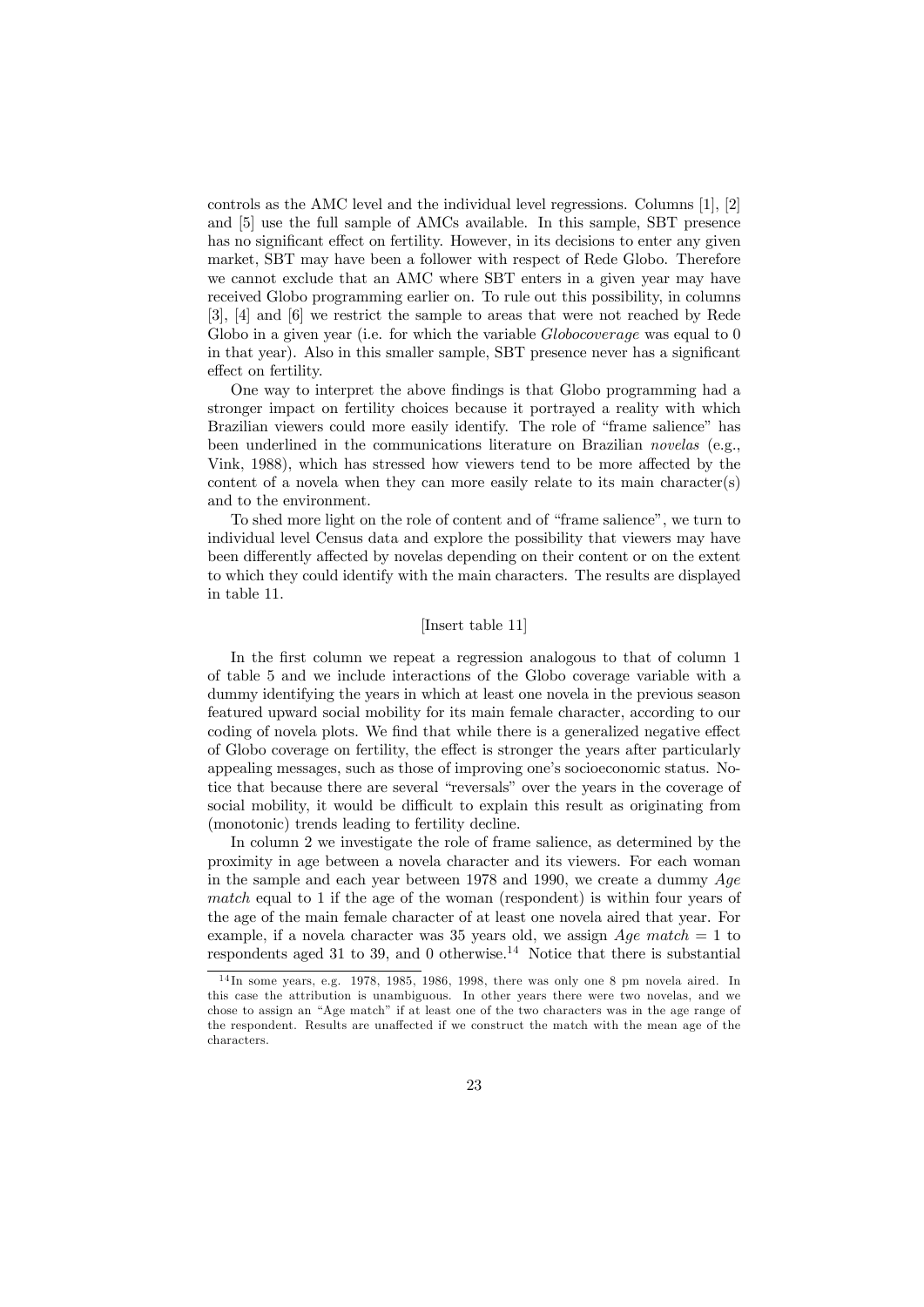variation across years in the age of the main female characters displayed, with some years portraying only "young" characters, some only "mature" ones, and some a mix. The mean of Age match in our sample is .34.

We then interact this dummy with the Globo coverage variable, to test if exposure to Globo in a given year had a differential impact on the likelihood of giving birth for women who were close in age to the main female character portrayed that year. As before, to take into account the duration of pregnancy, the Globo coverage variable and the Age and Marital status match dummies refer to the year before the one in which a potential birth is recorded.

The results in column 2 confirm that on average exposure to Globo had a negative effect on the likelihood of giving birth for all women (the coefficient on Globo coverage is −.005 and is significant at the 1 percent level). However, this effect was magnified for women who were in the same age range as the main novela characters displayed the year before. In fact, the coefficient on the interaction between Globo coverage and Age match is −.003 and is significant at the 1 percent level.

## 7 Conclusions

This paper has explored the effects of television, and in particular of programs such as soap operas, on women's fertility. Our analysis draws on the experience of Brazil, a country where soap opera watching is ubiquitous and cuts across social classes. We exploit differences in the timing of entry into different markets of Rede Globo, which until the early 1990s had an effective monopoly on novelas production in Brazil, to estimate the impact of Globo availability on fertility choices. We find that, after controlling for time varying controls and for time-invariant area characteristics, the presence of the Globo signal leads to significantly lower fertility. This effect is stronger for women of low socioeconomic status, as measured by education or durable goods ownership. The effect is also stronger for women who are in the middle and late phases of their childbearing life, suggesting that television contributed more to stopping behavior than to delayed first births, consistently with demographic patterns documented for Brazil. Finally, suggestive evidence in the last part of the paper indicates that the results may be interpreted not only in terms of exposure to television, but also of exposure to the particular reality portrayed by Brazilian novelas.

Our findings have important policy implications for today's developing countries. In societies where literacy is relatively low and newspaper circulation limited, television plays a crucial role in circulating ideas. Our work suggests that programs targeted to the culture of the local population have the potential of reaching an overwhelming amount of people at very low costs, and could thus be used by policymakers to convey important social and economic messages (e.g. about HIV/AIDS prevention, children's education, the rights of minorities, etc.). Recent work by social psychologists (e.g., Paluck, 2007) stresses the role of the media, and of radio soap operas in particular, as a tool for conflict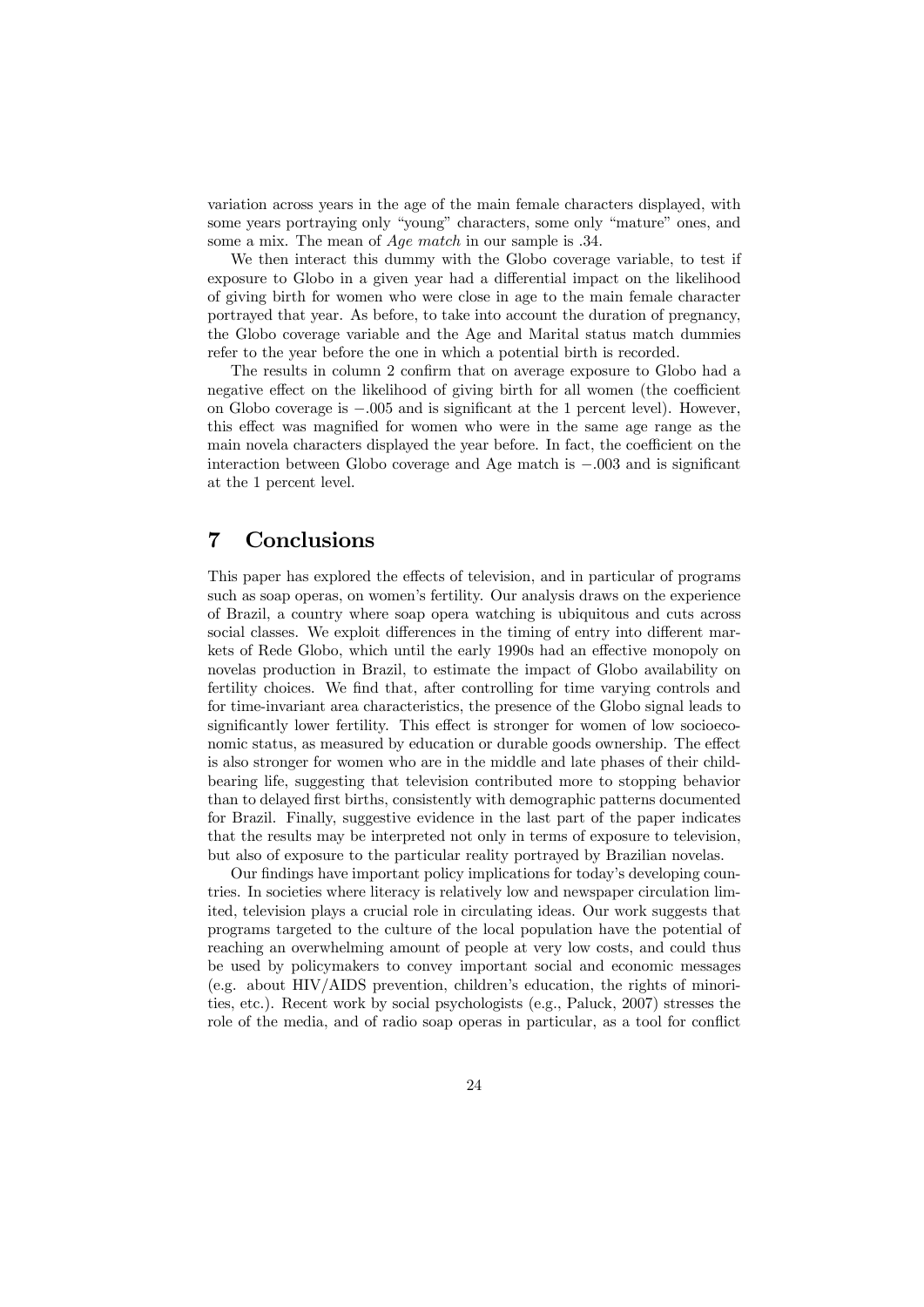prevention. Our paper suggests that this type of programmes may be usefully employed for a broader set of development policies.

## References

- [1] Besley, Tim and Robin Burgess (2002), "The Political Economy of Government Responsiveness: Theory and Evidence from India", Quarterly Journal of Economics, 117(4), 1415-52.
- [2] Chong, Alberto and Eliana La Ferrara (2008), "Television and Divorce. Evidence from Brazilian Novelas", forthcoming in the Journal of the European Economic Association Papers and Proceedings.
- [3] Dahl, Gordon and Stefano DellaVigna (2008), "Does Movie Violence Increase Violent Crime?", NBER Working Paper 13718.
- [4] DellaVigna, Stefano and Ethan Kaplan (2007), "The Fox News Effect: Media Bias and Voting", Quarterly Journal of Economics, forthcoming.
- [5] Dos Santos, Suzy, and Sérgio Capparelli (2004). "Corolelismo, radiodifusao e voto: a nova fase de un velho conceito", manuscript, Universidad Federal do Rio Grande o Sul.
- [6] Fadul, AnaMaria (1999) "Novela e Familia No Brasil", manuscript, Congreso Brasileiro de Ciencias de Comunicacao, Rio de Janeiro.
- [7] Faria, Vilmar . and Joseph Potter (1999), "Television, Telenovelas, and Fertility Change in North-East Brazil", in Richard Leete (ed.), Dynamics of Values in Fertility Change, Oxford: Oxford University Press.
- [8] Flórez, Carmen Elisa and Jairo Nuñez (2003) "Teenage Childbearing in Latin American Countries," in Critical Decisions at a Critical Age: Adolescents and Young Adults in Latin America, edited by Duryea, S., A. C. Edwards and M. Ureta, Inter-American Development Bank.
- [9] Gentzkow, Matthew (2006), "Television and Voter Turnout", Quarterly Journal of Economics, 121(3), pp.
- [10] Gentzkow, Matthew and Jesse Shapiro (2006), "Does Television Rot Your Brain? New Evidence from the Coleman Study", NBER Working Paper 120201.
- [11] Herzog, C. (1994) "A Novela na Familia versus a Familia na Novela", manuscript.
- [12] Jensen, Robert and Emily Oster (2007), "The Power of TV: Cable Television and Women's Status in India", NBER Working Paper 13305.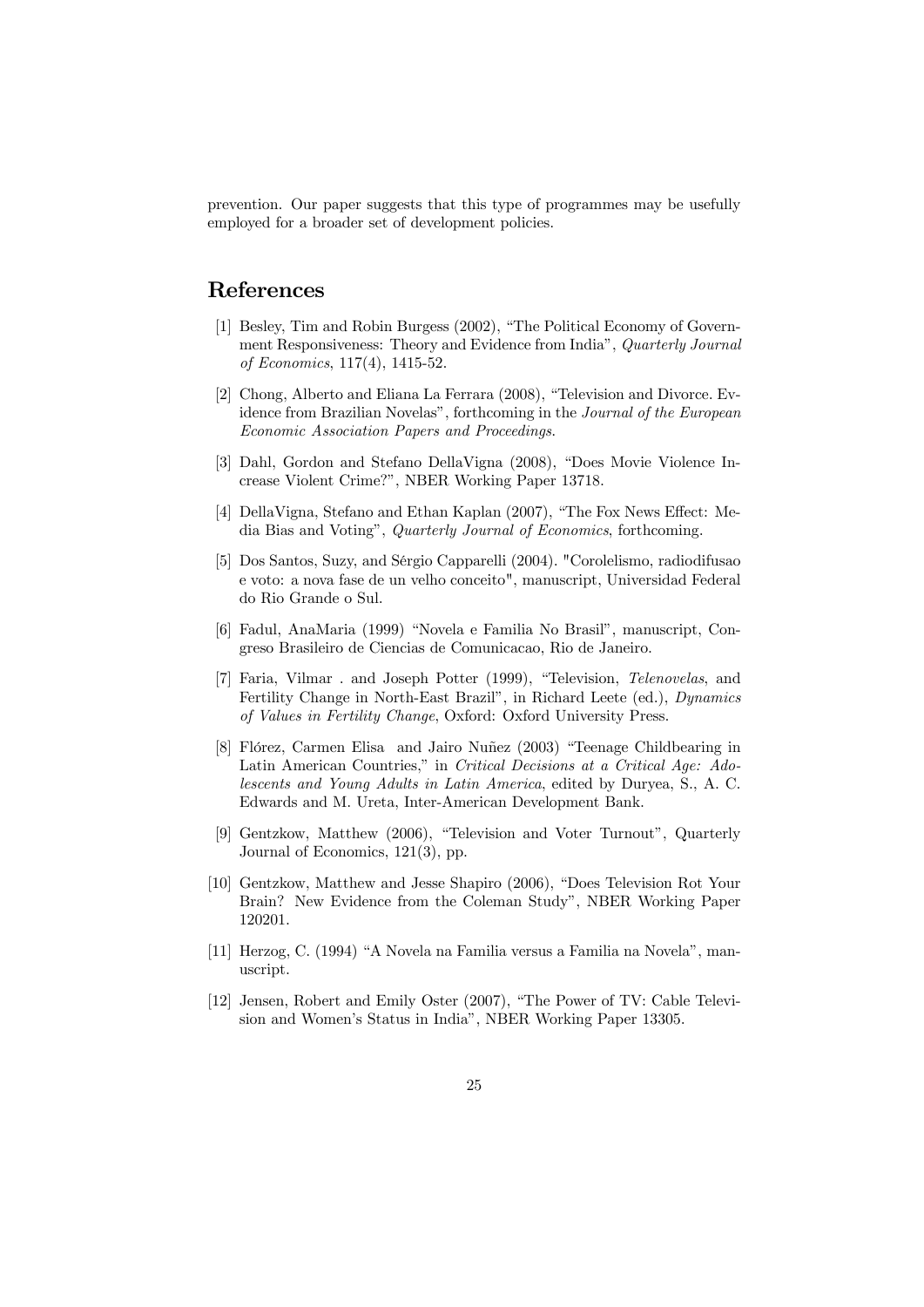- [13] Kottak, Conrad (1990), Prime-Time Society: An Anthropological Analysis of Television and Culture, Belmont, CA: Wadsworth Modern Anthropology Library.
- [14] Lam, David, and Suzanne Duryea (1999) "Effects of Schooling on Fertility, Labor Supply, and Investments in Children, with Evidence from Brazil," The Journal of Human Resources, 34 (1), 160-90.
- [15] Lam, David and Leticia Marteleto (2005), "Small Families and Large Cohorts: The Impact of the Demographic Transition on Schooling in Brazil." in Growing Up Global: The Changing Transitions to Adulthood in Developing Countries, by Cynthia B. Lloyd (eds.). Washington, D.C.: National Academies Press.
- [16] Lima, Venicio A. de (2001) "Comunicação e política". São Paulo: Hacker Editores.
- [17] Lima, Venicio A. de, and Sérgio Capparelli (2004). "Comunicação e Televisão: desafios da pós-globalização" São Paolo: Hacker Editores.
- [18] Marques de Melo, Jose (1988), "As Novelas da Globo: Producao e Exportacao" Summus Editorial, Sao Paulo, Brazil.
- [19] Martine, George (1996), "Brazil's Fertility Decline, 1965-95: A Fresh Look at Key Factors", Population and Development Review, 22(1), 47-75.
- [20] Merrick, Thomas and Elza Berquó (1983), The Determinants of Brazil's Recent Rapid Decline in Fertility, National Academy Press, Washington D.C.
- [21] Miguel, Luis Felipe (2001), "Meios de Comunicação de Massa e Política no Brasil", Diálogos Latino-americanos, 3, 43-70.
- [22] Moreno, Lorenzo (1991), "An alternative Model of the Impact of the Proximate Determinants of Fertility Change: Evidence from Latin America," Population Studies, 45(2), 313-337.
- [23] Olken, Benjamin (2006), "Do Television and Radio Destroy Social Capital? Evidence from Indonesian Villages ", NBER Working Paper 12561.
- [24] Paluck, Elizabeth Levy (2008), "Reducing intergroup prejudice and conflict using the media: A field experiment in Rwanda", forthcoming in *Journal* of Personality and Social Psychology.
- [25] Potter, Joseph, Carl Schmertmann and Suzana Cavenaghi (2002), "Fertility and Development: Evidence from Brazil", Demography, 39(4), 739-61.
- [26] Rios-Neto, Luiz (2001) "Television, Value Constructs, and Reproductive Behavior in Brazilian Excluded Communities, manuscript, XXIV General Population Conference, International Union for the Scientific Study of Population, Brazil.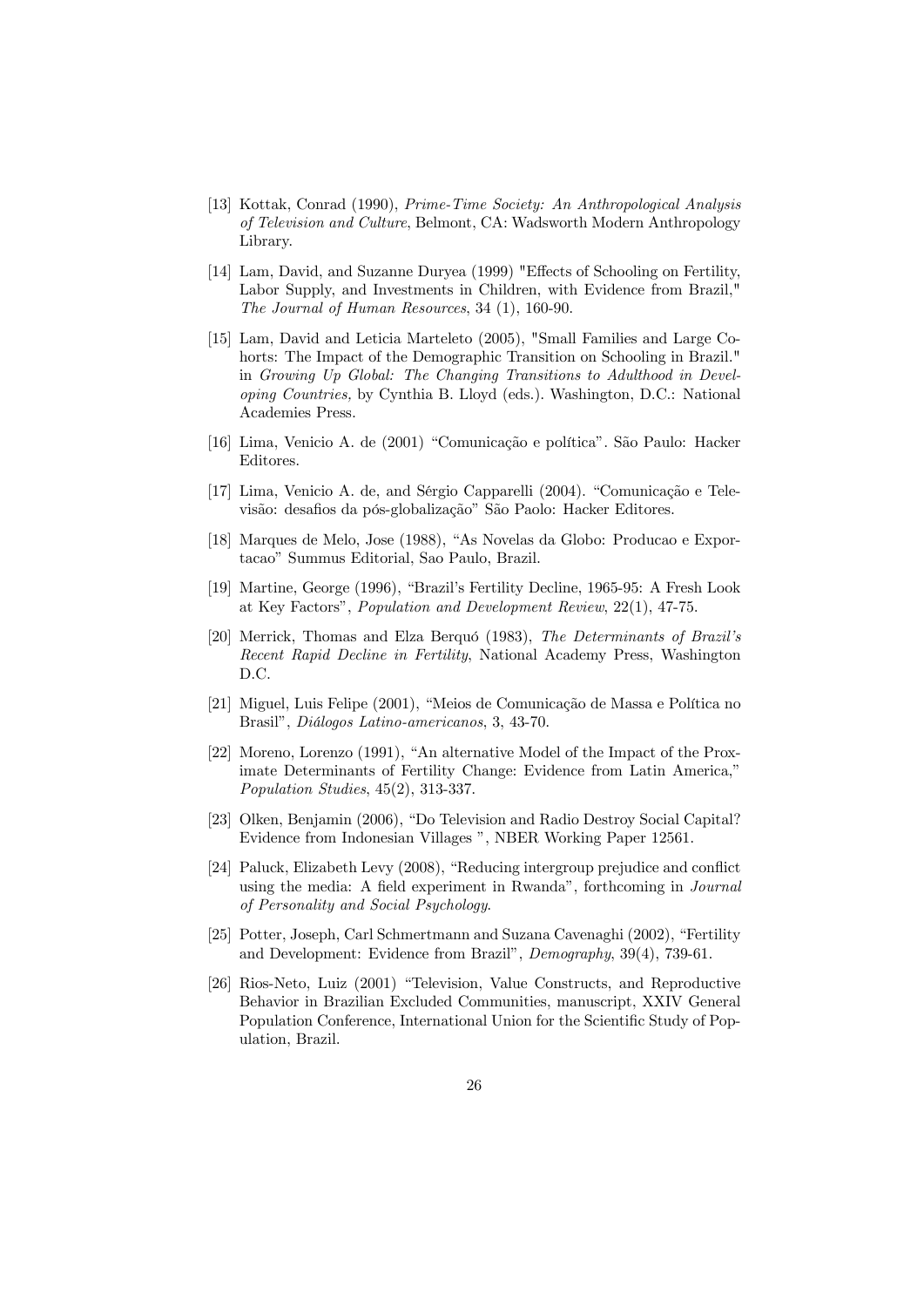- [27] Rutenberg, Naomi, Luis Hernando Ochoa and Jose Maria Arruda (1987), "The Proximate Determinants of Low Fertility in Brazil," International Family Planning Perspectives, 13(3), 75-80.
- [28] Stromberg, David (2004), "Radio's Impact on Public Spending", Quarterly Journal of Economics, 119(1), pp.
- [29] Vink, Nico (1988), The Telenovela and Emancipation: A Study of Television and Social Change in Brazil. Amsterdam: Royal Tropical Institute.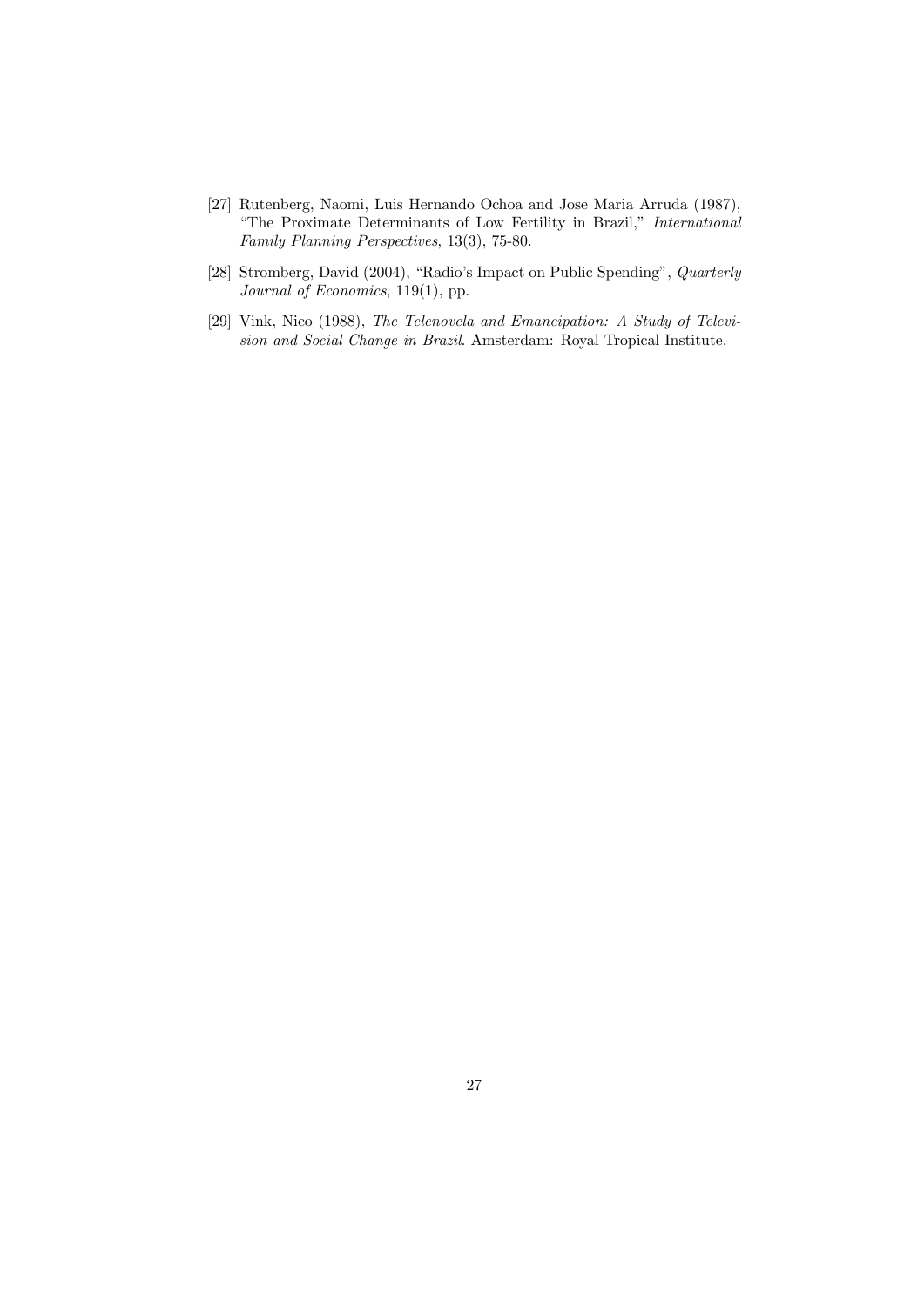**Annex - Figures** 





**Figure 1: Rede Globo expansion over time**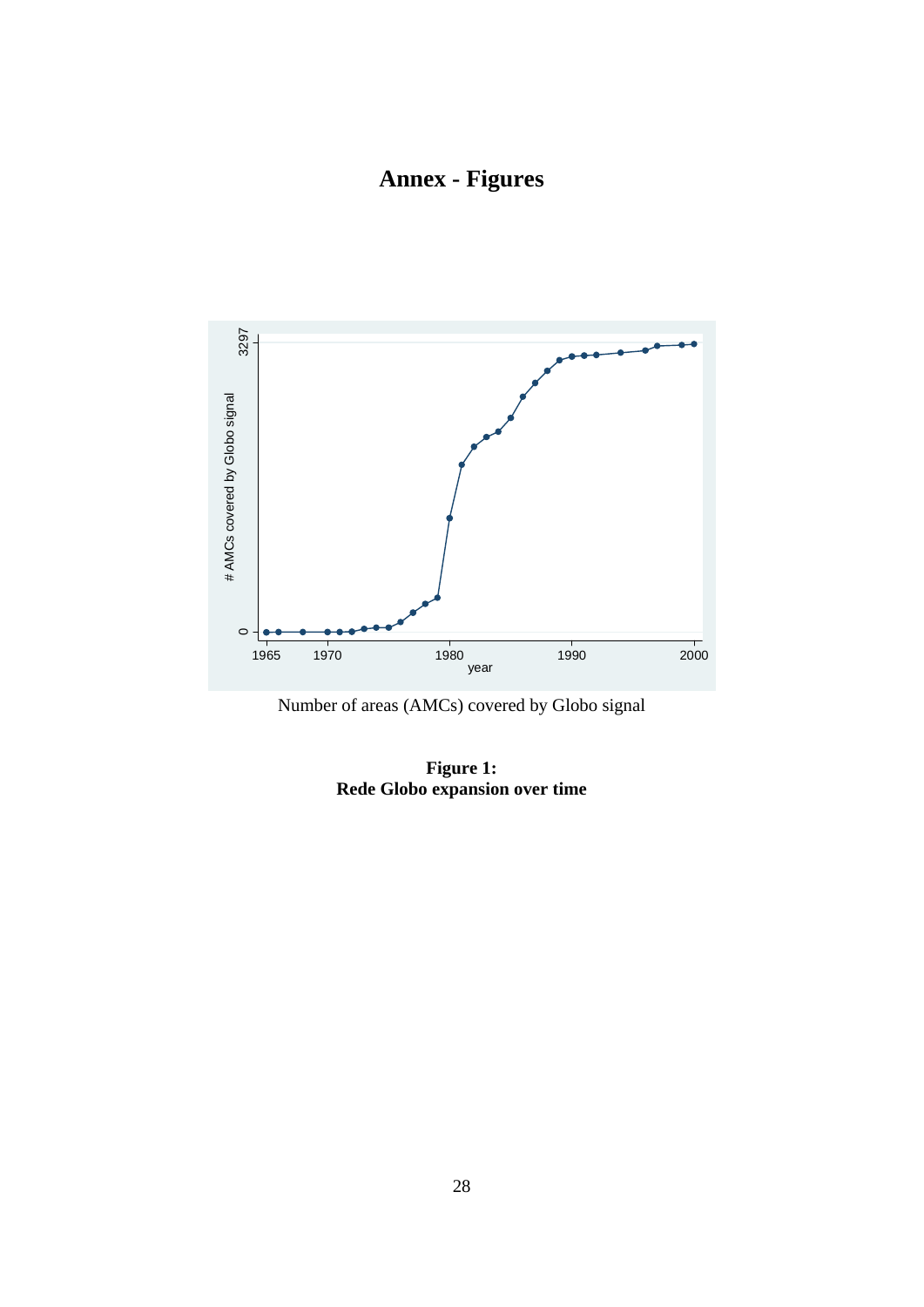

**Figure 2: Rede Globo expansion across space**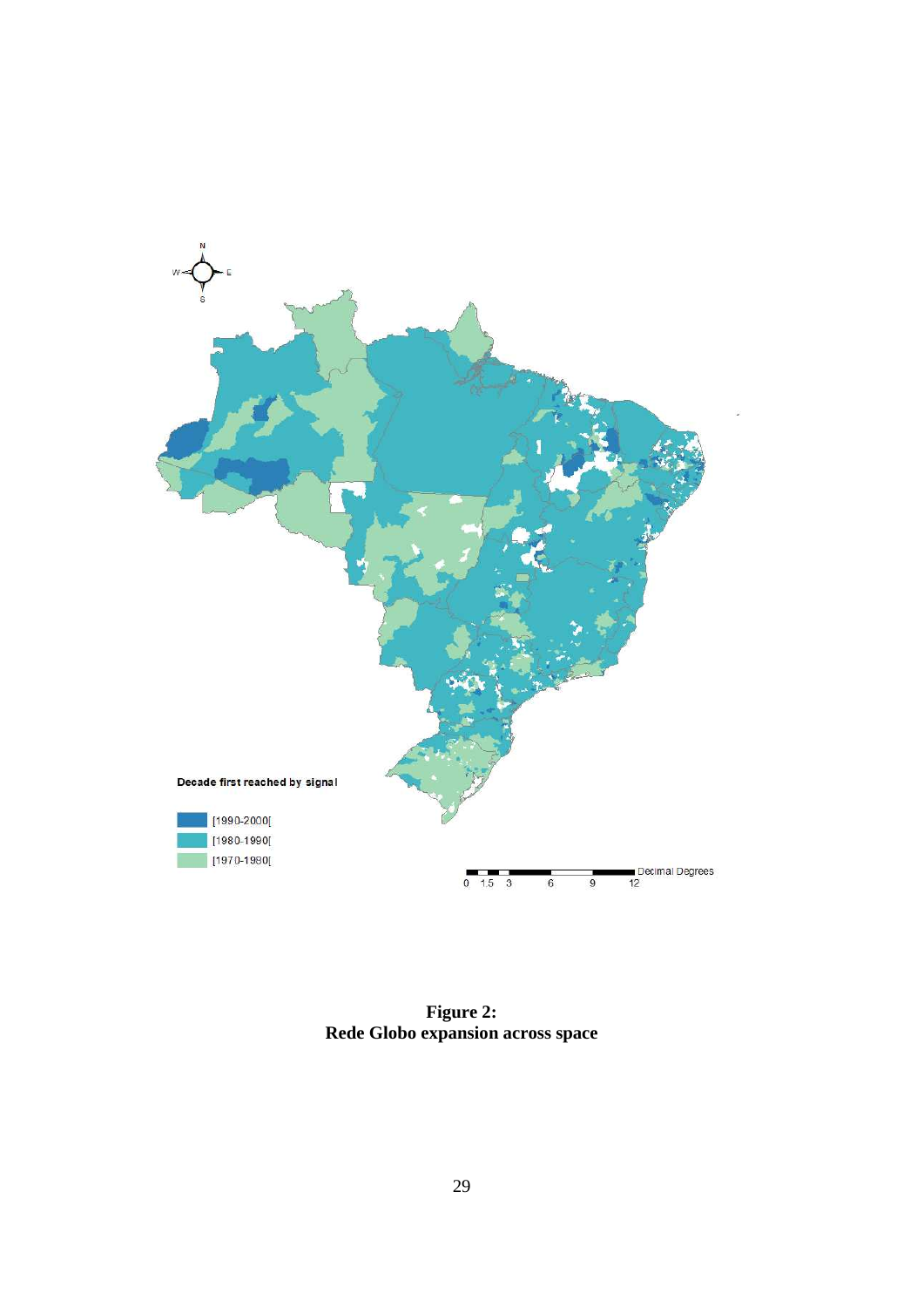

**Figure 3: Average number of children of main female character in** *novelas***, by year**  (Numbers on each data point indicate the number of novelas from which average is computed)



Source: Authors' calculations on Census data.

**Figure 4: Average number of births, by age cohort**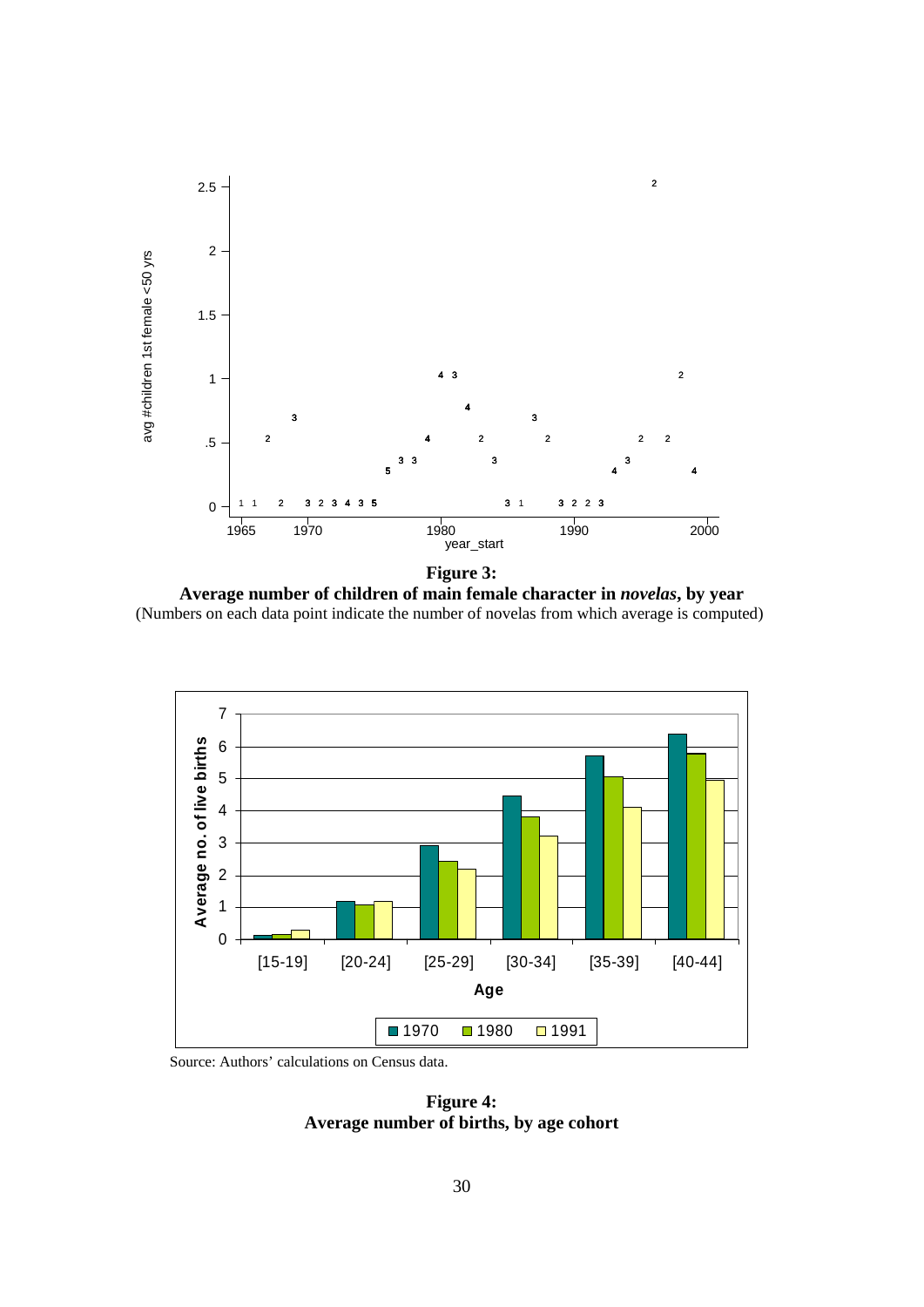

Estimated coefficients and 95% confidence interval from a regression of fertility (ASFR15-49) on a set of year dummies and dummies from t-10 to t+10, where  $t=0$  is the year of Globo entry.

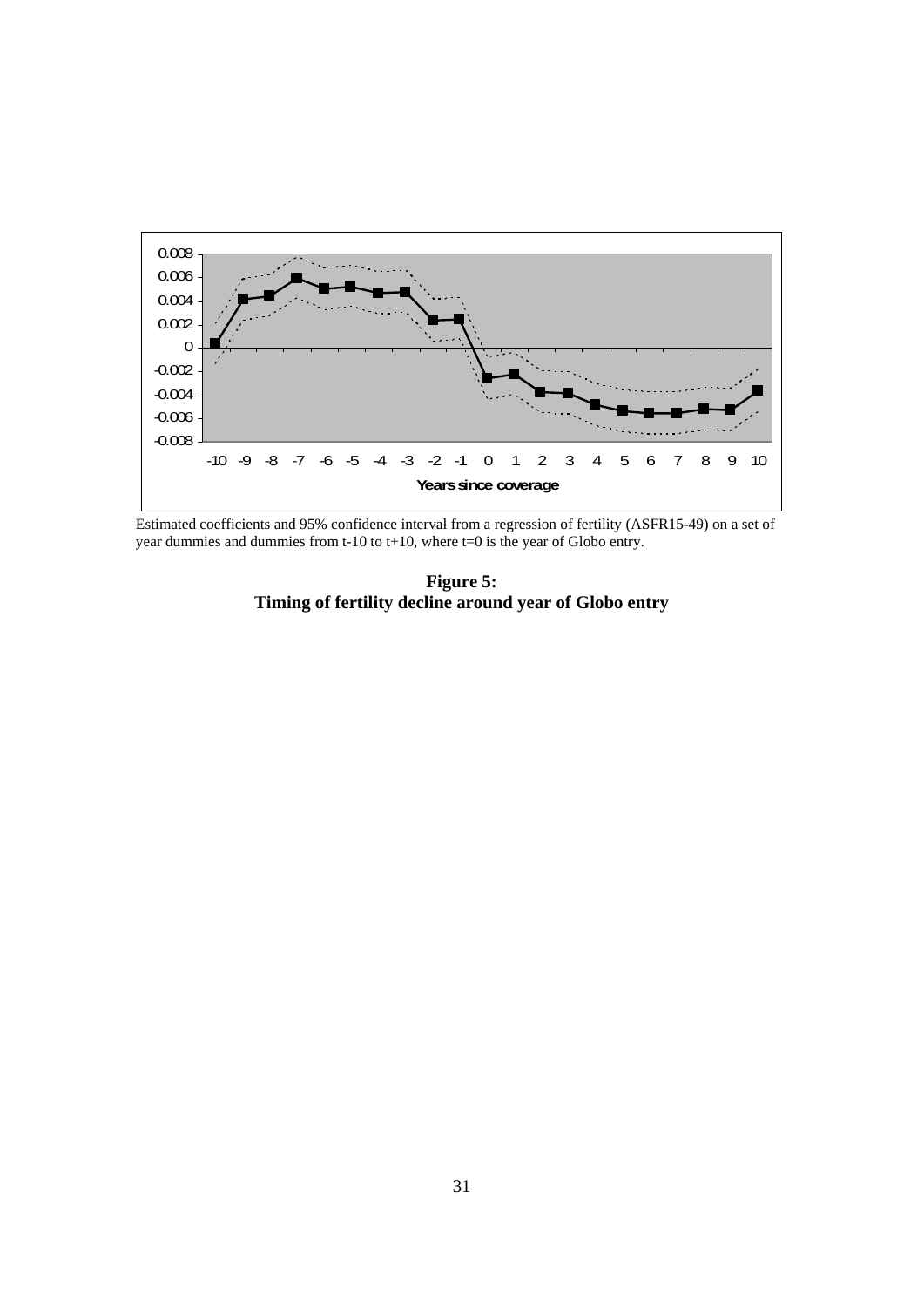|                       | Full sample | Age of Female1 <50 | Age of Female1 <50   |
|-----------------------|-------------|--------------------|----------------------|
|                       | % novelas   | % novelas          | & married, % novelas |
| Number of children    |             |                    |                      |
| 0                     | 62.2        | 71.6               | 41.2                 |
|                       | 20.7        | 21.1               | 33.3                 |
| 2                     | 9.0         | 6.3                | 20.1                 |
| 3                     | 4.5         | 1.1                | 4.2                  |
| 4 or more             | 3.6         | 0                  | 0                    |
|                       | $(N=111)$   | $(N=95)$           | $(N=24)$             |
| Married               |             |                    |                      |
| Yes                   | 29.0        | 26.8               |                      |
|                       | $(N=114)$   | $(N=97)$           |                      |
| Divorced or separated |             |                    |                      |
| Yes                   | 12.2        | 10.3               | ۰                    |
|                       | $(N=115)$   | $(N=97)$           |                      |
| Unfaithful to partner |             |                    |                      |
| Yes                   | 26.1        | 28.9               | 42.3                 |
|                       | $(N=115)$   | $(N=97)$           | $(N=26)$             |

## **Table 1: Novela content analysis. Characteristics of main female character.**

Source:

Authors' calculations based on *Novela* content analysis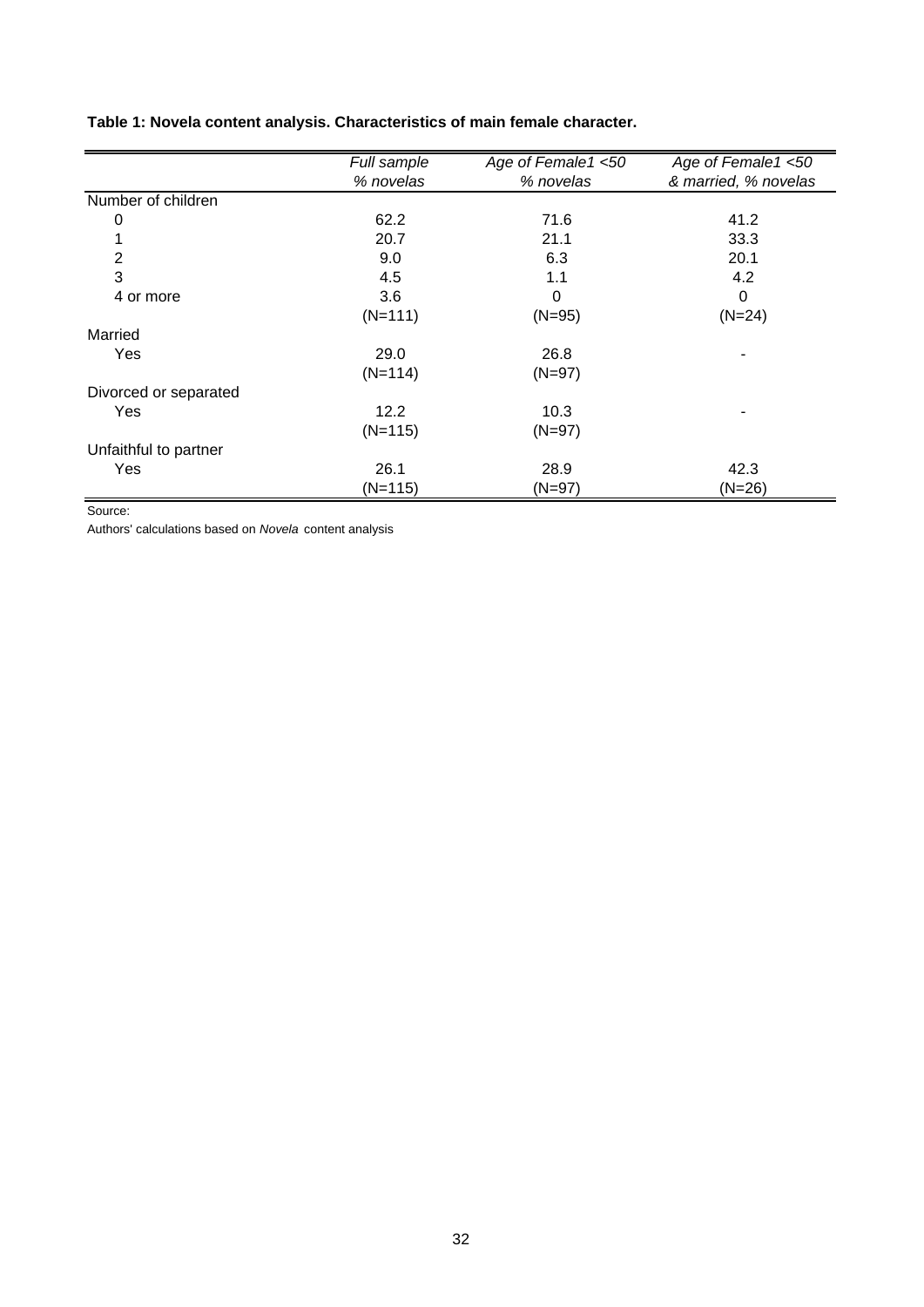## **Table 2: Globo coverage and aggregate fertility**

|                          | [1]            | [2]            | $[3]$          | [4]            | [5]            | [6]            |
|--------------------------|----------------|----------------|----------------|----------------|----------------|----------------|
| Globo coverage           | $-0.302$       | $-0.0634$      | $-0.0267$      | $-0.0722$      | $-0.0194$      | $-0.0304$      |
|                          | $(0.0191)$ *** | $(0.0143)***$  | $(0.0155)^*$   | $(0.0109)$ *** | $(0.0104)^*$   | $(0.0145)$ **  |
| <b>Education of head</b> |                |                |                | $-0.0116$      | $-0.006$       | $-0.0045$      |
|                          |                |                |                | $(0.0016)$ *** | $(0.0016)$ *** | $(0.0019)$ **  |
| Age                      |                |                |                | 0.0457         | 0.06           | 0.0935         |
|                          |                |                |                | $(0.0154)$ *** | $(0.0142)$ *** | $(0.0189)$ *** |
| Share aged 15-24         |                |                |                | 0.7449         | 0.7708         | $-0.1652$      |
|                          |                |                |                | $(0.3417)$ **  | $(0.3138)$ **  | (0.4317)       |
| Share aged 25-34         |                |                |                | $-1.0441$      | $-1.0262$      | $-1.8727$      |
|                          |                |                |                | $(0.2138)$ *** | $(0.2011)$ *** | $(0.2820)$ *** |
| Married                  |                |                |                | 0.0329         | 0.2803         | 0.1266         |
|                          |                |                |                | (0.0701)       | $(0.0764)$ *** | (0.1180)       |
| Wealth                   |                |                |                | $-0.1812$      | $-0.1546$      | $-0.1077$      |
|                          |                |                |                | $(0.0034)$ *** | $(0.0036)$ *** | $(0.0069)$ *** |
| Catholic                 |                |                |                | $-0.0028$      | $-0.2497$      | 0.035          |
|                          |                |                |                | (0.0583)       | $(0.0631)$ *** | (0.1523)       |
| Rural                    |                |                |                | $-0.3079$      | $-0.2002$      | 0.3504         |
|                          |                |                |                | $(0.0306)$ *** | $(0.0272)$ *** | $(0.0638)***$  |
| Doctors&nurses           |                |                |                | $-0.0173$      | $-0.0271$      | $-0.0244$      |
|                          |                |                |                | $(0.0038)$ *** | $(0.0037)$ *** | $(0.0058)$ *** |
| Constant                 | 2.9839         | 2.9836         | 2.984          | 1.865          | 1.4595         | 0.5835         |
|                          | $(0.0077)$ *** | $(0.0067)$ *** | $(0.0057)$ *** | $(0.5980)$ *** | $(0.5512)$ *** | (0.7620)       |
| Year fixed effects       | Yes            | Yes            | Yes            | Yes            | Yes            | Yes            |
| Area fixed effects       | No             | <b>State</b>   | <b>AMC</b>     | No             | <b>State</b>   | <b>AMC</b>     |
| Number of Areas          |                | 27             | 3485           |                | 27             | 3485           |
| Observations             | 10427          | 10427          | 10427          | 10427          | 10427          | 10427          |
| R-squared                | 0.2479         | 0.5783         | 0.8286         | 0.6414         | 0.7041         | 0.85           |

*Dependent variable: Avg. number of live births for women aged 15-49 in AMC (LIVEBIRTHS)*

Table reports OLS coefficients. Standard errors in parentheses are corrected for clustering at the AMC level.

\* significant at 10%; \*\* significant at 5%; \*\*\* significant at 1%

AMC stands for Minimally Comparable Area and is a geographic aggregate slightly borader than a municipio.

Each observation is a couple AMC-Census year. Reference year: 1970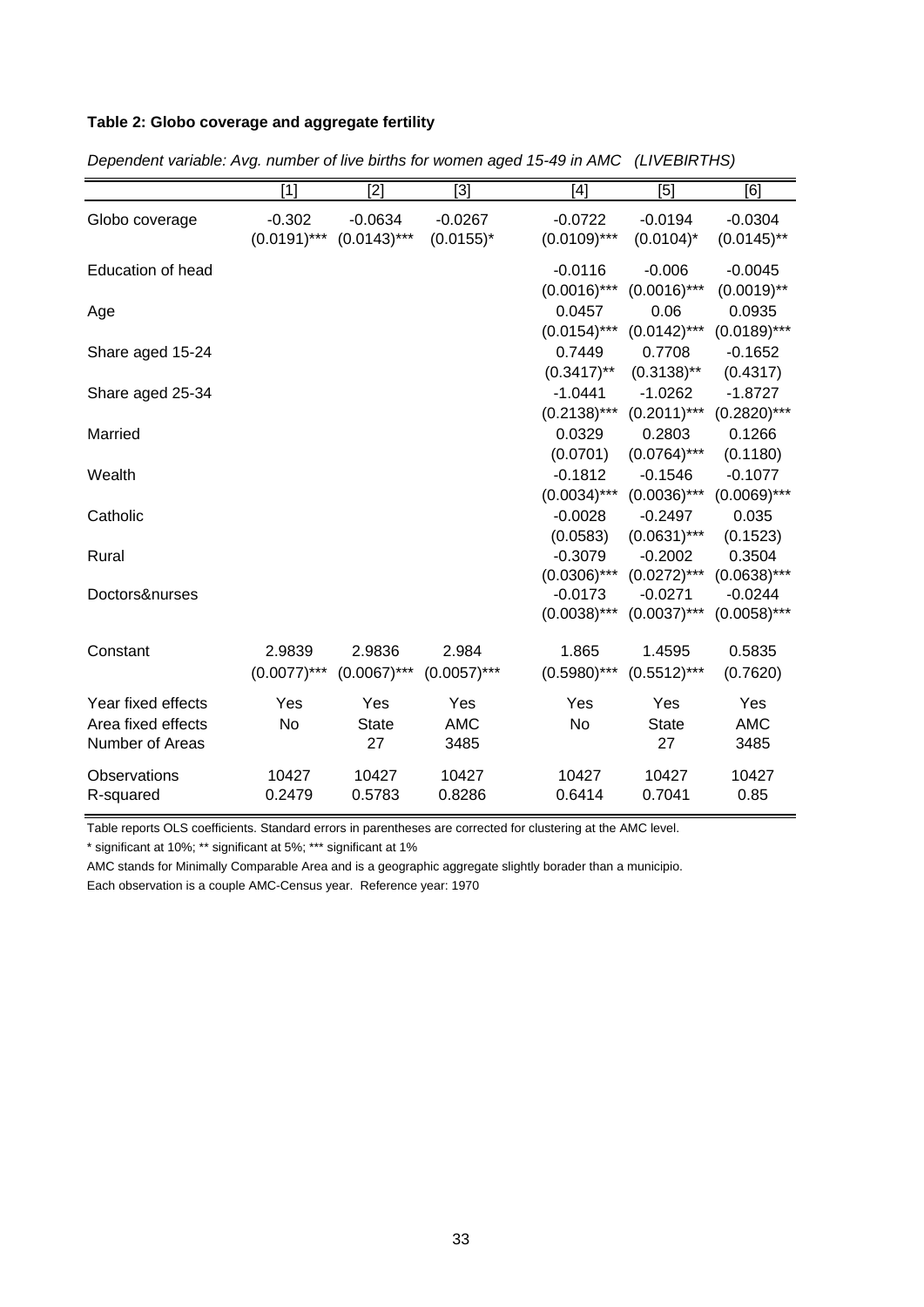### **Table 3: Sensitivity analysis**

|                                       | $[1]$                      | [2]                         | [3]                        | [4]                        |
|---------------------------------------|----------------------------|-----------------------------|----------------------------|----------------------------|
| Globo coverage                        | $-0.0355$<br>$(0.0144)$ ** | $-0.03$<br>$(0.0143)$ **    | $-0.0305$<br>$(0.0145)$ ** | $-0.0305$<br>$(0.0145)$ ** |
| TV ownership                          | 0.1105<br>$(0.0311)$ ***   |                             |                            |                            |
| Female employment                     |                            | $-0.4094$<br>$(0.0650)$ *** |                            |                            |
| Population density                    |                            |                             | $-0.0582$<br>$(0.0293)$ ** |                            |
| <b>Index of Potential Consumption</b> |                            |                             |                            | 0.8652<br>(4.7037)         |
| Controls <sup>(a)</sup>               | Yes                        | Yes                         | Yes                        | Yes                        |
| Year fixed effects                    | Yes                        | Yes                         | Yes                        | Yes                        |
| AMC fixed effects                     | Yes                        | Yes                         | Yes                        | Yes                        |
| Observations<br>R-squared             | 10427<br>0.8503            | 10427<br>0.852              | 10427<br>0.85              | 10427<br>0.85              |

*Dependent variable: Avg. number of live births for women aged 15-49 in AMC (LIVEBIRTHS)*

Table reports OLS coefficients. Standard errors in parentheses are corrected for clustering at the AMC level.

\* significant at 10%; \*\* significant at 5%; \*\*\* significant at 1%

AMC stands for Minimally Comparable Area and is a geographic aggregate slightly borader than a municipio.

Each observation is a couple AMC-Census year. Reference year: 1970

(a) Controls are the same as in col. 6 of Table 2.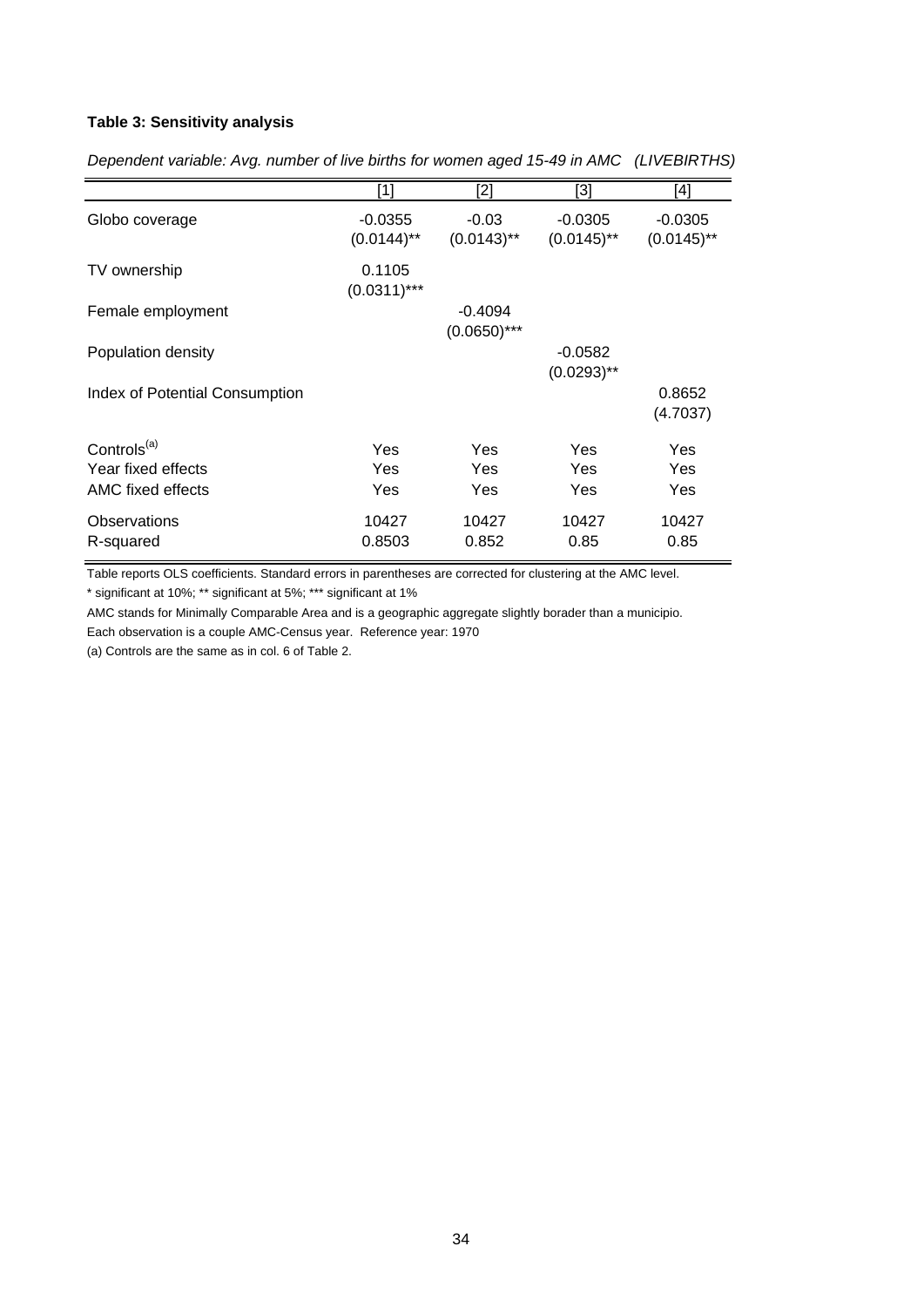## **Table 4: Years of Globo coverage and aggregate fertility**

|                           | $[1]$          | [2]            | $[3]$          | $[4]$          | [5]            | [6]            |
|---------------------------|----------------|----------------|----------------|----------------|----------------|----------------|
| # years of Globo coverage | $-0.0441$      | $-0.0074$      | $-0.008$       | $-0.0138$      | $-0.0056$      | $-0.01$        |
|                           | $(0.0019)$ *** | $(0.0014)$ *** | $(0.0017)$ *** | $(0.0012)$ *** | $(0.0011)$ *** | $(0.0017)$ *** |
| <b>Education of head</b>  |                |                |                | $-0.0106$      | $-0.0052$      | $-0.0031$      |
|                           |                |                |                | $(0.0016)$ *** | $(0.0016)$ *** | (0.0019)       |
| Age                       |                |                |                | 0.0494         | 0.0614         | 0.0976         |
|                           |                |                |                | $(0.0153)***$  | $(0.0142)$ *** | $(0.0189)$ *** |
| Share aged 15-24          |                |                |                | 0.6987         | 0.7574         | $-0.1935$      |
|                           |                |                |                | $(0.3384)$ **  | $(0.3131)$ **  | (0.4297)       |
| Share aged 25-34          |                |                |                | $-0.9954$      | $-0.9968$      | $-1.7933$      |
|                           |                |                |                | $(0.2122)***$  | $(0.2010)$ *** | $(0.2818)$ *** |
| Married                   |                |                |                | 0.0856         | 0.2996         | 0.1822         |
|                           |                |                |                | (0.0697)       | $(0.0761)$ *** | (0.1177)       |
| Wealth                    |                |                |                | $-0.1804$      | $-0.155$       | $-0.1086$      |
|                           |                |                |                | $(0.0033)$ *** | $(0.0036)$ *** | $(0.0069)$ *** |
| Catholic                  |                |                |                | $-0.0154$      | $-0.2521$      | $-0.0273$      |
|                           |                |                |                | (0.0585)       | $(0.0636)$ *** | (0.1526)       |
| Rural                     |                |                |                | $-0.3034$      | $-0.1994$      | 0.3508         |
|                           |                |                |                | $(0.0304)$ *** | $(0.0272)$ *** | $(0.0636)$ *** |
| Doctors&nurses            |                |                |                | $-0.0166$      | $-0.0266$      | $-0.0229$      |
|                           |                |                |                | $(0.0037)$ *** | $(0.0037)$ *** | $(0.0057)$ *** |
| Constant                  | 2.9836         | 2.9836         | 2.9839         | 1.7445         | 1.4092         | 0.4847         |
|                           | $(0.0077)$ *** | $(0.0067)$ *** | $(0.0056)$ *** | $(0.5924)$ *** | $(0.5503)$ **  | (0.7611)       |
| Year fixed effects        | Yes            | Yes            | Yes            | Yes            | Yes            | Yes            |
| Area fixed effects        | <b>No</b>      | <b>State</b>   | <b>AMC</b>     | No             | <b>State</b>   | <b>AMC</b>     |
| Number of Areas           |                | 27             | 3485           |                | 27             | 3485           |
| Observations              | 10427          | 10427          | 10427          | 10427          | 10427          | 10427          |
| R-squared                 | 0.2724         | 0.5785         | 0.8294         | 0.6443         | 0.7046         | 0.8512         |

*Dependent variable: Avg. number of live births for women aged 15-49 in AMC (LIVEBIRTHS)*

Table reports OLS coefficients. Standard errors in parentheses are corrected for clustering at the AMC level.

\* significant at 10%; \*\* significant at 5%; \*\*\* significant at 1%

AMC stands for Minimally Comparable Area and is a geographic aggregate slightly borader than a municipio.

Each observation is a couple AMC-Census year. Reference year: 1970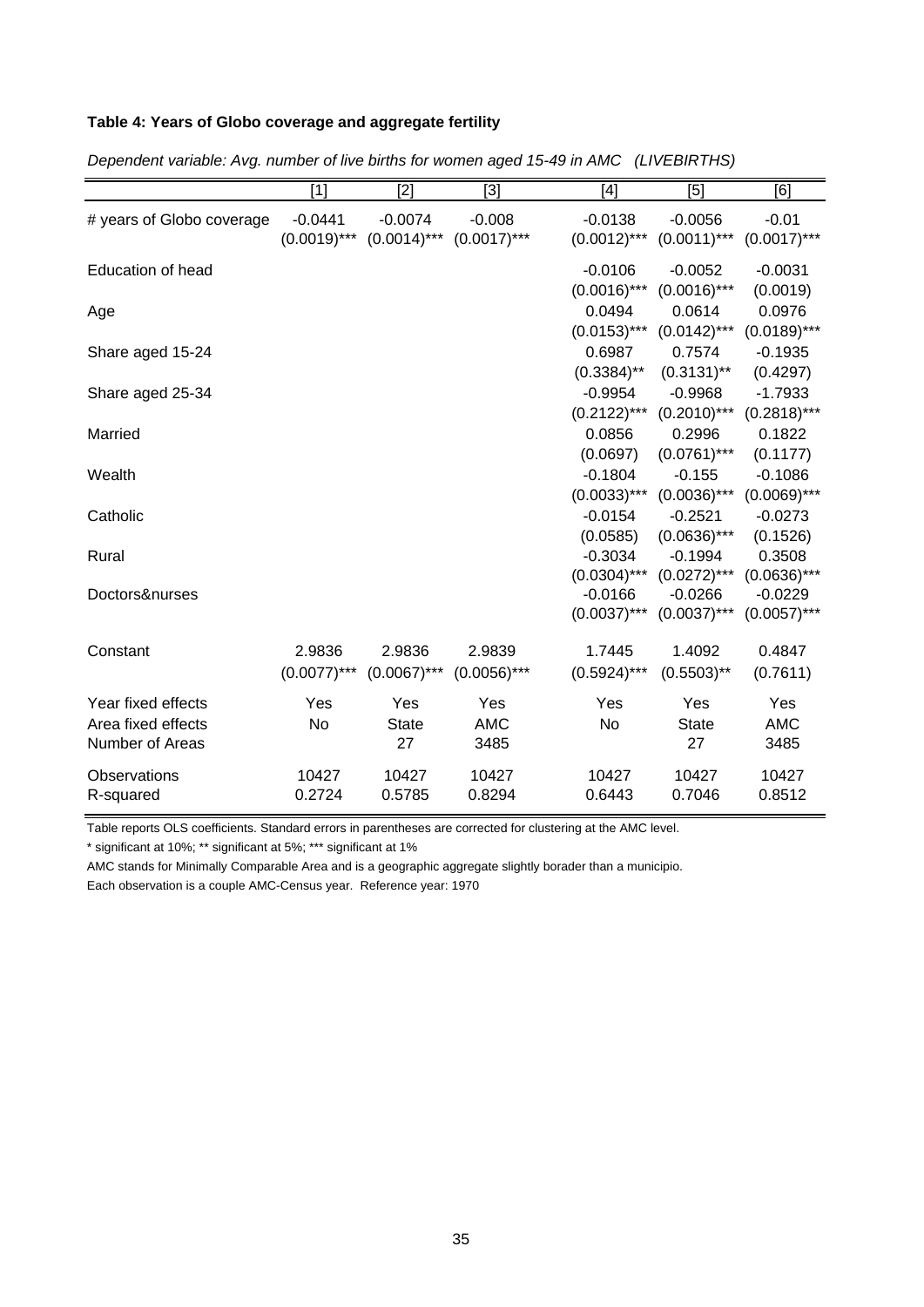## **Table 5: Globo coverage and probability of giving birth, individual level**

|                                      | $[1]$                    | $[2]$                                      | $[3]$                                                     | $[4]$                       | [5]                         |
|--------------------------------------|--------------------------|--------------------------------------------|-----------------------------------------------------------|-----------------------------|-----------------------------|
| Globo coverage                       | $-0.0055$                | $-0.0055$                                  | $-0.0109$<br>$(0.0014)$ *** $(0.0014)$ *** $(0.0014)$ *** | $-0.0137$<br>$(0.0015)$ *** | $-0.0051$<br>$(0.0014)$ *** |
| Globo coverage*Education of head     |                          |                                            | 0.0013<br>$(0.0002)$ ***                                  |                             |                             |
| Globo coverage*Education of woman    |                          |                                            |                                                           | 0.0018<br>$(0.0002)$ ***    |                             |
| Globo coverage*Wealth                |                          |                                            |                                                           |                             | 0.0018<br>$(0.0005)$ ***    |
| Age                                  | 0.0231                   | 0.0236<br>$(0.0006)$ *** $(0.0005)$ ***    | 0.0231<br>$(0.0005)$ ***                                  | 0.0235<br>$(0.0005)$ ***    | 0.0231<br>$(0.0006)$ ***    |
| Age sq. <sup>(a)</sup>               | $-0.4213$                | $-0.431$<br>$(0.0106)$ *** $(0.0106)$ ***  | $-0.4206$<br>$(0.0105)$ ***                               | $-0.4297$<br>$(0.0105)$ *** | $-0.4212$<br>$(0.0106)$ *** |
| Stock of children                    | 0.0017<br>$(0.0006)$ *** | $-0.0003$<br>(0.0006)                      | 0.0018<br>$(0.0006)$ ***                                  | $-0.0003$<br>(0.0006)       | 0.0018<br>$(0.0006)$ ***    |
| Stock of children sq. <sup>(a)</sup> | $-0.022$<br>(0.0341)     | 0.0893<br>$(0.0352)$ **                    | $-0.0253$<br>(0.0341)                                     | 0.0815<br>$(0.0351)$ **     | $-0.0232$<br>(0.0341)       |
| <b>Education of head</b>             | $-0.0002$<br>(0.0001)    |                                            | $-0.0012$<br>$(0.0001)$ ***                               |                             | $-0.0002$<br>(0.0001)       |
| Education of woman                   |                          | $-0.003$<br>$(0.0001)$ ***                 |                                                           | $-0.0044$<br>$(0.0001)$ *** |                             |
| Wealth                               | $-0.0205$                | $-0.0162$<br>$(0.0003)$ *** $(0.0004)$ *** | $-0.0204$<br>$(0.0003)$ ***                               | $-0.0161$<br>$(0.0004)$ *** | $-0.0218$<br>$(0.0005)$ *** |
| Married                              | 0.0581                   | 0.0588<br>$(0.0012)$ *** $(0.0012)$ ***    | 0.0581<br>$(0.0012)$ ***                                  | 0.059<br>$(0.0013)$ ***     | 0.0581<br>$(0.0012)$ ***    |
| Catholic                             | $-0.0033$                | $-0.0037$<br>$(0.0006)$ *** $(0.0006)$ *** | $-0.0033$<br>$(0.0006)$ ***                               | $-0.0037$<br>$(0.0006)$ *** | $-0.0033$<br>$(0.0006)$ *** |
| Constant                             | $-0.1963$                | $-0.1845$<br>$(0.0073)***$ $(0.0068)***$   | $-0.1913$<br>$(0.0071)$ ***                               | $-0.177$<br>$(0.0069)$ ***  | $-0.1964$<br>$(0.0074)$ *** |
| Year fixed effects                   | Yes                      | Yes                                        | Yes                                                       | Yes                         | Yes                         |
| AMC fixed effects                    | Yes                      | Yes                                        | Yes                                                       | Yes                         | Yes                         |
| Observations<br>R-squared            | 2102136<br>0.050         | 2102136<br>0.0507                          | 2102136<br>0.050                                          | 2102136<br>0.0509           | 2102136<br>0.050            |

*Dependent variable =1 if gives birth in year t (BIRTH) -- Years 1979-1991*

Standard errors in parentheses are corrected for clustering at the AMC level.

\* significant at 10%; \*\* significant at 5%; \*\*\* significant at 1%

AMC stands for Minimally Comparable Area. Each observation is a woman in a given year.

(a) Coefficient and standard error multiplied by 1000.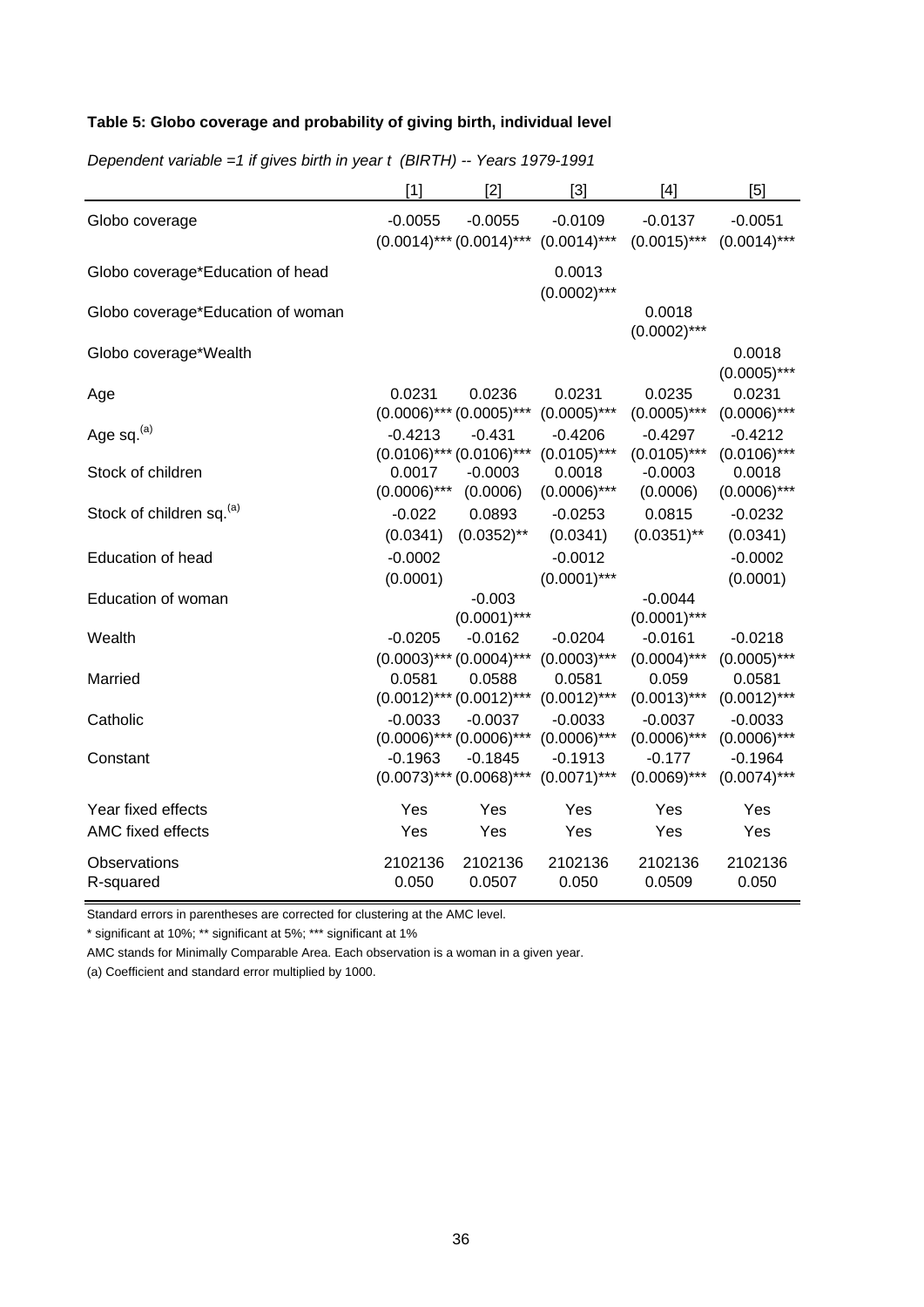### **Table 6: Age effects, individual level**

| Age range:              | 15-24                       | 25-34                       | 35-44                       | $30 - 49$      | 40-49          |
|-------------------------|-----------------------------|-----------------------------|-----------------------------|----------------|----------------|
|                         | $[1]$                       | [2]                         | [3]                         | [4]            | $[5]$          |
| Globo coverage          | $-0.0024$<br>$(0.0015)$ *** | $-0.0093$<br>$(0.0027)$ *** | $-0.0073$<br>$(0.0024)$ *** |                |                |
| Yrs exposed 10-19       |                             |                             |                             | $-0.0027$      |                |
|                         |                             |                             |                             | $(0.0011)$ **  |                |
| Yrs exposed 20-29       |                             |                             |                             | $-0.0045$      | $-0.0097$      |
|                         |                             |                             |                             | $(0.0007)$ *** | $(0.0011)$ *** |
| Yrs exposed 30-39       |                             |                             |                             | $-0.0066$      | $-0.0101$      |
|                         |                             |                             |                             | $(0.0006)$ *** | $(0.0008)$ *** |
| Yrs exposed 40-49       |                             |                             |                             |                | $-0.0021$      |
|                         |                             |                             |                             |                | $(0.0007)$ *** |
| Controls <sup>(a)</sup> | Yes                         | Yes                         | Yes                         | Yes            | Yes            |
| Year fixed effects      | <b>Yes</b>                  | Yes                         | Yes                         | Yes            | Yes            |
| AMC fixed effects       | <b>Yes</b>                  | Yes                         | Yes                         | Yes            | Yes            |
|                         |                             |                             |                             |                |                |
| Observations            | 823218                      | 653533                      | 454836                      | 1118600        | 602429         |
| R-squared               | 0.068                       | 0.038                       | 0.0509                      | 0.0546         | 0.0639         |

*Dependent variable =1 if gives birth in year t (BIRTH) -- Years 1979-1991*

Standard errors in parentheses are corrected for clustering at the AMC level. \* significant at 5%; \*\* significant at 1%

\* significant at 10%; \*\* significant at 5%; \*\*\* significant at 1%

AMC stands for Minimally Comparable Area. Each observation is a woman in a given year.

(a) Controls are the same as in col. 1 of Table 5.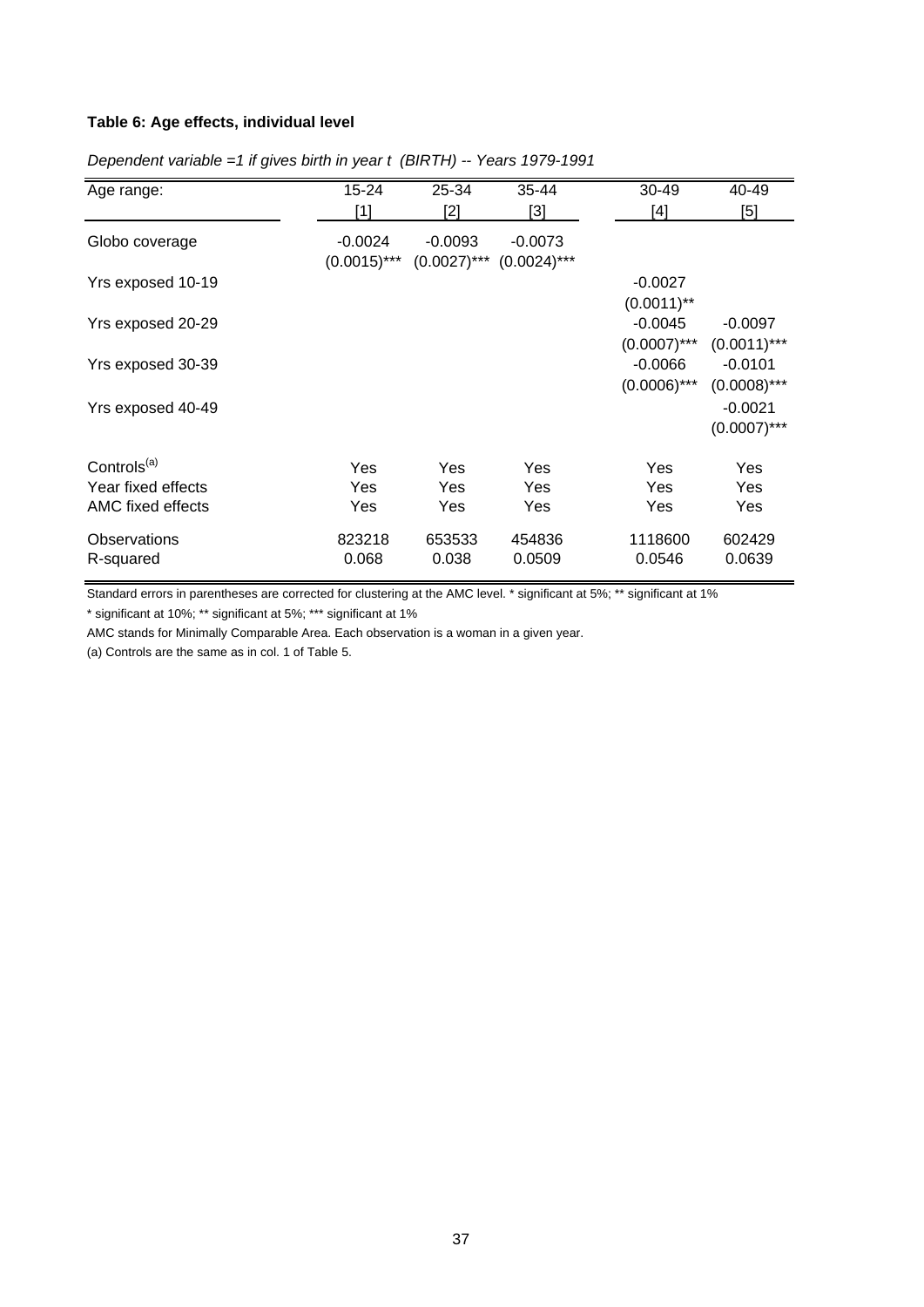## **Table 7: Possible selection in Globo entry**

| Dependent variable $=1$ if Globo coverage in year t |                |                    |                    |                       |                       |  |
|-----------------------------------------------------|----------------|--------------------|--------------------|-----------------------|-----------------------|--|
|                                                     | [1]            | [2]                | [3]                | $[4]$                 | [5]                   |  |
| ΔLIVEBIRTHS (t-1,t)                                 |                | 0.0276<br>(0.0230) | 0.0387<br>(0.0241) |                       |                       |  |
| ΔLIVEBIRTHS (t-2,t-1)                               |                |                    |                    | $-0.0139$<br>(0.0189) | $-0.0046$<br>(0.0204) |  |
| Education of head                                   | $-0.0068$      | $-0.0115$          | $-0.0087$          | 0.0206                | 0.0436                |  |
|                                                     | $(0.0015)$ *** | $(0.0023)***$      | (0.0399)           | $(0.0122)^*$          | $(0.0130)$ ***        |  |
| Age                                                 | 0.0046         | $-0.032$           | 0.0374             | $-0.0075$             | 0.0096                |  |
|                                                     | (0.0160)       | (0.0299)           | (0.0544)           | (0.0224)              | (0.0417)              |  |
| Share aged 15-24                                    | $-0.1534$      | $-0.8843$          | 0.7872             | $-0.6045$             | 0.1964                |  |
|                                                     | (0.3767)       | (0.7112)           | (1.2308)           | (0.4830)              | (0.8915)              |  |
| Share aged 25-34                                    | 0.4642         | $-0.2005$          | 0.2849             | $-0.3398$             | $-1.1683$             |  |
|                                                     | $(0.2458)^*$   | (0.5046)           | (0.8275)           | (0.3515)              | $(0.5510)$ **         |  |
| Married                                             | 0.2471         | 0.1965             | 0.5543             | 0.253                 | 0.6442                |  |
|                                                     | $(0.0775)$ *** | (0.2250)           | $(0.2756)$ **      | $(0.1032)$ **         | $(0.1214)***$         |  |
| Wealth                                              | $-0.002$       | 0.0528             | 0.0729             | 0.0125                | 0.0014                |  |
|                                                     | (0.0061)       | $(0.0170)$ ***     | $(0.0234)***$      | (0.0082)              | (0.0085)              |  |
| Catholic                                            | $-0.0357$      | 0.5079             | $-0.1862$          | $-0.257$              | $-0.1526$             |  |
|                                                     | (0.1427)       | $(0.2675)^*$       | (0.5007)           | $(0.0661)***$         | $(0.0737)$ **         |  |
| Rural                                               | 0.0473         | 0.089              | 0.2737             | 0.1381                | 0.0566                |  |
|                                                     | (0.0628)       | (0.1455)           | (0.2067)           | $(0.0458)$ ***        | (0.0482)              |  |
| Doctors&nurses                                      | 0.0052         | $-0.0004$          | $-0.0386$          | 0.0057                | $-0.0244$             |  |
|                                                     | (0.0057)       | (0.0094)           | (0.0286)           | (0.0044)              | $(0.0142)^*$          |  |
| $\Delta$ Controls (t-1,t)                           | No             | No                 | Yes                | No                    | Yes                   |  |
| Constant                                            | $-0.1856$      | 0.8356             | $-1.604$           | 1.3544                | 0.4207                |  |
|                                                     | (0.6432)       | (1.1980)           | (2.1692)           | (0.8550)              | (1.6066)              |  |
| Year fixed effects                                  | Yes            | Yes                | Yes                | Yes                   | Yes                   |  |
| AMC fixed effects                                   | Yes            | Yes                | Yes                | No                    | No                    |  |
| Observations                                        | 10427          | 6951               | 6951               | 3475                  | 3475                  |  |
| R-squared                                           | 0.7962         | 0.8172             | 0.8189             | 0.0392                | 0.0634                |  |

Table reports OLS coefficients. Standard errors in parentheses are corrected for clustering at the AMC level.

\* significant at 10%; \*\* significant at 5%; \*\*\* significant at 1%

AMC stands for Minimally Comparable Area and is a geographic aggregate slightly borader than a municipio. Each observation is a couple AMC-Census year. Reference year: 1970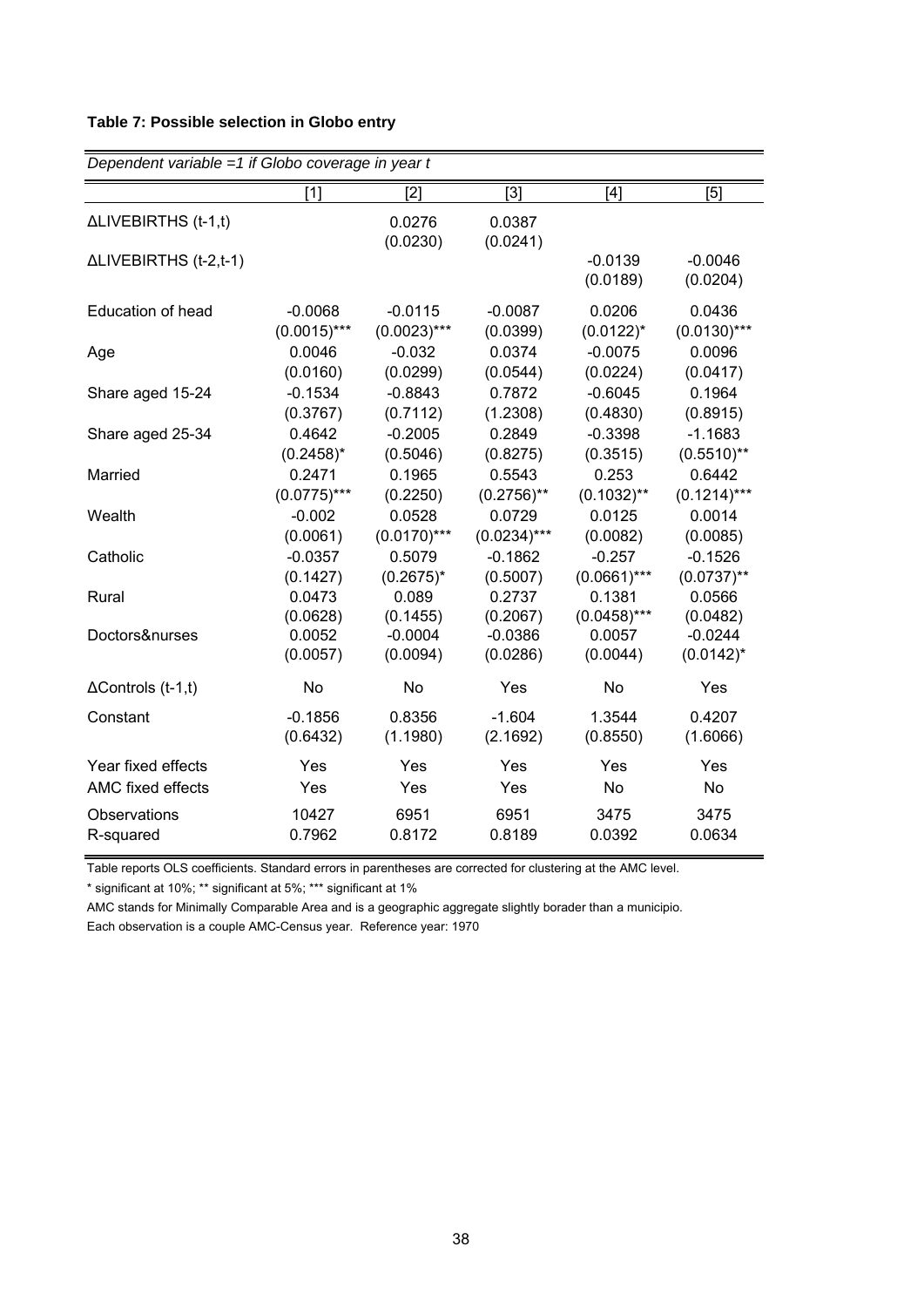## **Table 8: Placebo regressions, aggregate level**

| Dependent variable: Avg. number of live births in year $t$ (LIVEBIRTHS,) |                           |                            |                   |                    |  |  |
|--------------------------------------------------------------------------|---------------------------|----------------------------|-------------------|--------------------|--|--|
|                                                                          | [1]                       | [2]                        | [3]               | [4]                |  |  |
| Globo coverage in t                                                      | $-0.0268$<br>$(0.0159)^*$ | $-0.0303$<br>$(0.0149)$ ** |                   |                    |  |  |
| Globo coverage in t+1                                                    | $-0.0028$<br>(0.0186)     | 0.0024<br>(0.0176)         |                   |                    |  |  |
| Globo coverage in neighoring AMC                                         |                           |                            | 0.008<br>(0.0108) | 0.0143<br>(0.0102) |  |  |
| Controls <sup>(a)</sup> in t                                             | No.                       | Yes                        | No.               | <b>Yes</b>         |  |  |
| AMC fixed effects<br>Year fixed effects                                  | Yes<br>Yes                | Yes<br>Yes                 | Yes<br>Yes        | Yes<br>Yes         |  |  |
| Observations<br>R-squared                                                | 10427<br>0.83             | 10427<br>0.85              | 10421<br>0.83     | 10421<br>0.85      |  |  |

Standard errors in parentheses are corrected for clustering at the AMC level.

\* significant at 10%; \*\* significant at 5%; \*\*\* significant at 1%

(a) Controls are the same as in col. 6 of Table 2.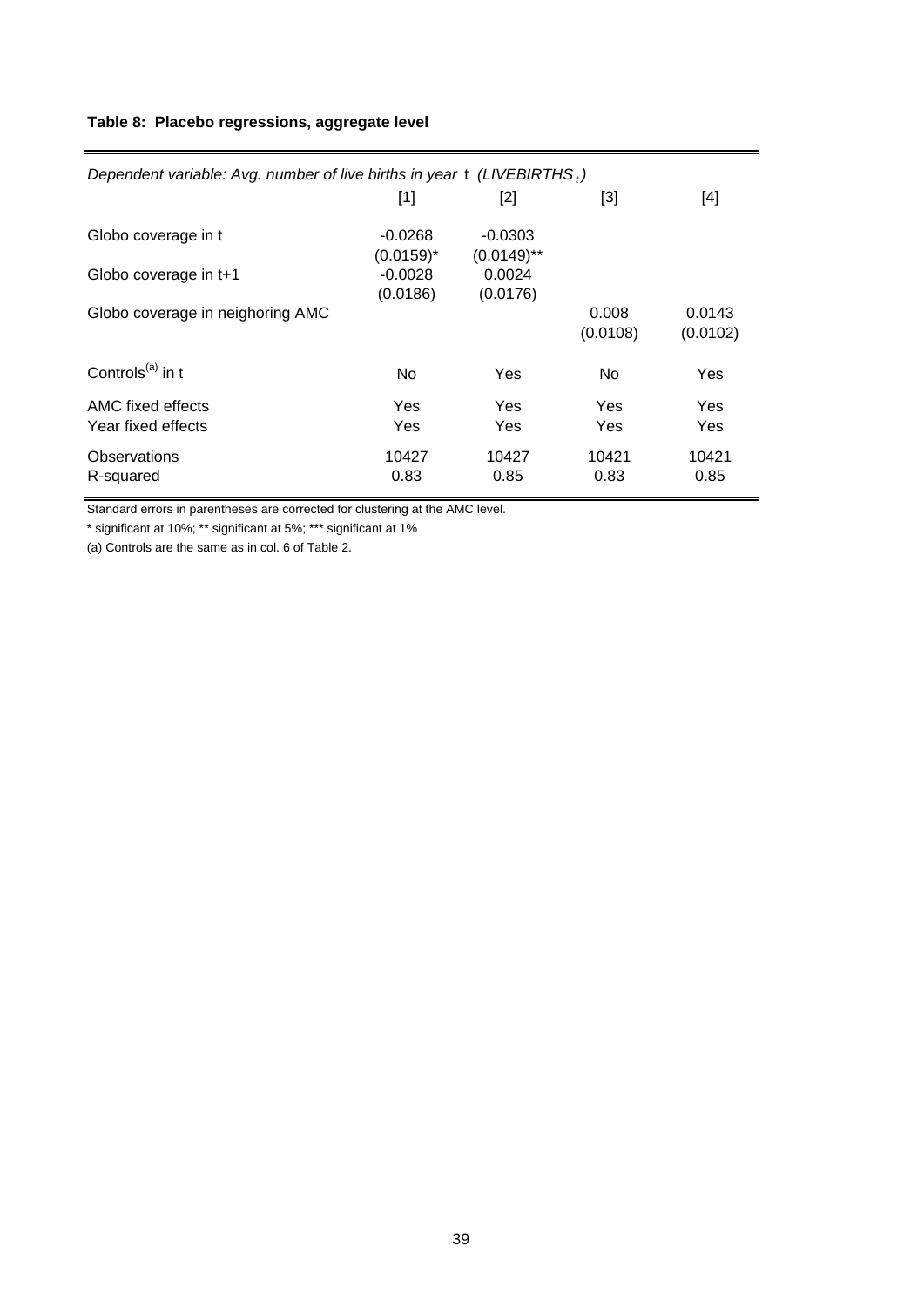### **Table 9: Naming children after novela characters**

| Panel A: Test of means |      |                                      |       |                             |                                     |  |
|------------------------|------|--------------------------------------|-------|-----------------------------|-------------------------------------|--|
|                        | Obs. | Mean of<br>NAMESMATCH <sup>(a)</sup> | Lower | 95% Conf. Interval<br>Upper | Difference of means<br>$(p$ -value) |  |
| Globo coverage         |      |                                      |       |                             |                                     |  |
| Yes                    | 319  | 0.329                                | 0.277 | 0.381                       |                                     |  |
| No                     | 47   | 0.085                                | 0.002 | 0.168                       | 0.0003                              |  |

### **Panel B: Multivariate regression**

### Dependent variable: *NAMESMATCH*

|                                                |                        | OLS coeff. $(b)$         |                         |                        | Marginal Probit coeff. (b) |                          |  |
|------------------------------------------------|------------------------|--------------------------|-------------------------|------------------------|----------------------------|--------------------------|--|
|                                                | [1]                    | [2]                      | $[3]$                   | [4]                    | [5]                        | [6]                      |  |
| Globo coverage                                 | 0.244<br>$(0.0566)$ ** | 0.2368<br>$(0.0541)$ *** | 0.1835<br>$(0.0794)$ ** | 0.244<br>$(0.0566)$ ** | 0.2401<br>$(0.0572)$ ***   | 0.2177<br>$(0.0840)$ *** |  |
| Controls <sup>(c)</sup><br>State fixed effects | No<br>No               | Yes<br>No                | Yes<br>Yes              | No<br>No               | Yes<br>No                  | Yes<br>Yes               |  |
| Predicted P<br>R-squared<br>No. $Obs^{(d)}$    | 0.032<br>366           | 0.049<br>366             | 0.123<br>366            | 0.287<br>0.032<br>366  | 0.284<br>0.047<br>366      | 0.29<br>0.097<br>358     |  |

Notes:

(a) The variable NAMESMATCH is a dummy equal to 1 if any of the names of the three main characters of Globo novelas

aired in 1994 appears among the top 20 names of children born that year.

(b) Standard errors in parenthesis are clustered by State (UF). \* significant at 10%, \*\* significant at 5%; \*\*\* significant at 1%

(c) AMC level controls include: education of the household head, wealth, married, catholic, doctors&nurses, log of population.

(d) In column 6 three State dummies (8 observations) predict failure perfectly and are dropped from the regression.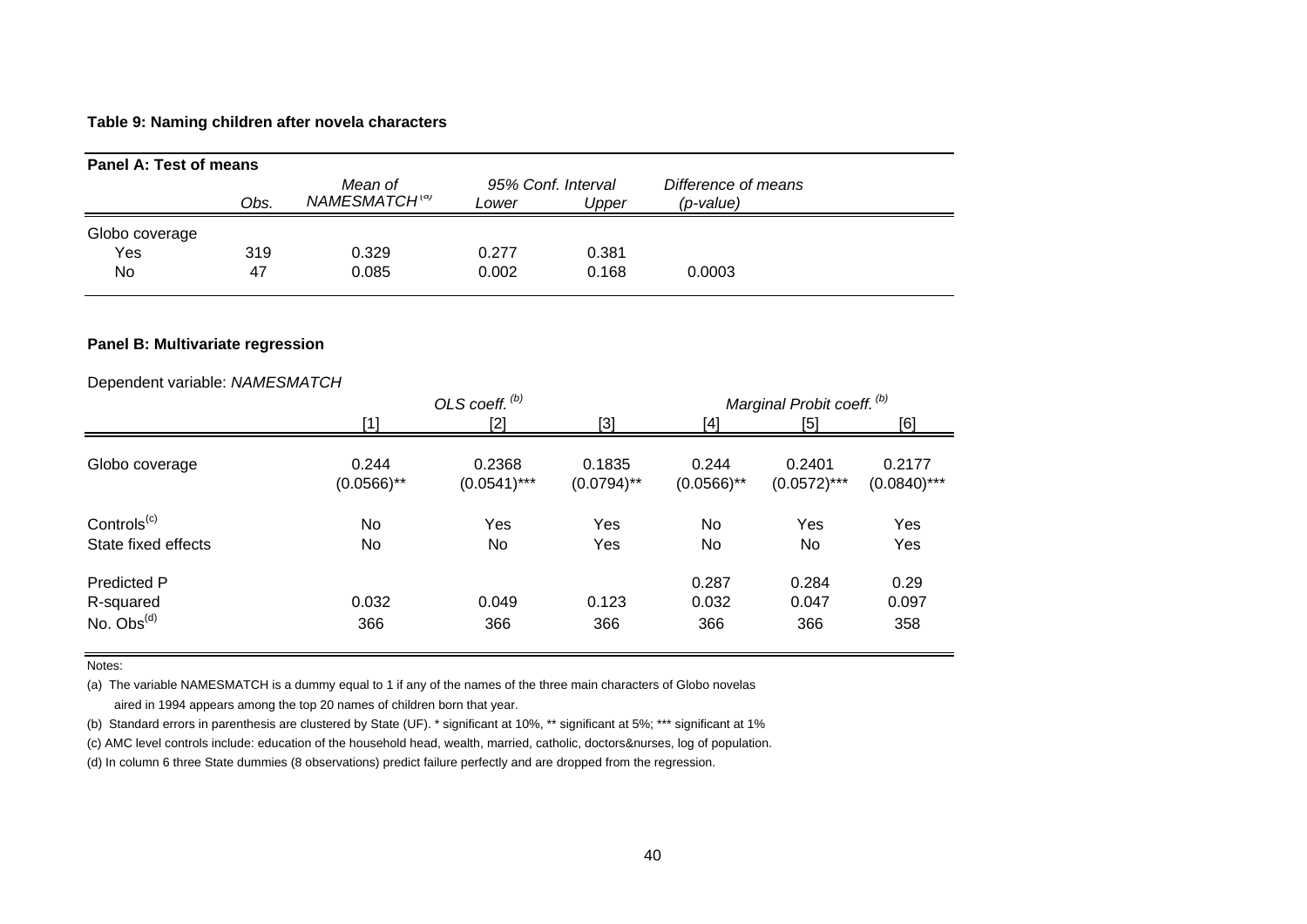### **Table 10: Fertility and other TV networks**

| Dependent variable:                                                           | Avg. Number of live births in AMC |                           |                                             |                                              |                           | $B=1$ if gives birth in year t               |  |  |
|-------------------------------------------------------------------------------|-----------------------------------|---------------------------|---------------------------------------------|----------------------------------------------|---------------------------|----------------------------------------------|--|--|
|                                                                               | [1                                | [2]                       | [3]                                         | [4]                                          | [5]                       | [6]                                          |  |  |
| SBT coverage                                                                  | 0.0271<br>(0.0194)                | $-0.007$<br>(0.0191)      | 0.1255<br>(0.1347)                          | 0.1062<br>(0.1439)                           | $-0.0023$<br>(0.0017)     | $-0.004$<br>(0.0037)                         |  |  |
| Controls <sup>(a)</sup><br>Year fixed effects<br>Area fixed effects<br>Sample | No.<br>Yes<br>Yes<br>Full         | Yes<br>Yes<br>Yes<br>Full | No<br>Yes<br>Yes<br>Not covered<br>by Globo | Yes<br>Yes<br>Yes<br>Not covered<br>by Globo | Yes<br>Yes<br>Yes<br>Full | Yes<br>Yes<br>Yes<br>Not covered<br>by Globo |  |  |
| <b>Observations</b><br>R-squared                                              | 10427<br>0.829                    | 10427<br>0.850            | 6219<br>0.831                               | 6219<br>0.860                                | 2102136<br>0.050          | 472228<br>0.061                              |  |  |

Standard errors in parentheses are corrected for clustering at the AMC level. \* significant at 10%, \*\* significant at 5%; \*\*\* significant at 1%

AMC stands for Minimally Comparable Area and is a geographic aggregate slightly borader than a municipio.

Each observation in columns [1]-[4] is a couple AMC-Census year. In [5]-[6] it is a couple woman/year.

(a) In columns [2] and [4], controls are the same used in col. 6 of Table 2. In columns [5]-[6], controls are the same used in col. 1 of Table 5.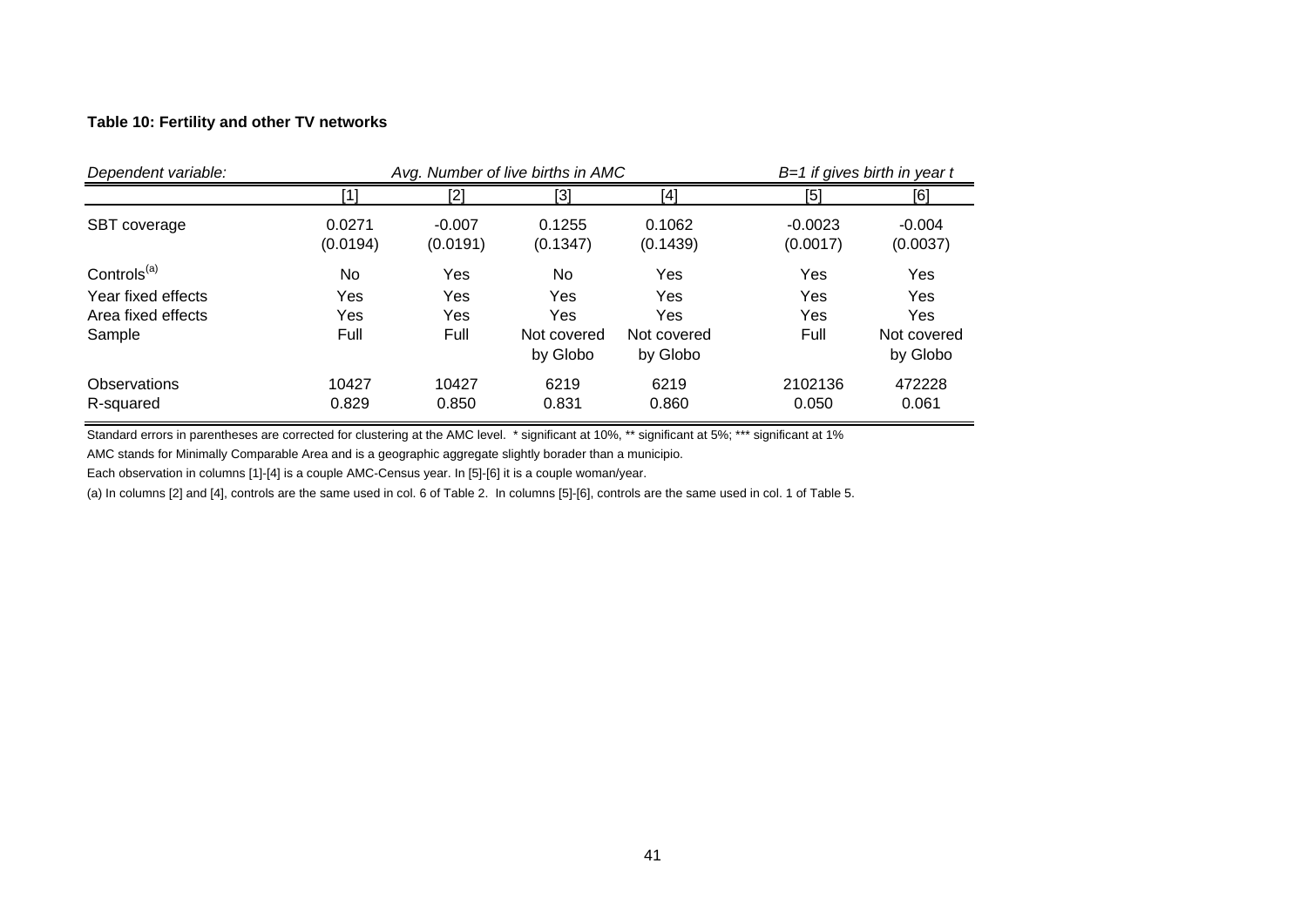## **Table 11: Effects of novela content, individual level**

|                                         | [1]                        | [2]                         |
|-----------------------------------------|----------------------------|-----------------------------|
| Globo coverage                          | $-0.003$<br>$(0.0017)^*$   | $-0.0045$<br>$(0.0015)$ *** |
| Globo coverage*Social mobility          | $-0.0032$<br>$(0.0013)$ ** |                             |
| Globo coverage*Age match                |                            | $-0.003$<br>$(0.0008)$ ***  |
| Year fixed effects<br>AMC fixed effects | Yes<br>Yes                 | Yes<br>Yes                  |
| Observations<br>R-squared               | 2102136<br>0.0495          | 2102136<br>0.0495           |

*Dependent variable =1 if gives birth in year t (BIRTH) -- Years 1979-1991*

Standard errors in parentheses are corrected for clustering at the AMC level.

\* significant at 10%; \*\* significant at 5%; \*\*\* significant at 1%

AMC stands for Minimally Comparable Area. Each observation is a woman in a given year.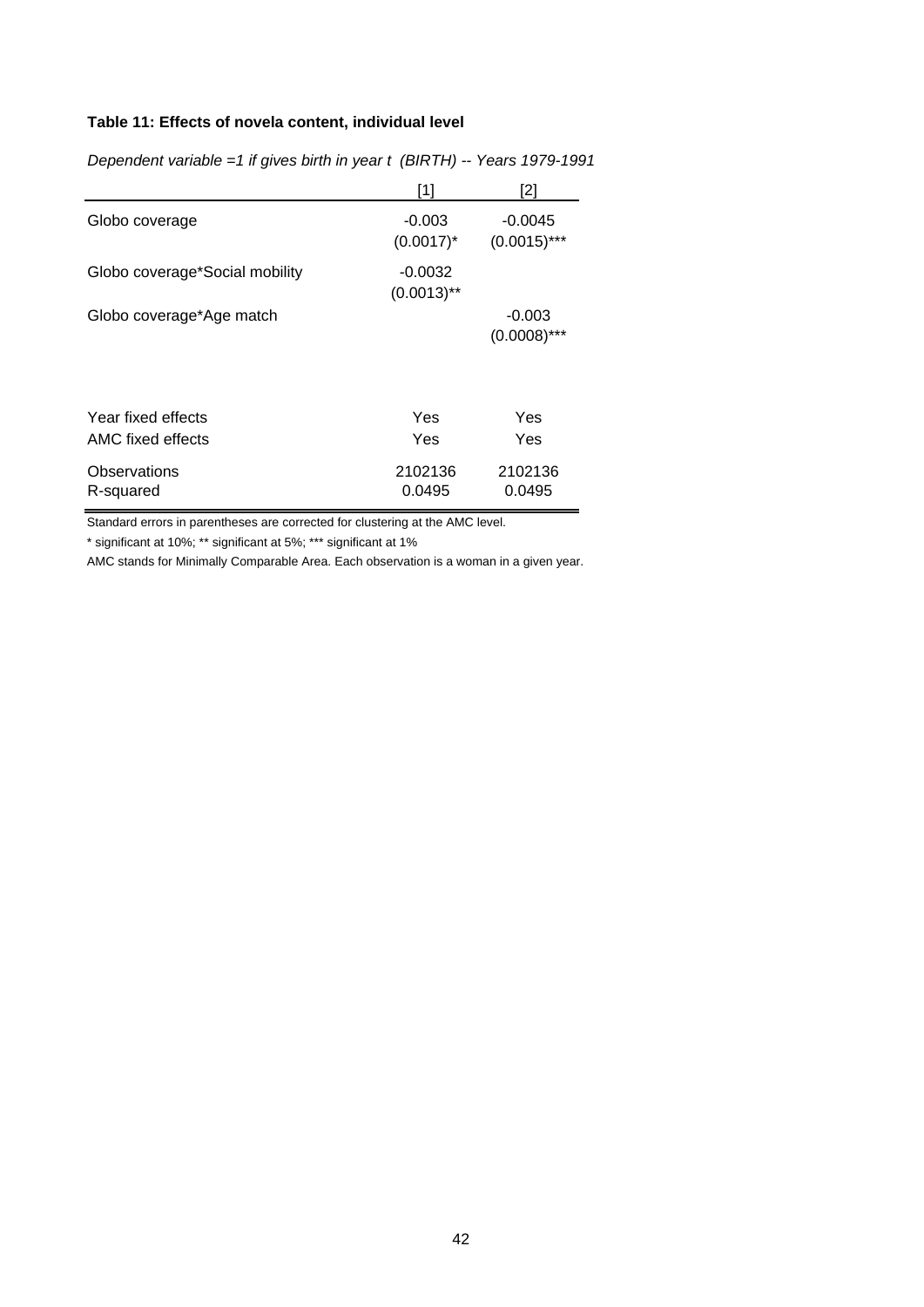## **Appendix Table A1: Summary statistics**

| AMC level (years 1970, 1980, 1991)         |         |          |          |
|--------------------------------------------|---------|----------|----------|
|                                            | Mean    | Std. Dev | No. Obs. |
| <b>LIVEBIRTHS</b>                          | 2.658   | 0.550    | 10427    |
| Globo coverage                             | 0.318   | 0.466    | 10427    |
| Years Globo coverage                       | 2.594   | 4.392    | 10427    |
| Age                                        | 28.462  | 0.776    | 10427    |
| Share aged 15-24                           | 0.397   | 0.039    | 10427    |
| Share aged 25-34                           | 0.261   | 0.027    | 10427    |
| <b>Education of head</b>                   | 2.725   | 2.374    | 10427    |
| Education of woman                         | 3.192   | 1.546    | 10427    |
| Wealth                                     | 0.066   | 2.103    | 10427    |
| Married                                    | 0.539   | 0.082    | 10427    |
| Catholic                                   | 0.924   | 0.077    | 10427    |
| Doctors & nurses per 1000 people           | 0.199   | 0.751    | 10427    |
| TV ownership                               | 0.418   | 0.347    | 10427    |
| Employment                                 | 0.243   | 0.129    | 10427    |
| Population density                         | 0.009   | 0.113    | 10427    |
| IPC_GDP                                    | 0.000   | 0.003    | 10427    |
| IPC_renta                                  | 0.000   | 0.003    | 10427    |
| SBT coverage (full sample)                 | 0.054   | 0.226    | 10427    |
| SBT coverage (not covered by Globo)        | 0.006   | 0.076    | 7109     |
|                                            |         |          |          |
| Individual level (years 1979-1991)         |         |          |          |
|                                            |         |          |          |
| <b>BIRTH</b>                               | 0.094   | 0.292    | 2102136  |
| BIRTH (sample aged 15-24)                  | 0.099   | 0.299    | 823218   |
| BIRTH (sample aged 25-34)                  | 0.135   | 0.341    | 653533   |
| BIRTH (sample aged 35-44)                  | 0.057   | 0.231    | 454836   |
| BIRTH (sample aged 45-54)                  | 0.007   | 0.085    | 314761   |
| BIRTH (sample aged 30-49)                  | 0.082   | 0.275    | 1118600  |
| BIRTH (sample aged 40-49)                  | 0.057   | 0.232    | 602429   |
| Globo coverage                             | 0.750   | 0.433    | 2102136  |
| Globo coverage in AMC of origin (migrants) | 0.723   | 0.448    | 392810   |
| Yrs exposed 10-19 (sample aged 30-49)      | 0.106   | 0.554    | 1118600  |
| Yrs exposed 20-29 (sample aged 30-49)      | 2.607   | 3.655    | 1118600  |
| Yrs exposed 30-39 (sample aged 30-49)      | 3.659   | 3.424    | 1118600  |
| Yrs exposed 20-29 (sample aged 40-49)      | 0.136   | 0.620    | 602429   |
| Yrs exposed 30-39 (sample aged 40-49)      | 3.256   | 3.842    | 602429   |
| Yrs exposed 40-49 (sample aged 40-49)      | 2.832   | 3.223    | 602429   |
| SBT coverage                               | 0.095   | 0.293    | 2102136  |
| Married                                    | 0.551   | 0.497    | 2102136  |
| <b>Education of head</b>                   | 5.206   | 4.559    | 2102136  |
| Education of woman                         | 5.696   | 4.445    | 2102136  |
| Wealth                                     | 0.249   | 1.468    | 2102136  |
| Age                                        | 28.891  | 9.604    | 2102136  |
| Age squared                                | 926.949 | 596.514  | 2102136  |
| Stock of children                          | 1.991   | 2.638    | 2102136  |
| Stock of children sq.                      | 10.925  | 10.925   | 2102136  |
| Globo coverage*Wealth                      | 0.333   | 1.219    | 2102136  |
| Globo coverage*Education of head           | 4.221   | 4.677    | 2102136  |
| Globo coverage*Education of woman          | 4.569   | 4.666    | 2102136  |

.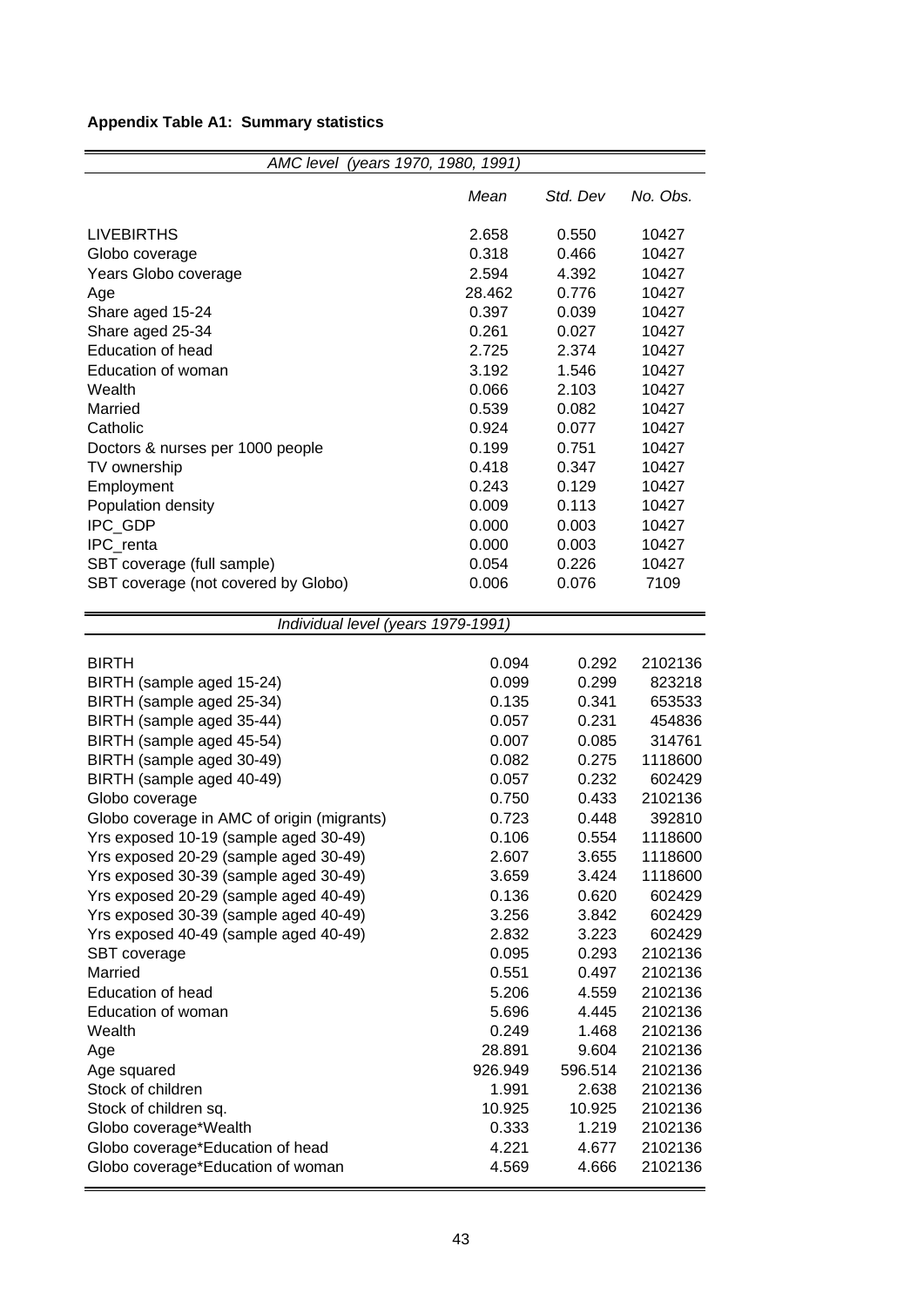## **Appendix Table A2: Globo Novelas in sample**

| <b>Title</b>                    | <b>Start date</b>      | <b>End date</b>         | <b>Title</b>                  | <b>Start date</b>     | <b>End date</b>        |
|---------------------------------|------------------------|-------------------------|-------------------------------|-----------------------|------------------------|
| rosinha do sobrado              | 3/8/1965               | 1/10/1965               | final feliz                   | 29/11/1982            | 4/6/1983               |
| o sheik de agadir               | 18/7/1966              | 17/2/1967               | louco amor                    | 11/4/1983             | 21/10/1983             |
| o rei dos ciganos               | 12/9/1966              | 20/2/1967               | guerra dos sexos              | 6/6/1983              | 7/1/1984               |
| a sombra de rebeca              | 21/2/1967              | 23/6/1967               | champagne                     | 24/10/1983            | 5/5/1984               |
| anastacia, a mulher sem destino | 28/6/1967              | 16/12/1967              | transas caretas               | 9/1/1984              | 21/7/1984              |
| sangue e areia                  | 18/12/1967             | 25/7/1968               | partido alto                  | 7/5/1984              | 24/11/1984             |
| a grande mentira                | 5/6/1968               | 4/7/1969                | vereda tropical               | 23/7/1984             | 2/2/1985               |
| passo dos ventos                | 26/6/1968              | 1/1/1969                | corpo a corpo                 | 26/11/1984            | 21/6/1985              |
| rosa rebelde                    | 15/1/1969              | 13/10/1969              | um sonho a mais               | 4/2/1985              | 2/8/1985               |
| a cabana do pai tomas           | 7/7/1969               | 1/3/1970                | roque santeiro                | 24/6/1985             | 22/2/1986              |
| veu de noiva                    | 10/11/1969             | 29/6/1970               | ti ti ti                      | 5/8/1985              | 8/3/1986               |
| pigmaliao 70                    | 2/3/1970               | 24/10/1970              | cambalacho                    | 10/3/1986             | 4/10/1986              |
| irmaos coragem                  | 29/6/1970              | 15/7/1971               | roda de fogo                  | 25/8/1986             | 21/3/1987              |
| a prossima atracao              | 26/10/1970             | 18/4/1971               | hipertensao                   | 6/10/1986             | 18/4/1987              |
| minha doce namorada             | 19/4/1971              | 25/1/1972               | o outro                       | 23/3/1987             | 10/10/1987             |
| o homen que deve morrer         | 16/7/1971              | 11/4/1972               | brega e chique                | 20/4/1987             | 7/11/1987              |
| o primeiro amor                 | 24/1/1972              | 17/10/1972              | mandala                       | 12/10/1987            | 14/5/1988              |
| selva de pedra                  | 12/4/1972              | 23/1/1973               | sassaricando                  | 9/11/1987             | 11/6/1988              |
| uma rosa com amor               | 18/10/1972             | 3/7/1973                | vale tudo                     | 16/5/1988             | 6/1/1989               |
| cavalo de aço                   | 24/1/1973              | 21/8/1973               | bebe a bordo                  | 13/6/1988             | 11/2/1989              |
| o bem amado                     | 24/1/1973              | 9/10/1973               | o salvador da patria          | 9/1/1989              | 12/8/1989              |
| carinhoso                       | 4/7/1973               | 22/1/1974               | que rei sou eu                | 13/2/1989             | 16/9/1989<br>31/3/1990 |
| o semi deus<br>super manoela    | 22/8/1973<br>21/1/1974 | 7/5/1974<br>2/7/1974    | tieta                         | 14/8/1989             | 5/5/1990               |
| fogo sobre a terra              | 8/5/1974               | 4/1/1975                | top model<br>rainha da sucata | 18/9/1989<br>2/4/1990 | 26/10/1990             |
| corrida do ouro                 | 3/7/1974               | 25/1/1975               | mico preto                    | 7/5/1990              | 1/12/1990              |
| escalada                        | 6/1/1975               | 26/8/1975               | meu bem meu mal               | 29/10/1990            | 18/5/1991              |
| cuca legal                      | 27/1/1975              | 13/6/1975               | lua cheia de amor             | 3/12/1990             | 13/7/1991              |
| gabriela                        | 14/4/1975              | 24/10/1975              | o dono do mundo               | 20/5/1991             | 4/1/1992               |
| bravo                           | 16/6/1975              | 31/1/1976               | vamp                          | 15/7/1991             | 8/2/1992               |
| pecado capital                  | 24/11/1975             | 5/6/1976                | pedra sobre pedra             | 6/1/1992              | 31/7/1992              |
| anjo mau                        | 2/2/1976               | 24/8/1976               | perigosas peruas              | 10/2/1992             | 29/8/1992              |
| o casarao                       | 7/6/1976               | 11/12/1976              | de corpo e alma               | 3/8/1992              | 6/3/1993               |
| estupido cupido                 | 25/8/1976              | 28/2/1977               | deus nos acuda                | 31/8/1992             | 27/3/1993              |
| escrava isaura                  | 11/10/1976             | 5/2/1977                | renascer                      | 8/3/1993              | 13/11/1993             |
| duas vidas                      | 13/12/1976             | 13/6/1977               | o mapa da mina                | 29/3/1993             | 4/9/1993               |
| locomotiva                      | 1/3/1977               | 12/9/1977               | olho no olho                  | 6/9/1993              | 9/4/1994               |
| espelho magico                  | 14/6/1977              | 5/12/1977               | fera ferida                   | 15/12/1993            | 16/7/1994              |
| sem lenço sem documento         | 13/9/1977              | 4/3/1978                | a viajem                      | 11/4/1994             | 22/10/1994             |
| o astro                         | 6/12/1977              | 8/7/1978                | patria minha                  | 18/7/1994             | 10/3/1995              |
| te contei?                      | 6/3/1978               | 2/9/1978                | quatro por quatro             | 24/10/1994            | 22/7/1995              |
| dancin' days                    | 10/7/1978              | 27/1/1979               | a proxima vitima              | 13/3/1995             | 4/11/1995              |
| pecado rasgado                  | 4/9/1978               | 17/3/1979               | cara & coroa                  | 24/7/1995             | 30/3/1996              |
| pai heroi                       | 29/1/1979              | 18/8/1979               | explode coraçao               | 6/12/1995             | 4/5/1996               |
| feijao maravilha                | 19/3/1979              | 4/8/1979                | vira lata                     | 1/4/1996              | 28/9/1996              |
| malu mulher                     | 24/5/1979              | 22/12/1980              | o rei do gado                 | 17/6/1996             | 15/2/1997              |
| marron glace                    | 6/8/1979               | 1/3/1980                | salsa e merengue              | 30/9/1996             | 3/5/1997               |
| os gigantes                     | 20/8/1979              | 2/2/1980                | a indomanda                   | 17/2/1997             | 11/10/1997             |
| agua viva                       | 4/2/1980               | 9/8/1980                | zaza                          | 5/5/1997              | 10/1/1998              |
| chega mais                      | 3/3/1980               | 6/9/1980                | por amor                      | 13/10/1997            | 23/5/1998              |
| coraçao alado                   | 11/8/1980              | 14/3/1981               | corpo dourado                 | 12/1/1998             | 22/8/1998              |
| plumas e paetes                 | 8/9/1980               | 25/5/1981               | torre de babel                | 25/5/1998             | 16/1/1999              |
| baila comigo                    | 16/3/1981              | 26/9/1981               | meu bem querer                | 24/8/1998             | 20/3/1999              |
| o amor è nosso                  | 27/4/1981              | 24/10/1981              | suave veneno                  | 18/1/1999             | 18/9/1999              |
| brilhante                       | 28/9/1981              | 27/3/1982               | andando nas nuvens            | 22/3/1999             | 6/12/1999              |
| jogo da vida                    | 26/10/1981             | 8/5/1982                | terra nostra                  | 20/9/1999             | 3/6/2000               |
| setimo sentido                  | 29/3/1982<br>10/5/1982 | 8/10/1982<br>27/11/1982 | vila madalena                 | 8/11/1999             | 6/5/2000               |
| elas por elas<br>sol de verao   | 11/10/1982             | 19/3/1983               |                               |                       |                        |
|                                 |                        |                         |                               |                       |                        |